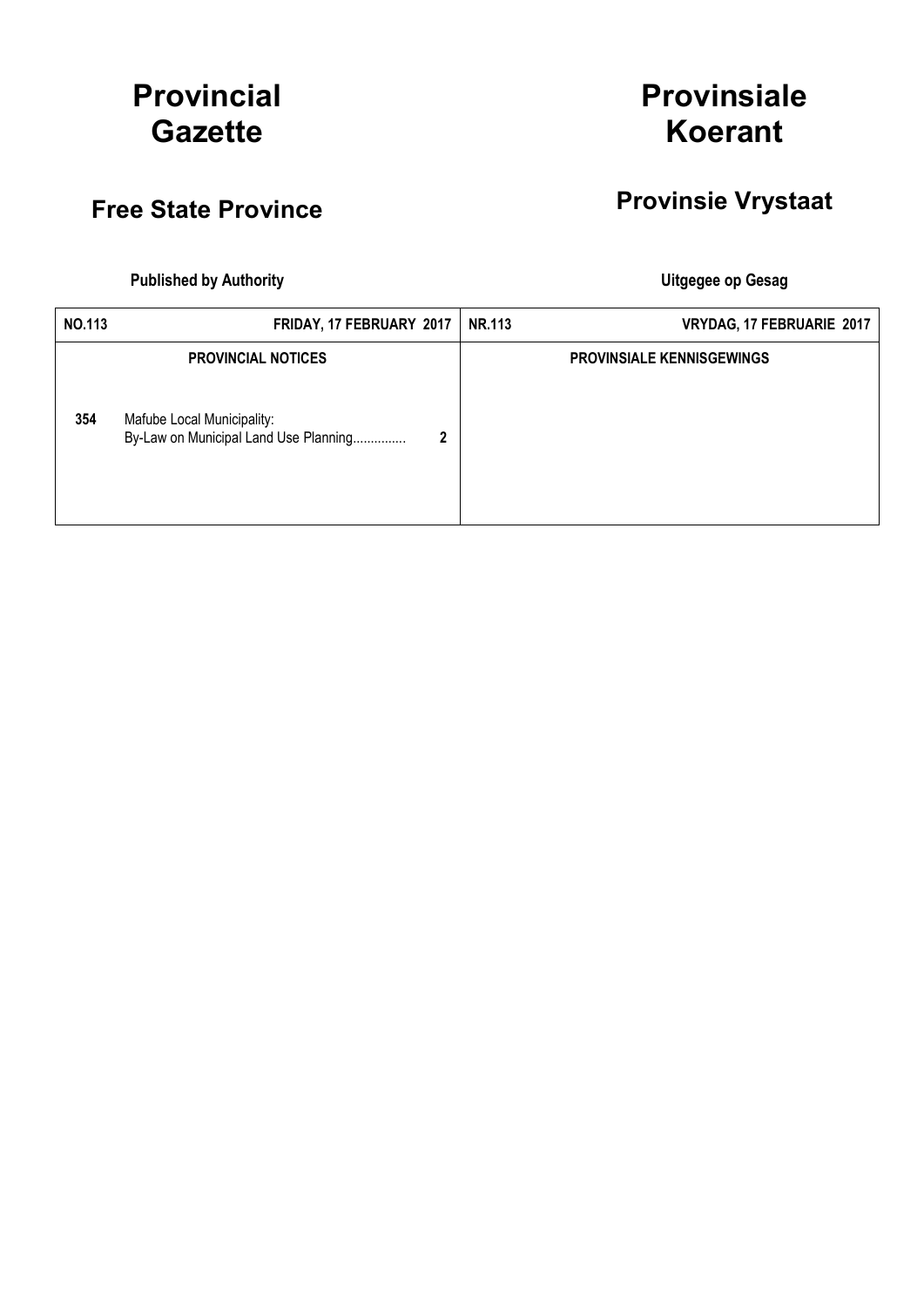### [PROVINCIAL NOTICE NO. 354 OF 2016]

### MAFUBE LOCAL MUNICIPALITY

### BY-LAW ON MUNICIPAL LAND USE PLANNING

Published under Local Government Notice No. 110 in *Free State Provincial Gazette* of 17 February 2017.

Notice is hereby given in terms of the provisions of Section 13 of the Local Government: Municipal Systems Act, 2000 (Act No 32 of 2000) that the Council of the Mafube Local Municipality adopted the By-law on Municipal Land Use Planning.

The By-law is published for the purpose of general public notification. A Copy of the By-law is available for inspection at Municipal Offices during office hours at no.64 JJ Hadebe Street, Frankfort

### Mr. AN Hlubi Acting Municipal Manager

### Preamble

WHEREAS the Constitution established local government as a distinctive sphere of government, interdependent, and interrelated with the national and provincial spheres of government; and

WHEREAS there is agreement on the fundamental importance of local government to democracy, development and nation-building in our country; and

WHEREAS there is fundamental agreement in our country on a vision of democratic, accountable and developmental local government, in which municipalities must strive within their financial and administrative capacity, to achieve their constitutional objectives by ensuring the provision of sustainable, effective and efficient municipal services to communities, by promoting social and economic development, by promoting a safe and healthy environment, and by encouraging the involvement of communities in the matters of local government; and

WHEREAS the Constitution authorizes and empowers municipalities to administer the local government matters listed in Part B of Schedules 4 and 5, which include hoardings and the display of advertisements in public places and any other matter assigned to it by national or provincial legislation, by making and administering By-laws for the effective administration of these matters;

BE IT THEREFORE ENACTED by the Municipal Council of the Mafube Local Municipality as follows:-

### ARRANGEMENT OF SECTIONS AND SCHEDULES

| 1.              |                                                                                            |  |
|-----------------|--------------------------------------------------------------------------------------------|--|
| 2 <sup>2</sup>  |                                                                                            |  |
|                 |                                                                                            |  |
| 3.              |                                                                                            |  |
| 4 <sub>1</sub>  |                                                                                            |  |
| 5.              |                                                                                            |  |
| 6.              |                                                                                            |  |
| 7.              |                                                                                            |  |
| 8.              |                                                                                            |  |
| 9.              |                                                                                            |  |
| 10.             |                                                                                            |  |
| 11.             |                                                                                            |  |
| 12              |                                                                                            |  |
| 13.             |                                                                                            |  |
|                 |                                                                                            |  |
| 14.             |                                                                                            |  |
| 15.             |                                                                                            |  |
| 16.             |                                                                                            |  |
| 17 <sub>1</sub> |                                                                                            |  |
| 18.             |                                                                                            |  |
| 19.             |                                                                                            |  |
| 20.             |                                                                                            |  |
| 21.             |                                                                                            |  |
| 22.             |                                                                                            |  |
| 23.             |                                                                                            |  |
| 24.             |                                                                                            |  |
| 25.             |                                                                                            |  |
| 26.             | OWNERSHIP OF PUBLIC PLACES AND LAND REQUIRED FOR MUNICIPAL ENGINEERING SERVICES AND SOCIAL |  |
|                 |                                                                                            |  |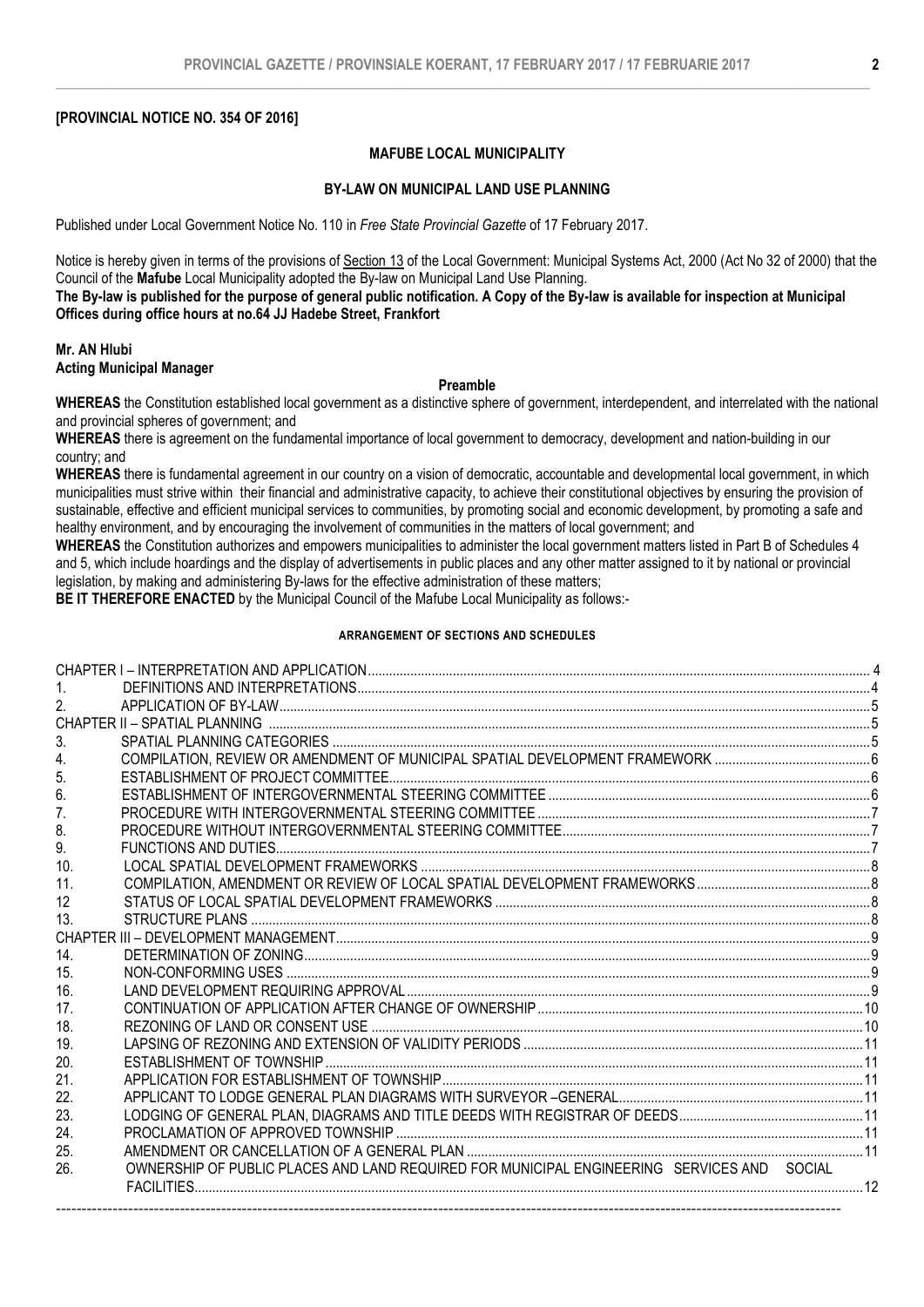| REQUIREMENTS FOR AMENDMENT, SUSPENSION OR REMOVAL OF RESTRICTIVE CONDITIONS OF TITLE 14<br>34.<br>ENDORSEMENTS IN CONNECTION WITH AMENDMENT, SUSPENSION OR REMOVAL OF RESTRICTIVE CONDITIONS  15<br>35.<br>36.<br>37.<br>38.<br>39.<br>40.<br>41.<br>RECEIPT OF APPLICATION AND REQUEST FOR FURTHER INFORMATION, DOCUMENTATION, PLANS OR ADDITIONAL FEES<br>18<br>44.<br>45.<br>46.<br>47.<br>48.<br>49.<br>50.<br>62.<br>POWERS TO CONDUCT ROUTINE INSPECTIONS<br>22<br>63.<br>64.<br>65.<br>66.<br>67.<br>68.<br>68.<br>70.<br>71.<br>72.<br>73.<br>79.<br>80.<br>81.<br>82.<br>83.<br>84. |     |  |
|----------------------------------------------------------------------------------------------------------------------------------------------------------------------------------------------------------------------------------------------------------------------------------------------------------------------------------------------------------------------------------------------------------------------------------------------------------------------------------------------------------------------------------------------------------------------------------------------|-----|--|
|                                                                                                                                                                                                                                                                                                                                                                                                                                                                                                                                                                                              | 27. |  |
|                                                                                                                                                                                                                                                                                                                                                                                                                                                                                                                                                                                              | 28. |  |
|                                                                                                                                                                                                                                                                                                                                                                                                                                                                                                                                                                                              | 29. |  |
|                                                                                                                                                                                                                                                                                                                                                                                                                                                                                                                                                                                              | 30. |  |
|                                                                                                                                                                                                                                                                                                                                                                                                                                                                                                                                                                                              | 31. |  |
|                                                                                                                                                                                                                                                                                                                                                                                                                                                                                                                                                                                              | 32. |  |
|                                                                                                                                                                                                                                                                                                                                                                                                                                                                                                                                                                                              | 33. |  |
|                                                                                                                                                                                                                                                                                                                                                                                                                                                                                                                                                                                              |     |  |
|                                                                                                                                                                                                                                                                                                                                                                                                                                                                                                                                                                                              |     |  |
|                                                                                                                                                                                                                                                                                                                                                                                                                                                                                                                                                                                              |     |  |
|                                                                                                                                                                                                                                                                                                                                                                                                                                                                                                                                                                                              |     |  |
|                                                                                                                                                                                                                                                                                                                                                                                                                                                                                                                                                                                              |     |  |
|                                                                                                                                                                                                                                                                                                                                                                                                                                                                                                                                                                                              |     |  |
|                                                                                                                                                                                                                                                                                                                                                                                                                                                                                                                                                                                              |     |  |
|                                                                                                                                                                                                                                                                                                                                                                                                                                                                                                                                                                                              |     |  |
|                                                                                                                                                                                                                                                                                                                                                                                                                                                                                                                                                                                              |     |  |
|                                                                                                                                                                                                                                                                                                                                                                                                                                                                                                                                                                                              |     |  |
|                                                                                                                                                                                                                                                                                                                                                                                                                                                                                                                                                                                              | 42. |  |
|                                                                                                                                                                                                                                                                                                                                                                                                                                                                                                                                                                                              | 43. |  |
|                                                                                                                                                                                                                                                                                                                                                                                                                                                                                                                                                                                              |     |  |
|                                                                                                                                                                                                                                                                                                                                                                                                                                                                                                                                                                                              |     |  |
|                                                                                                                                                                                                                                                                                                                                                                                                                                                                                                                                                                                              |     |  |
|                                                                                                                                                                                                                                                                                                                                                                                                                                                                                                                                                                                              |     |  |
|                                                                                                                                                                                                                                                                                                                                                                                                                                                                                                                                                                                              |     |  |
|                                                                                                                                                                                                                                                                                                                                                                                                                                                                                                                                                                                              |     |  |
|                                                                                                                                                                                                                                                                                                                                                                                                                                                                                                                                                                                              |     |  |
|                                                                                                                                                                                                                                                                                                                                                                                                                                                                                                                                                                                              |     |  |
|                                                                                                                                                                                                                                                                                                                                                                                                                                                                                                                                                                                              | 51. |  |
|                                                                                                                                                                                                                                                                                                                                                                                                                                                                                                                                                                                              | 52. |  |
|                                                                                                                                                                                                                                                                                                                                                                                                                                                                                                                                                                                              | 53. |  |
|                                                                                                                                                                                                                                                                                                                                                                                                                                                                                                                                                                                              | 54. |  |
|                                                                                                                                                                                                                                                                                                                                                                                                                                                                                                                                                                                              | 55. |  |
|                                                                                                                                                                                                                                                                                                                                                                                                                                                                                                                                                                                              | 56. |  |
|                                                                                                                                                                                                                                                                                                                                                                                                                                                                                                                                                                                              | 57. |  |
|                                                                                                                                                                                                                                                                                                                                                                                                                                                                                                                                                                                              | 58. |  |
|                                                                                                                                                                                                                                                                                                                                                                                                                                                                                                                                                                                              | 59. |  |
|                                                                                                                                                                                                                                                                                                                                                                                                                                                                                                                                                                                              | 60. |  |
|                                                                                                                                                                                                                                                                                                                                                                                                                                                                                                                                                                                              | 61. |  |
|                                                                                                                                                                                                                                                                                                                                                                                                                                                                                                                                                                                              |     |  |
|                                                                                                                                                                                                                                                                                                                                                                                                                                                                                                                                                                                              |     |  |
|                                                                                                                                                                                                                                                                                                                                                                                                                                                                                                                                                                                              |     |  |
|                                                                                                                                                                                                                                                                                                                                                                                                                                                                                                                                                                                              |     |  |
|                                                                                                                                                                                                                                                                                                                                                                                                                                                                                                                                                                                              |     |  |
|                                                                                                                                                                                                                                                                                                                                                                                                                                                                                                                                                                                              |     |  |
|                                                                                                                                                                                                                                                                                                                                                                                                                                                                                                                                                                                              |     |  |
|                                                                                                                                                                                                                                                                                                                                                                                                                                                                                                                                                                                              |     |  |
|                                                                                                                                                                                                                                                                                                                                                                                                                                                                                                                                                                                              |     |  |
|                                                                                                                                                                                                                                                                                                                                                                                                                                                                                                                                                                                              |     |  |
|                                                                                                                                                                                                                                                                                                                                                                                                                                                                                                                                                                                              |     |  |
|                                                                                                                                                                                                                                                                                                                                                                                                                                                                                                                                                                                              |     |  |
|                                                                                                                                                                                                                                                                                                                                                                                                                                                                                                                                                                                              |     |  |
|                                                                                                                                                                                                                                                                                                                                                                                                                                                                                                                                                                                              |     |  |
|                                                                                                                                                                                                                                                                                                                                                                                                                                                                                                                                                                                              | 74. |  |
|                                                                                                                                                                                                                                                                                                                                                                                                                                                                                                                                                                                              |     |  |
|                                                                                                                                                                                                                                                                                                                                                                                                                                                                                                                                                                                              | 75. |  |
|                                                                                                                                                                                                                                                                                                                                                                                                                                                                                                                                                                                              | 76. |  |
|                                                                                                                                                                                                                                                                                                                                                                                                                                                                                                                                                                                              | 77. |  |
|                                                                                                                                                                                                                                                                                                                                                                                                                                                                                                                                                                                              | 78. |  |
|                                                                                                                                                                                                                                                                                                                                                                                                                                                                                                                                                                                              |     |  |
|                                                                                                                                                                                                                                                                                                                                                                                                                                                                                                                                                                                              |     |  |
|                                                                                                                                                                                                                                                                                                                                                                                                                                                                                                                                                                                              |     |  |
|                                                                                                                                                                                                                                                                                                                                                                                                                                                                                                                                                                                              |     |  |
|                                                                                                                                                                                                                                                                                                                                                                                                                                                                                                                                                                                              |     |  |
|                                                                                                                                                                                                                                                                                                                                                                                                                                                                                                                                                                                              |     |  |
|                                                                                                                                                                                                                                                                                                                                                                                                                                                                                                                                                                                              |     |  |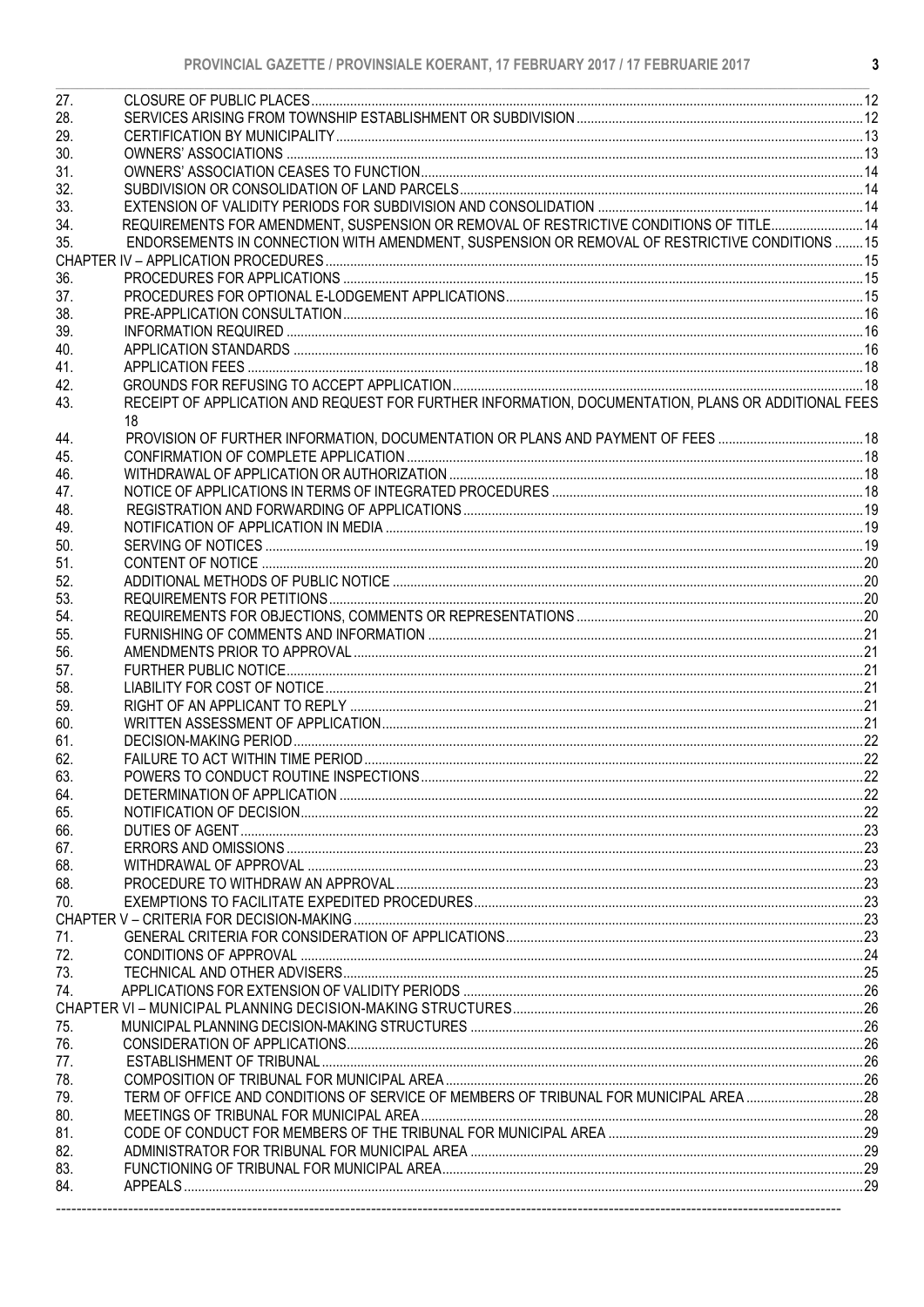| 85.<br>86.<br>87.<br>88.<br>89.<br>90.<br>91.<br>92.<br>93.<br>94.<br>95.<br>96.<br>97.<br>98.<br>99.<br>100.<br>101.<br>102.<br>103.<br>104.<br>105.<br>106.<br>107.<br>108.<br>109. |  |  |
|---------------------------------------------------------------------------------------------------------------------------------------------------------------------------------------|--|--|
|                                                                                                                                                                                       |  |  |
|                                                                                                                                                                                       |  |  |
|                                                                                                                                                                                       |  |  |
|                                                                                                                                                                                       |  |  |
|                                                                                                                                                                                       |  |  |
|                                                                                                                                                                                       |  |  |
|                                                                                                                                                                                       |  |  |
|                                                                                                                                                                                       |  |  |
|                                                                                                                                                                                       |  |  |
|                                                                                                                                                                                       |  |  |
|                                                                                                                                                                                       |  |  |
|                                                                                                                                                                                       |  |  |
|                                                                                                                                                                                       |  |  |
|                                                                                                                                                                                       |  |  |
|                                                                                                                                                                                       |  |  |
|                                                                                                                                                                                       |  |  |
|                                                                                                                                                                                       |  |  |
|                                                                                                                                                                                       |  |  |
|                                                                                                                                                                                       |  |  |
|                                                                                                                                                                                       |  |  |
|                                                                                                                                                                                       |  |  |
|                                                                                                                                                                                       |  |  |
|                                                                                                                                                                                       |  |  |
|                                                                                                                                                                                       |  |  |
|                                                                                                                                                                                       |  |  |
|                                                                                                                                                                                       |  |  |
|                                                                                                                                                                                       |  |  |
|                                                                                                                                                                                       |  |  |
|                                                                                                                                                                                       |  |  |
|                                                                                                                                                                                       |  |  |
|                                                                                                                                                                                       |  |  |

### CHAPTER I – INTERPRETATION AND APPLICATION

### 1. DEFINITIONS AND INTERPRETATIONS

In this By-law, unless the context indicates otherwise, any word or expression to which a meaning has been assigned in the Spatial Planning and Land Use Management Act 2013, (Act 16 of 2013) has the meaning assigned to it in that Act.

All references to sections in this by-law refers to this specific document unless otherwise stated—

"adopt", in relation to a spatial development framework, land use scheme, policy or strategy, means the approval thereof by the competent authority;

"agent" means a person authorized by the owner of land to make an application on behalf of the owner of land;

"Appeal Authority" means the Appeal Authority contemplated in section 84(1);

"applicant" means a person referred to in section 16(2) who makes an application to the Municipality as contemplated in that section;

"application" means an application to the Municipality referred to in section 16(2);

"authorized employee" means a municipal employee who is authorized by the Municipality to exercise a power or perform a duty in terms of this By-law or to inspect land and buildings in order to enforce compliance with this By-law, the land use scheme and Deed of Title;

"consolidation", in relation to land, means the merging of two or more adjacent land parcels into a single land parcel;

"Council" means the municipal council of the Municipality;

"date of notification" means the date on which a notice is served as contemplated in section 50(6) or published in the media or *Provincial Gazette*;

"day" means a calendar day, and when any number of days are prescribed for the execution of any act, it must be calculated by excluding the first day and including the last day, however, should the last day fall on a Saturday, Sunday or Public Holiday, the number of days must be calculated by excluding the first day and also the Saturday, Sunday or public holiday;

"development charge" means a development charge levied by the Municipality as contemplated in section 88;

"emergency" includes a situation that arises from a flood, strong wind, severe rainstorm, fire, earthquake or industrial accident and that requires the relocation of human settlements;

"external engineering service" means an engineering service situated outside the boundaries of a land area and that is necessary to serve the use and development of the land area;

"Free State Spatial Planning and Land Use Bill" means the Free State Spatial Planning and Land Use Bill, and upon enactment the Act; "local spatial development framework" means a local spatial development framework contemplated in section 10;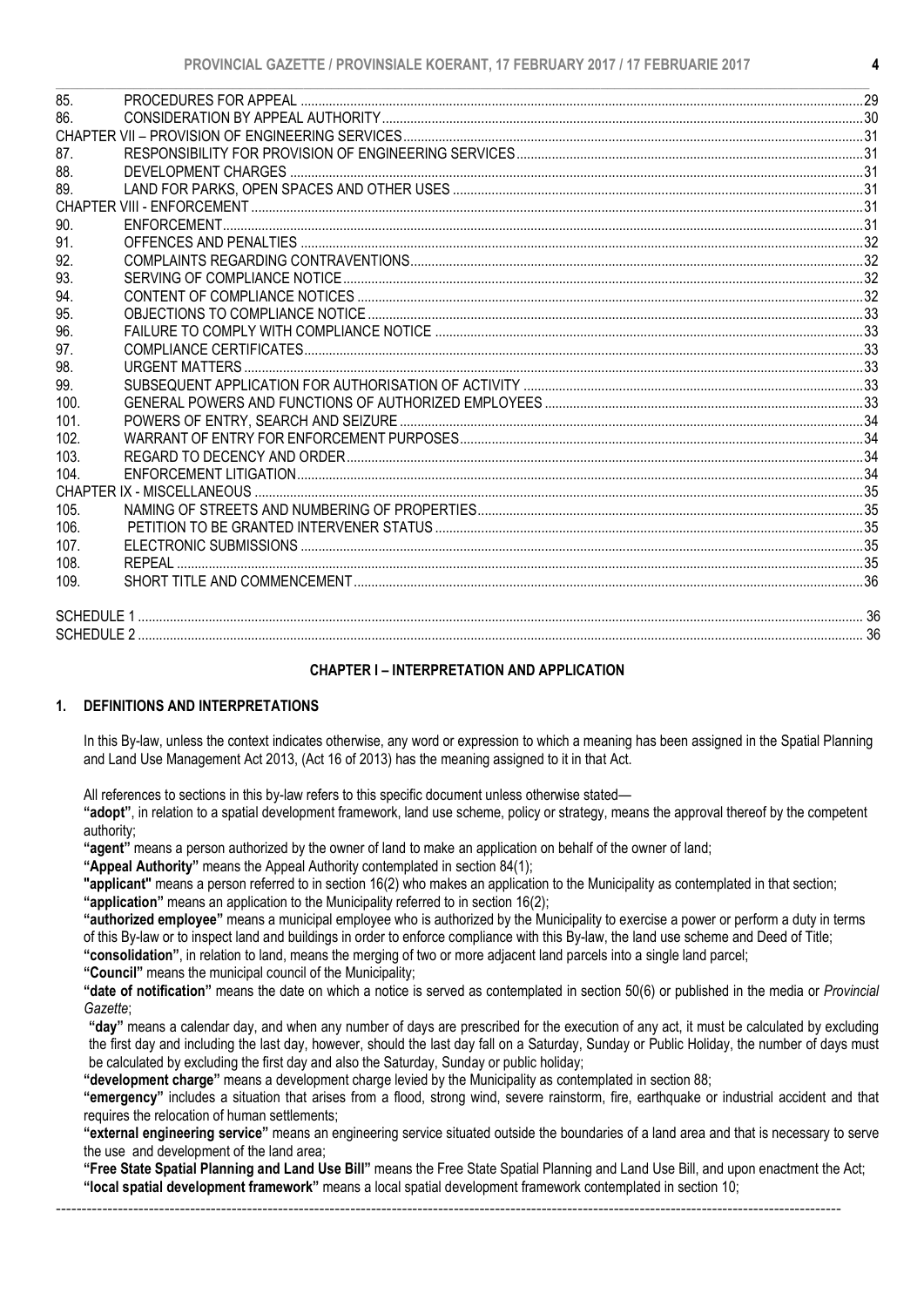$\_$  , and the state of the state of the state of the state of the state of the state of the state of the state of the state of the state of the state of the state of the state of the state of the state of the state of the "municipal spatial development framework" means a municipal spatial development framework adopted by the Municipality in terms of Chapter 5 of the Municipal Systems Act and Chapter 4 of the Spatial Planning and Land Use Management Act, 2013 (Act 16 of 2013); "Municipal Manager" means the municipal manager of the Municipality;

"Municipality" means the municipality of Mafube in terms of the Local Government: Municipal Structures Act, 1998 (Act 117 of 1998), and any employee of the Municipality acting in terms of delegated or sub-delegated authority of the Municipality;

"non-conforming use" means an existing land use that was lawful in terms of a previous land use scheme but that does not comply with the land use scheme in force;

"occasional use" means a departure in respect of a right to use land for a purpose granted on a temporary basis for a specific occasion or event;

"overlay zone" means an area in a land use scheme that is demarcated for the purpose of conserving natural resources or promoting certain types of development and that is subject to conditions, requirements or restrictions in addition to those of the land use scheme; "owners' association" means an owners' association established in terms of section 30 and includes, for the purpose of section 29(2)(a), a body corporate created in terms of the Sectional Titles Act (Act 95 of 1986);

"pre-application consultation" means a consultation between an owner or an agent and the Municipality contemplated in section 38; "public facilities" means amenities that are—

- *(a)* intended for the use of the general public;
- *(b)* used to offer a service or for recreation; and
- *(c)* ordinarily owned by the state or a municipality;

"service" means a service provided by the Municipality, any other organ of state or a service provider, including services for the provision of water, sewerage, electricity, refuse removal, roads, storm water, and includes infrastructure, systems and processes related to the service; "site development plan" means a scaled and dimensioned plan that shows details of the proposed land development, including the site layout, positioning of buildings and structures, property access, building designs, parking, internal services, servitudes and landscaping; "social infrastructure" means community facilities, services and networks that meet social needs and enhance community well-being; "Spatial Planning and Land Use Management Act" means the Spatial Planning and Land Use Management Act, 2013 (Act 16 of 2013)

and the regulations promulgated in terms of the Act; "Tribunal" means the Municipal Planning Tribunal established in terms of section 74.

Any reference to erf or rural land refers to the Land Survey Act, 1997, (Act No 8 of 1997).

Any reference to the male gender includes the female gender and any reference to the plural will include the singular and *vice versa*, as the context may require.

### 2. APPLICATION OF BY-LAW

This By-law applies to all land situated within the municipal area, including land owned by the state and by organs of state.

### CHAPTER II – SPATIAL PLANNING

### 3. SPATIAL PLANNING CATEGORIES

- (1) All Development Frameworks developed for areas in, or associated with, the Free State province must be represented spatially. In order to create a uniform system across the Province, the attribute data must be represented according to the following primary spatial planning categories:
	- *(a)* Core Conservation Areas that must be captured in the attribute data as a capital letter A including;
		- (i) Statutory Protected Areas that must be captured in the attribute data as a letter A.a or;
	- *(b)* Natural Buffer Areas that must be captured in the attribute data as a capital letter B including;
		- (i) Non-Statutory Conservation Areas that must be captured in the attribute data as a letter B.a;
		- (ii) Ecological Corridors that must be captured in the attribute data as a letter B.b;
		- (iii) Urban Green Areas that must be captured in the attribute data as a letter B.c or;
	- *(c)* Agricultural Areas that must be captured in the attribute data as a capital letter C including;
		- (i) Extensive agricultural areas that must be captured in the attribute data as a letter C.a;
		- (ii) Intensive agricultural areas that must be captured in the attribute data as a letter C.b or;
	- *(d)* Urban Related Areas that must be captured in the attribute data as a capital letter D including;
		- (i) Main Towns that must be captured in the attribute data as a letter D.a;
		- (ii) Local Towns that must be captured in the attribute data as a letter D.b;
		- (iii) Rural Settlements that must be captured in the attribute data as a letter D.c;
		- (iv) Tribal Authority Settlements that must be captured in the attribute data as a letter D.d;
		- (v) Communal Settlements that must be captured in the attribute data as a letter D.e;
		- (vi) Institutional Areas that must be captured in the attribute data as a letter D.f;
		- (vii) Authority Areas that must be captured in the attribute data as a letter D.g;
		- (viii) Residential Areas that must be captured in the attribute data as a letter D.h;
		- (ix) Business Areas that must be captured in the attribute data as a letter D.i;
		- $(x)$  Service Related Business that must be captured in the attribute data as a letter D.j.
		- (xi) Special Business that must be captured in the attribute data as a letter D.k;
		- (xii) SMME Incubators that must be captured in the attribute data as a letter D.l;
		- (xiii) Mixed Use Development Areas that must be captured in the attribute data as a letter D.m;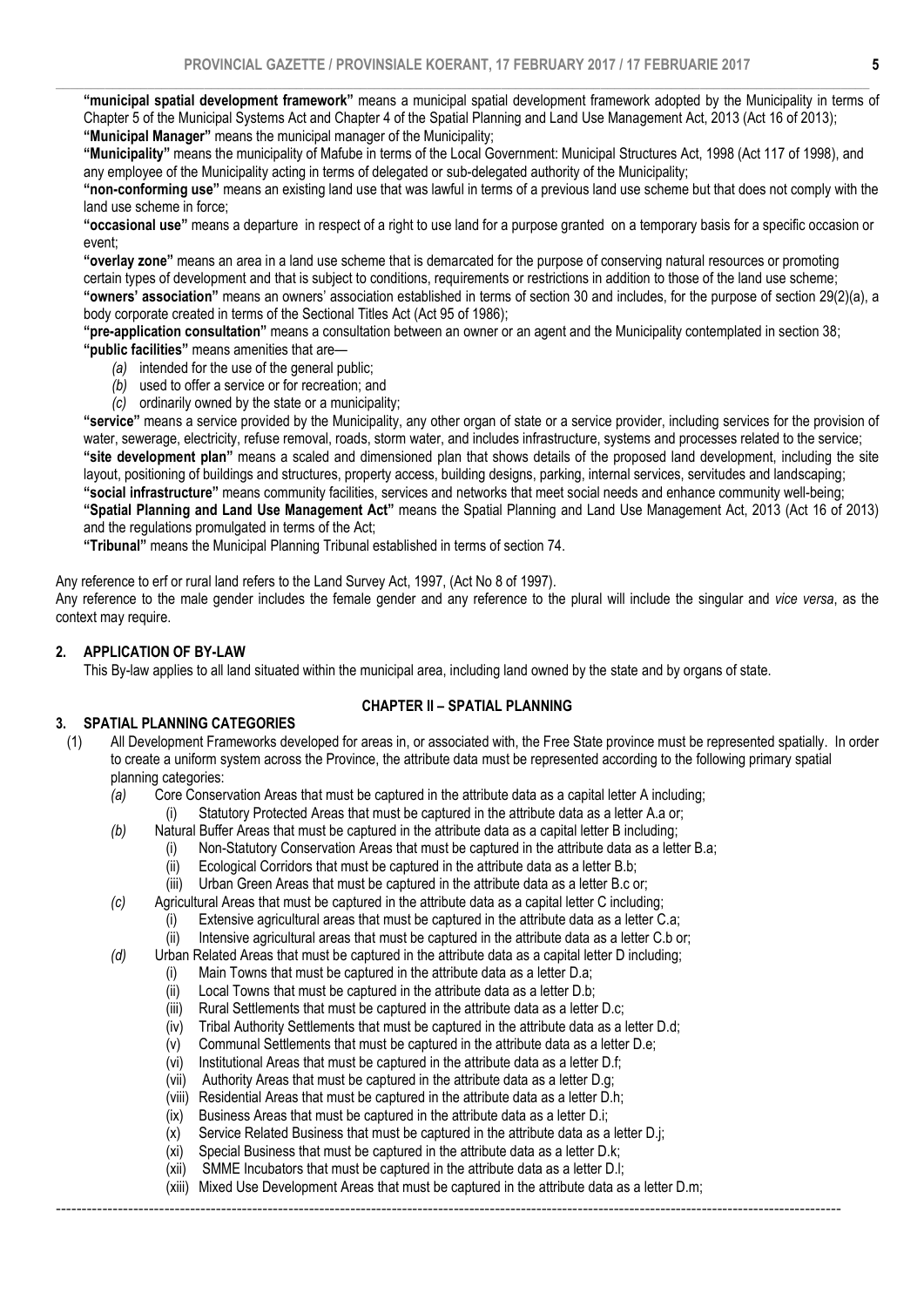- (xiv) Cemeteries that must be captured in the attribute data as a letter D.n;
- (xv) Sports fields and Infrastructure that must be captured in the attribute data as a letter D.o;
- (xvi) Airports and Infrastructure that must be captured in the attribute data as a letter D.p;
- (xvii) Resorts and Tourism Related Areas that must be captured in the attribute data as a letter D.q;
- (xviii) Farmsteads and Outbuildings that must be captured in the attribute data as a letter D.r or;
- *(e)* Industrial Areas that must be captured in the attribute data as a capital letter E including;
	- (i) Agricultural industry that must be captured in the attribute data as a letter E.a;
	- (ii) Industrial Development Zone that must be captured in the attribute data as a letter E.b;
	- (iii) Light industry that must be captured in the attribute data as a letter E.c;
	- (iv) Heavy industry that must be captured in the attribute data as a letter E.d;
	- (v) Extractive industry that must be captured in the attribute data as a letter E.e;
- *(f)* Surface Infrastructure that must be captured in the attribute data as a capital letter F including;
	- (i) National roads that must be captured in the attribute data as a letter  $F.a$ ;<br>(ii) Main roads that must be captured in the attribute data as a letter  $F.b$ ;
	- $(iii)$  Main roads that must be captured in the attribute data as a letter F.b;<br>(iii) Minor roads that must be captured in the attribute data as a letter F.c:
	- (iii) Minor roads that must be captured in the attribute data as a letter F.c;<br>(iv) Public Streets that must be captured in the attribute data as a letter F.
	- Public Streets that must be captured in the attribute data as a letter F.d:
	- $(v)$  Heavy Vehicle Overnight Facilities that must be captured in the attribute data as a letter F.e;
	- (vi) Railway lines that must be captured in the attribute data as a letter F.f;
	- (vii) Power lines that must be captured in the attribute data as a letter F.g;
	- (viii) Telecommunication Infrastructure that must be captured in the attribute data as a letter F.h;
	- (ix) Renewable Energy Structures that must be captured in the attribute data as a letter F.i;
	- $(x)$  Dams and Reserves that must be captured in the attribute data as a letter F.j;
	- (xi) Canals that must be captured in the attribute data as a letter F.k;
	- (xii) Sewerage Plants and Refuse Areas that must be captured in the attribute data as a letter F.l;
- (2) All the main spatial planning categories must further be divided into sub-categories and more detailed categories as required by the municipality.

### 4. COMPILATION, REVIEW OR AMENDMENT OF MUNICIPAL SPATIAL DEVELOPMENT FRAMEWORK

- (1) When the Council compiles, reviews or amends its municipal spatial development framework in accordance with the Municipal Systems Act and the Spatial Planning and Land Use Management Act, the Council must—
	- *(a)* establish an intergovernmental steering committee to compile or amend its municipal spatial development framework; or
	- *(b)* refer its draft municipal spatial development framework or draft amendment of its municipal spatial development framework to National and Provincial Departments and contiguous municipalities for comment, in accordance with Section 7 (e) (ii) of the Spatial Planning and Land Use Management Act, 2013.
- (2) The Municipality must—
	- *(a)* publish a notice in two of the official languages of the Province most spoken in the area in two newspapers circulating in the area concerned of—
		- (i) the intention to compile, review or amend the municipal spatial development framework; and
		- $(iii)$  the process it will follow, in accordance with section 30(3) of the Municipal Systems Act;
	- *(b)* in writing inform the National and Provincial Departments and contiguous municipalities of—
		- (i) the intention to compile, review or amend the municipal spatial development framework;
		- $(ii)$  its decision in terms of subsection  $(1)(a)$  or  $(b)$ ; and
		- (iii) the process it will follow to compile, review or amend the municipal spatial development framework, including the process for public participation; and
	- *(c)* register relevant affected parties, who must be invited to comment on the draft municipal spatial development framework or draft amendment of the municipal spatial development framework as part of the process to be followed.

### 5. ESTABLISHMENT OF PROJECT COMMITTEE

- (1) The Municipality must establish a project committee to compile, review or amend its municipal spatial development framework.
- (2) The project committee must at least consist of—
	- *(a)* the Municipal Manager; and or a municipal employee as designated by the municipal manager
	- *(b)* municipal employees from at least the following municipal departments:
		- (i) the integrated development planning office;
		- (ii) the planning department;
		- (iii) the engineering department;
		- (iv) the local economic development department;
		- (v) the housing department; and
		- (vi) office of the chief financial officer.

# 6. ESTABLISHMENT OF INTERGOVERNMENTAL STEERING COMMITTEE

(1) If the Council establishes an intergovernmental steering committee, the Municipality must, in writing, invite written nominations for representatives to serve on the intergovernmental steering committee from the following organs of state —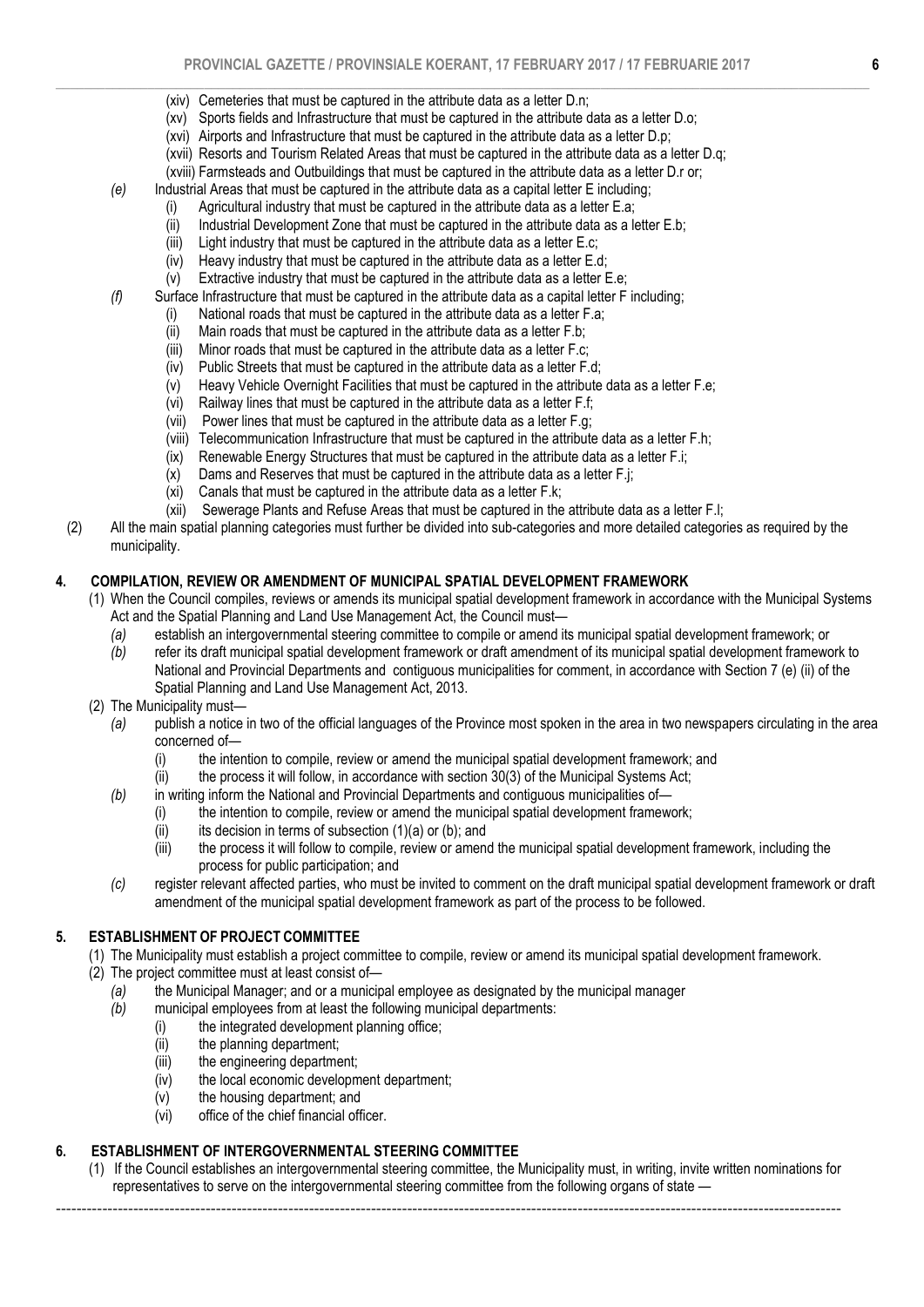- $\_$  , and the state of the state of the state of the state of the state of the state of the state of the state of the state of the state of the state of the state of the state of the state of the state of the state of the *(a)* the delegated party of the national and provincial government department responsible for land use planning;
	- *(b)* the delegated party of the provincial government department responsible for environmental affairs;
	- *(c)* the delegated party of the provincial government department responsible for agriculture and rural development;
	- *(d)* relevant organs of state; and departments.

# 7. PROCEDURE WITH INTERGOVERNMENTAL STEERING COMMITTEE

- (1) If the Council establishes an intergovernmental steering committee, the project committee must compile a draft *status quo* document setting out an assessment of the existing levels of development and development challenges in the municipal area, and must submit it to the intergovernmental steering committee for comments.
- (2) After consideration of the comments of the intergovernmental steering committee, the project committee must complete the *status quo* document and submit it to the Council for adoption.
- (3) The project committee must compile a first draft of the municipal spatial development framework or first draft amendment of the municipal spatial development framework and submit it to the intergovernmental steering committee for comments.
- (4) After consideration of the comments of the intergovernmental steering committee, the project committee must complete the first draft of the municipal spatial development framework or first draft amendment of the municipal spatial development framework and submit it to the Council to approve the publication thereof for public comment in accordance with the process adopted in terms of sections 28 and 29 of the Municipal Systems Act.
- (5) After consideration of the comments and representations, as a result of the publication contemplated in subsection (4), the project committee must compile a final municipal spatial development framework or final amendment of the municipal spatial development framework and submit it to the intergovernmental steering committee for comment.
- (6) After consideration of the comments of the intergovernmental steering committee contemplated in subsection (5), the project committee must complete the final draft of the municipal spatial development framework or final draft amendment of the municipal spatial development framework and submit it to the Council for adoption by the Council.
- (7) If the final municipal spatial development framework or final amendment of the municipal spatial development framework contemplated in subsection (6) is materially different to what was published in terms of subsection (4), the Municipality must in accordance with subsection (4), (5) and (6) read with the necessary changes follow a further consultation and public participation process in accordance with this section before the final municipal spatial development framework or final amendment of the municipal spatial development framework is adopted by the Council.
- (8) The Council or the project committee may at any time in the process of compiling a municipal spatial development framework or drafting an amendment of the spatial development framework request comments from the intergovernmental steering committee.
- (9) The Council must adopt the final municipal spatial development framework or final amendment of the municipal spatial development framework, with or without amendments, and must within 14 days of its decision give notice thereof in the media and the *Provincial Gazette*.

# 8. PROCEDURE WITHOUT INTERGOVERNMENTAL STEERING COMMITTEE

- (1) If the Council does not establish an intergovernmental steering committee to compile or amend its municipal spatial development framework, the project committee must—
	- *(a)* compile a draft *status quo* document setting out an assessment of the existing levels of development and development challenges in the municipal area and submit it to the Council for adoption;
	- *(b)* after adoption of the *status quo* document, compile a draft municipal spatial development framework or draft amendment of the municipal spatial development framework and submit it to the Council to approve the publication thereof for public comment;
	- *(c)* after approval of the draft municipal spatial development framework or draft amendment of the municipal spatial development framework for publication contemplated in sub-section *(b)*, submit the draft municipal spatial development framework or draft amendment of the municipal spatial development framework to the MEC for comment in; and
	- *(d)* after consideration of the comments received from the public and the MEC, submit a final municipal spatial development framework or final amendment of the municipal spatial development framework, with any further amendments, to the Council for adoption.
- (2) The Council must adopt the final municipal spatial development framework or final amendment of the municipal spatial development framework, with or without amendments, and must within 14 days of its decision give notice of the decision in the media and the *Provincial Gazette*.

# 9. FUNCTIONS AND DUTIES

- (1) The members of the project committee must, in accordance with the directions of [the executive authority/executive mayor/committee of councillors]—
	- *(a)* compile a municipal spatial development framework or draft an amendment of the municipal spatial development framework for adoption by the Council;
	- *(b)* provide technical knowledge and expertise to the Council;
	- *(c)* monitor progress and ensure that the compilation of the municipal spatial development framework or drafting of the amendment of the municipal spatial development framework is progressing according to the approved process contemplated in section 4(2)(*a)(*ii);
	- *(d)* guide the public participation process and ensure that the registered affected parties remain informed;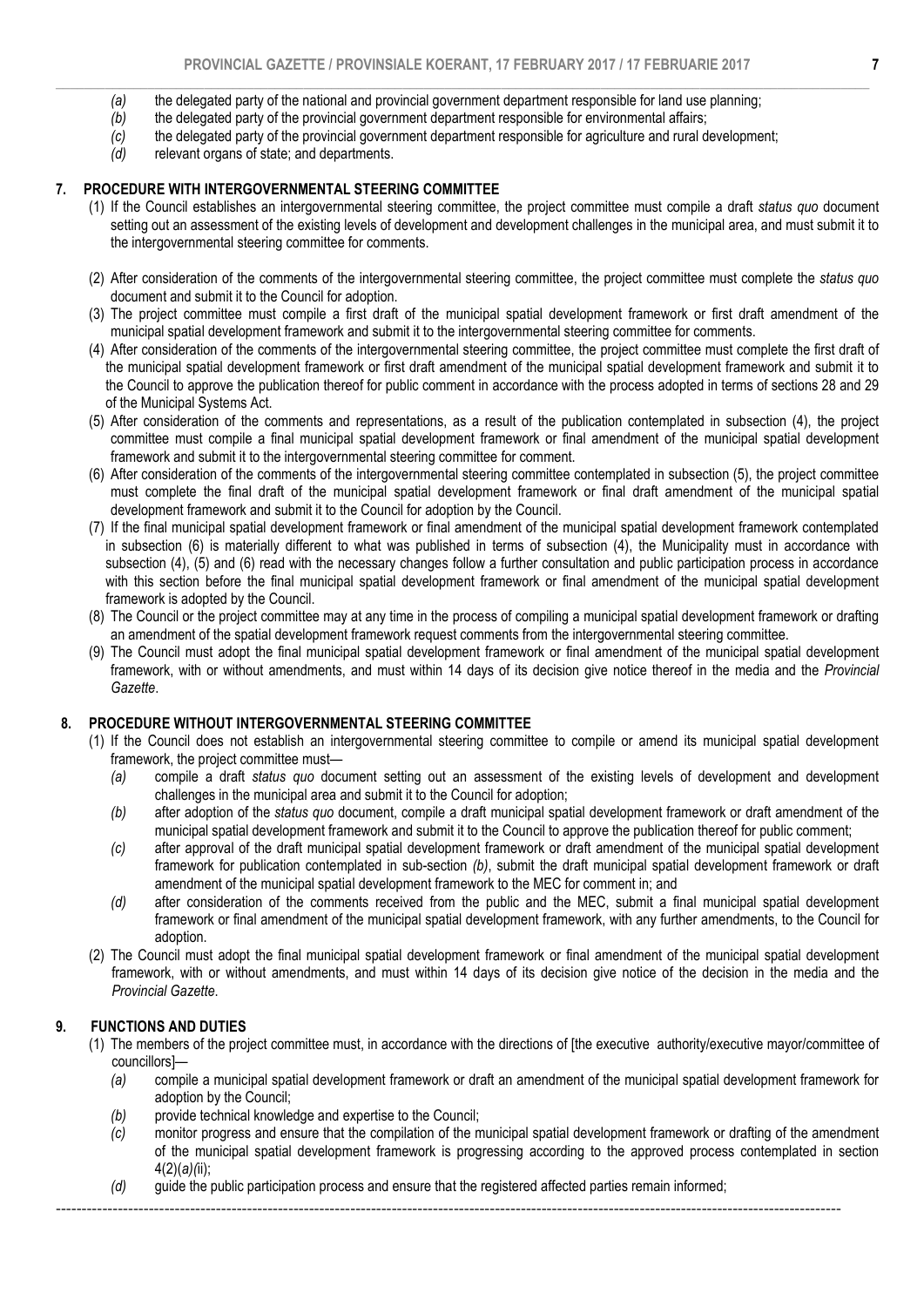- $\_$  , and the state of the state of the state of the state of the state of the state of the state of the state of the state of the state of the state of the state of the state of the state of the state of the state of the *(e)* oversee the incorporation of amendments to the draft municipal spatial development framework or draft amendment of the municipal spatial development framework based on the consideration of the comments received during the process of drafting thereof;
	- *(f)* oversee the drafting of a report setting out the response of the Municipality to the provincial comments issued;
	- *(g)* ensure alignment of the municipal spatial development framework with the development plans and strategies of other affected municipalities and other organs of state as contemplated in section 24(1) of the Municipal Systems Act;
	- *(h)* facilitate the integration of other sector plans into the municipal spatial development framework;
	- *(i)* if the Municipality decides to establish an intergovernmental steering committee—
		- (i) assist the Municipality in ensuring that the intergovernmental steering committee is established and that timeframes are adhered to; and
		- (ii) ensure the flow of information between the project committee and the intergovernmental steering committee.
	- (2) The members of the intergovernmental steering committee must—
	- *(a)* provide the intergovernmental steering committee with the following:
		- (i) technical knowledge and expertise;
		- (ii) input on outstanding information that is required to draft the municipal spatial development framework or an amendment thereof;
		- (iii) information on the locality of projects and budgetary allocations; and
		- (iv) written comments in terms of section 7.
		- *(b)* communicate to the intergovernmental steering committee any current or planned projects that have an influence on the municipal area; and
		- *(c)* provide the project committee with written comments in terms of section 7.

### 10. LOCAL SPATIAL DEVELOPMENT FRAMEWORKS

- (1) The Municipality may adopt a local spatial development framework for a specific geographical area in a portion of the municipal area.
- (2) The purpose of a local spatial development framework in a specific geographical area is to:
	- *(a)* provide detailed spatial planning guidelines;
	- *(b)* provide more detail in respect of a proposal provided for in the municipal spatial development framework;
	- *(c)* meet specific land use planning needs and priorities;
	- *(d)* provide detailed policy and development parameters for land use planning;
	- *(e)* provide detailed priorities in relation to land use planning and, in so far as they are linked to land use planning, biodiversity and environmental issues;
	- *(f)* guide decision making on land use applications; and
	- *(g)* identify a funding source and budget for prioritized projects.

### 11. COMPILATION, AMENDMENT OR REVIEW OF LOCAL SPATIAL DEVELOPMENT FRAMEWORKS

- (1) If the Municipality compiles, amends or reviews a local spatial development framework, it must draft and approve a process plan, including the public participation processes to be followed for the compilation, amendment, review or adoption of a local spatial development framework.
- (2) When the Council drafts or amends its local spatial development framework it must refer its draft local spatial development framework or draft amendment to its local spatial development framework to National and Provincial Departments for comment.
- (3) The municipality must, within 21 days of adopting a local spatial development framework or an amendment of local spatial development framework, publish a notice of the decision in the media and the *Provincial Gazette*.

### 12. STATUS OF LOCAL SPATIAL DEVELOPMENT FRAMEWORKS

- (1) A local spatial development framework or an amendment thereof comes into operation on the date of publication of the notice contemplated in Section 11.
- (2) A local spatial development framework guides and informs decisions made by the Municipality relating to land development, but it does not confer or take away rights.

### 13. STRUCTURE PLANS

- (1) When the Municipality intends to convert a structure plan to a local spatial development framework it must comply with sections 10 to 12 and must—
	- *(a)* review that structure plan and make it consistent with the purpose of a municipal spatial development framework;

- *(b)* incorporate the provisions of the structure plan that are consistent with that purpose in a municipal spatial development framework.
- (2) The Municipality must withdraw the relevant structure plan by notice in the *Provincial Gazette* when it adopts a local spatial development framework contemplated in subsection (1).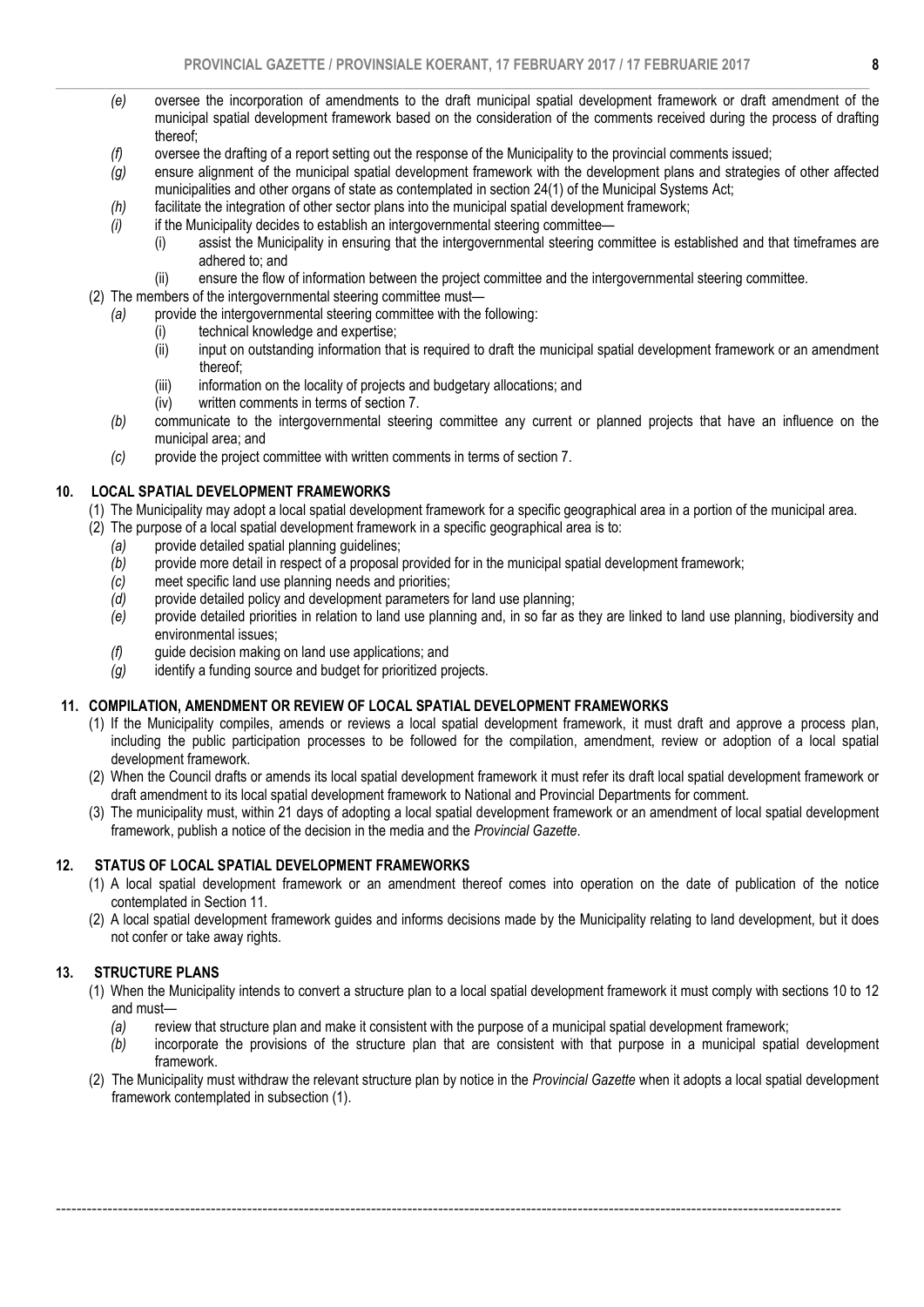## CHAPTER III – DEVELOPMENT MANAGEMENT

## 14. DETERMINATION OF ZONING

- (1) The owner of land or his agent may apply in terms of section 16(2) to the Municipality for the determination of a zoning for land within its municipal jurisdiction.
- (2) When the Municipality considers an application in terms of subsection (1) it must have regard to the following:
	- *(a)* the lawful use of the land, or the purpose for which it could lawfully be used immediately prior to the commencement of this Bylaw if it can be determined;
	- *(b)* the zoning, if any, that is most compatible with that use or purpose and any applicable title deed condition;
	- *(c)* any temporary use or consent use that may be required in conjunction with that land use scheme;<br>(d) in the case of land that was vacant immediately before the commencement of this By-law, the u
	- in the case of land that was vacant immediately before the commencement of this By-law, the use that is permitted in terms of the title deed conditions or, where more than one land use is so permitted, one of such land uses determined by the municipality; and
	- *(e)* where the lawful use of the land and the purpose for which it could lawfully be used immediately before the commencement of this By-law cannot be determined, the zoning that is the most desirable and compatible with any applicable title deed condition, together with any departure or consent use that may be required.
- (3) If the lawful zoning of land contemplated in subsection (1) cannot be determined, the Municipality must determine a zoning and serve notice of its intention in terms of section 50.
- (4) A land use that commenced unlawfully, whether before or after the commencement of this By-law, may not be considered to be lawful.

# 15. NON-CONFORMING USES

- (1) A non-conforming use provides that land that is being used lawfully in terms of an existing zoning for a purpose that does not comply with a proposed zoning may continue to be used for that purpose when the new zoning comes into operation.
- (2) A non-conforming use does not constitute an offence in terms of this By-law.
- (3) A non-conforming use may continue as long as it remains otherwise lawful, subject to the following:
	- *(a)* if the non-conforming use ceases for any reason for a period of more than twenty-four consecutive months, any subsequent use of the property must conform to the requirements of this By-law, with or without temporary uses;
	- *(b)* an appropriate land use application contemplated in section 16(2) must be made for the alteration or extension of buildings or structures in respect of the non-conforming use;
	- *(c)* the owner bears the onus of proving that the non-conforming use right exists; and *(d)* the use right is limited to the area of the building or land on which the proven use
	- *(d)* the use right is limited to the area of the building or land on which the proven use right is in existence.
- (4) If an existing building, which constitutes a non-conforming use, is destroyed or damaged to the extent that it is necessary to demolish a substantial part of the building, the Council may grant permission for the reconstruction of such building subject to conditions.

### 16. LAND DEVELOPMENT REQUIRING APPROVAL

- (1) No person may commence, continue, or cause the commencement or continuation of, land development without the approval of the Municipality in terms of subsection (2).
- (2) The municipality has categorized their applications, as contemplated in section 35(3) of the Spatial Planning and Land Use Management Act, into two categories;
	- *(a)* Category 1 applications consist of:
		- (i) The establishment of a township or the extension of the boundaries of a township;
		- (ii) The amendment of an existing scheme or land use scheme by the rezoning of land;
		- (iii) The removal, amendment or suspension of a restrictive or obsolete condition, servitude or reservation registered against the title of the land;
		- (iv) The amendment or cancellation in whole or in part of a general plan of a township;
		- (v) The subdivision and consolidation of any land other than a subdivision and consolidation which is provided for as a Category 2 application;
		- (vi) Permanent closure of any public place
		- (vii) Any consent or approval required in terms of a condition of title, a condition of establishment of a township or condition of an existing scheme or land use scheme;
		- (viii) Any consent or approval provided for in any law referred to other than the Spatial Planning and Land Use Management Act
	- *(b)* Category 2 applications consist of:
		- (i) The subdivision of any land where such subdivision is expressly provided for in a land use scheme;
		- (ii) The creation of any servitude or long term lease and the consolidation of any land;
		- (iii) The simultaneous subdivision, as contemplated in subsection (b)(i) and consolidation of land;

- (iv) The consent of the municipality for any land use purpose or temporary use or deviation in terms of a land use scheme, which does not constitute a land development application;
- (v) The removal, amendment or suspension of a restrictive title condition relating to the density of residential development on a specific erf where the residential density is regulated by a land use scheme in operation.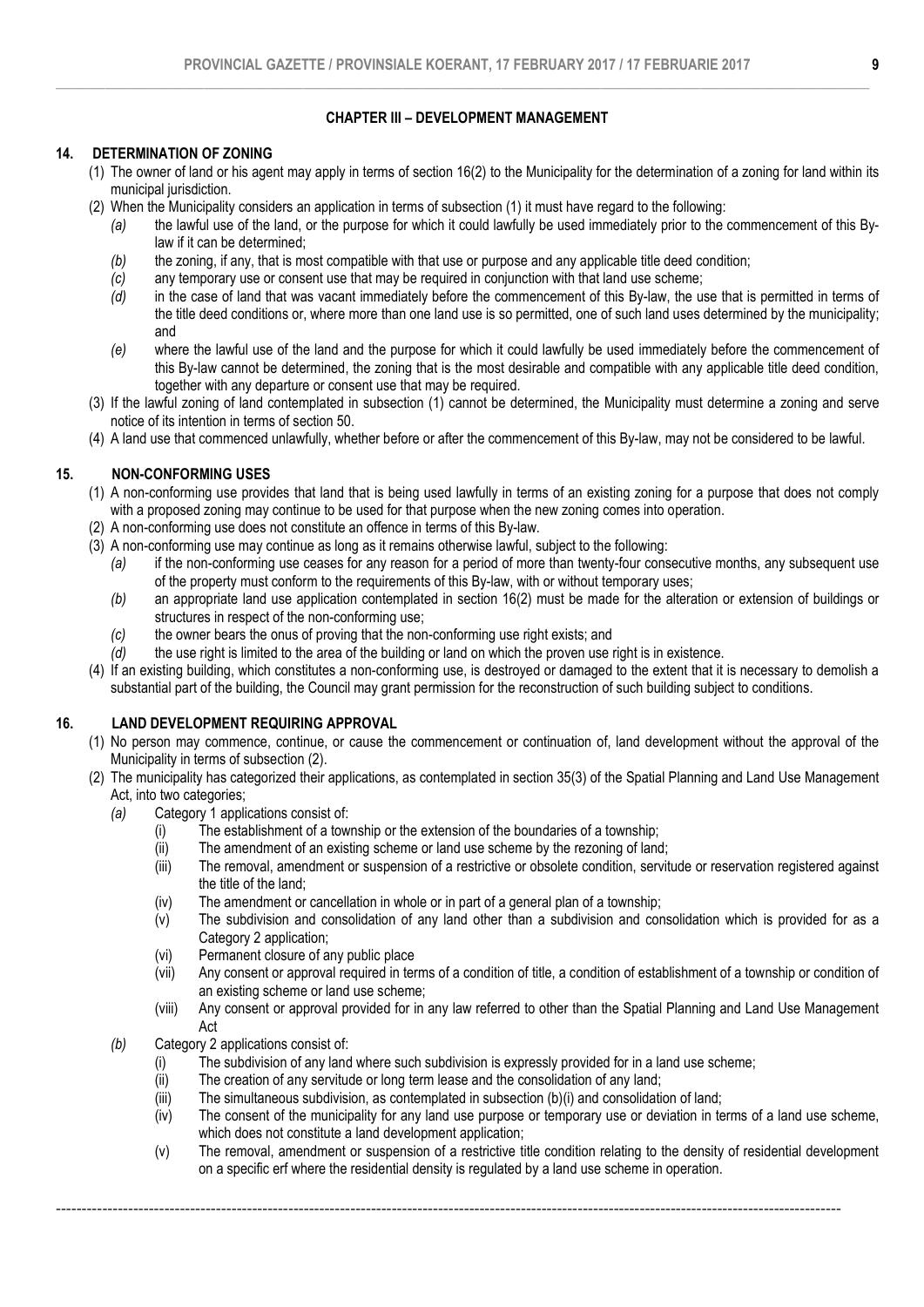- $\_$  , and the state of the state of the state of the state of the state of the state of the state of the state of the state of the state of the state of the state of the state of the state of the state of the state of the (3) The owner of land or his agent may apply to the Municipality in terms of this Chapter and Chapter IV for the following in relation to the development of the land concerned:
	- *(a)* a rezoning of land;
	- *(b)* a temporary use of land for a purpose not provided for in the land use scheme granted on a temporary basis;
	- *(c)* a subdivision of land, including the registration of a servitude or lease agreement;
	- a consolidation of land;
	- *(e)* an amendment, suspension or removal of restrictive conditions in respect of a land parcel;
	- *(f)* a permission required in terms of the land use scheme;
	- *(g)* an amendment, removal or imposition of conditions in respect of an existing approval;
	- *(h)* an extension of the validity period of an approval;
	- *(i)* an approval of an overlay zone as provided for in the land use scheme;
	- *(j)* an amendment or cancellation of a general plan or a part thereof;
	- *(k)* a permission required in terms of a condition of approval;
	- *(I)* a determination of a land use scheme;<br>*(m)* a closure of a public place or part there
	-
	- *(m)* a closure of a public place or part thereof; *(n)* a consent use provided for in the land use scheme;
	- *(o)* an occasional use of land.
	- (4) If the land development is of provincial interest the provincial department responsible for land use planning must be approached.
	- (5) If the land development is of national interest the national and provincial department responsible for land use planning must be approached.
	- (6) If section 52 of the Spatial Planning and Land Use Management Act is applicable to the land development, the owner or agent must also apply in terms of that Act.
	- (7) When an applicant or owner exercises a use right granted in terms of an approval, he must comply with the conditions of the approval and the applicable provisions of the land use scheme.
	- (8) When the Municipality on its own initiative develops land as contemplated in subsection (2), it must apply to the Tribunal in accordance with this Chapter and Chapter IV.

### 17. CONTINUATION OF APPLICATION AFTER CHANGE OF OWNERSHIP

- (1) If land that is the subject of an application, with the exception of township establishment as contemplated in section 21(3), is transferred to a new owner, the new owner may continue with the application as the successor in title to the previous owner and the new owner is regarded as the applicant for the purposes of this By-law, provided that the following is submitted to the municipality:
	- *(a)* proof of change of ownership; and
	- *(b)* an amended power of attorney, if an agent was appointed to make the application.
- (2) The new owner must advise the Municipality in writing of the continuation of the application.

### 18. REZONING OF LAND OR CONSENT USE

- (1) The Municipality may, on its own initiative, rezone land of which it is not the owner to―
	- *(a)* provide a public service or to provide a public recreational space; or
	- *(b)* substitute a zoning or part thereof for a zoning in terms of which the land is not necessarily zoned in accordance with the use thereof or existing use rights.
- (2) An applicant who wishes land to be rezoned, must submit an application to the Municipality in terms of section 16(2).
- (3) When the Municipality, on its own initiative or on application, creates an overlay zone for land it must comply with sections 12 and 13 of the Systems Act.
- (4) A land use scheme may be made applicable to a land parcel or part thereof, and zoning need not follow cadastral boundaries, subject to delineation of a defined area.
- (5) An applicant may apply to the Municipality in terms of section 16(2) for a consent use provided for in the zoning scheme.
- (6) If the development parameters for the consent use that is being applied for are not defined in the zoning scheme, the Municipality must determine the development parameters that apply to the consent use in terms of conditions of approval imposed under section 71.
- (7) A consent use may be approved permanently or for a time period specified in the conditions of approval imposed in terms of section 71.
- (8) A consent use approved for a specified time period must not have the effect of preventing the property from being used in the future for the primary uses permitted in terms of the zoning of the land.
- (9) A consent use contemplated in subsection (5) lapses after a period of five years, or a shorter period as the Municipality may determine, from the date that the approval thereof comes into operation if, within that five-year period or shorter period—
	- *(a)* the consent use is not used in accordance with the approval; or
	- *(b)* the following requirements have not been met:
		- (i) the approval by the Municipality of a building plan envisaged for the use of the approved use right; and

--------------------------------------------------------------------------------------------------------------------------------------------------------

(ii) commencement with the construction of the building contemplated in subparagraph (i).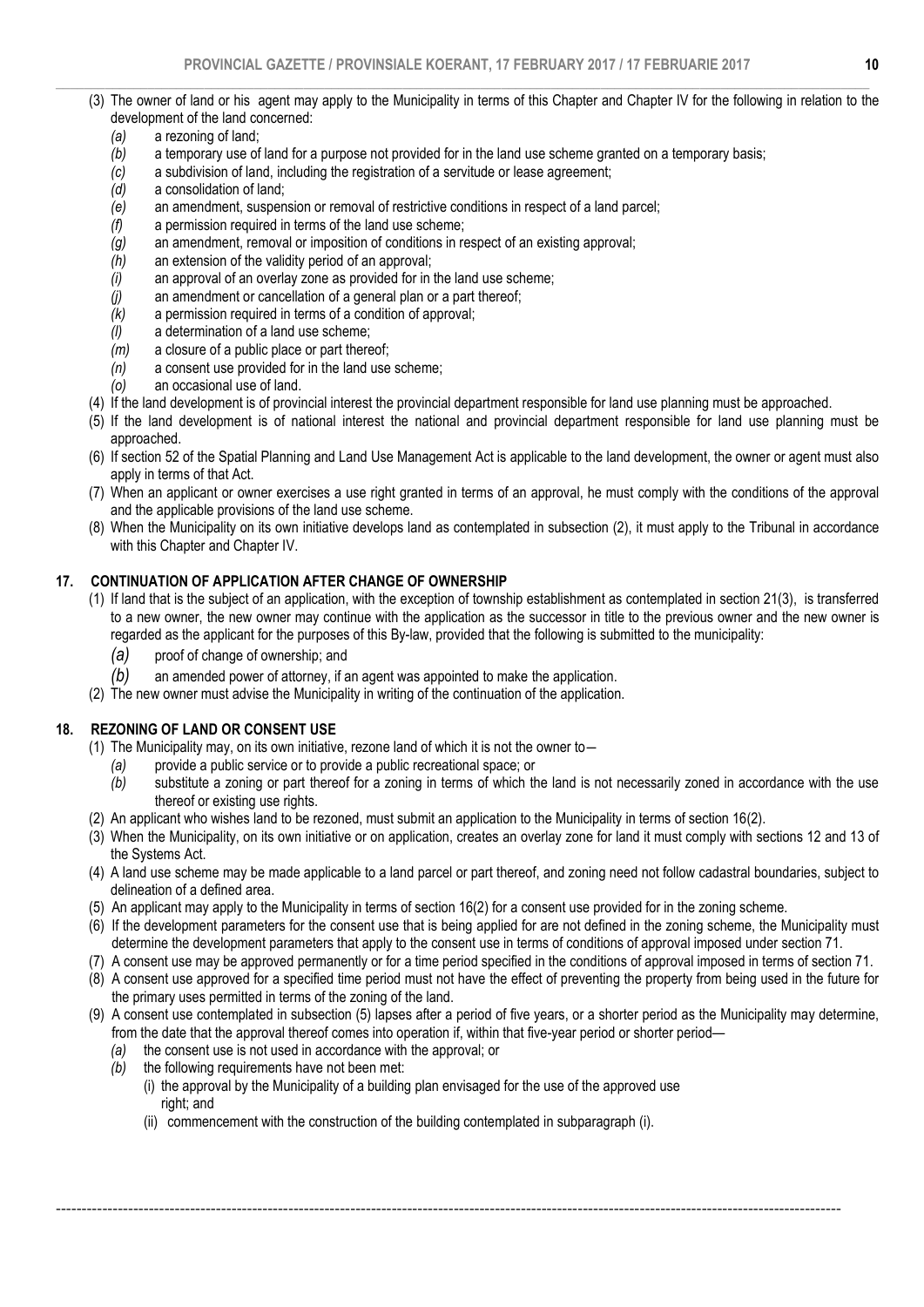#### $\_$  , and the state of the state of the state of the state of the state of the state of the state of the state of the state of the state of the state of the state of the state of the state of the state of the state of the 19. LAPSING OF REZONING AND EXTENSION OF VALIDITY PERIODS

- (1) Subject to subsection (2), a rezoning approval lapses after a period of three years, or a shorter period as the municipality may determine, from the date that the approval comes into operation if, within that three-year period or shorter period—
	- (i). the land use scheme is not used in accordance with the approval; or
		- (ii). the following requirements have not been met:
		- (iii). the approval by the Municipality of a building plan envisaged for the use of the approved use right; and
		- (iv). Commencement of the construction of the building contemplated in subparagraph (i).
- (2) The approval of a rezoning lapses after three years, or the shorter period that the municipality may determine, from the date that the approval comes into operation. The municipality may, upon application, extend the validity period not exceeding five years.
- (3) If a rezoning approval lapses, the zoning applicable to the land before the approval of the rezoning applies or, where no zoning existed before the approval of the rezoning, the Municipality must determine a zoning in terms of section 13.

### 20. ESTABLISHMENT OF TOWNSHIP

(1) No person shall establish a township except with the approval of the Municipal Planning Tribunal or the Appeals Authority.

### 21. APPLICATION FOR ESTABLISHMENT OF A TOWNSHIP

- (1) The owner of land or his agent, who proposes to establish a township on such land shall submit an application for approval to do so to the Municipality.
- (2) If the land upon which the township is to be established is subject to a mortgage bond, the applicant shall lodge with such application the written consent of the mortgagee.
- (3) After an owner of land has started with the application for township establishment, no person shall-
	- *(a)* enter into any contract whereby any land in such township is sold exchanged, leased or disposed of in any other manner; or
	- *(b)* erect a building on such land in accordance with the conditions imposed by the Tribunal when granting such approval, until-
		- (i) the application for approval for the establishment of such township shall have been refused by the Tribunal ; or
			- (ii) the applicant shall have withdrawn the application;
			- (iii) the approval of the application shall have lapsed:
			- (iv) the Tribunal shall have declared the township an approved township and, in the case of such an owner who is not a municipality, the Tribunal shall have satisfied itself that the services and amenities that have to be provided in connection with such land in terms of the conditions subject to which the establishment of such township was approved, are available and shall have issued a certificate to that effect;
- (4) Any contract entered into in conflict as contemplated in subsection (3) shall be of no force or effect.

### 22. APPLICANT TO LODGE GENERAL PLAN DIAGRAMS WITH SURVEYOR GENERAL.

- (1) An applicant shall, within a period of two years from the date of the notification of the approval or within such further period as the Tribunal may in each case determine, lodge for approval with the Surveyor-General the general plan and such diagrams as may be necessary for the establishment of a township.
- (2) When such general plan and diagrams have been approved by the Surveyor –General he shall notify the applicant and the Registrar of Deeds of such approval.

### 23. LODGING OF GENERAL PLAN, DIAGRAMS AND TITLE DEEDS WITH REGISTRAR OF DEEDS

- (1) An applicant shall, within a period of two years from the date of the notification of an approval or within such further period as the Tribunal may in each case determine, lodge the general plan and diagrams in question together with the title deeds of the land to which it relates with the Registrar of Deeds for registration, and the Registrar of Deeds shall notify the Municipality of the registration.
- (2) If an applicant fails to lodge such documents with the Registrar of Deeds or to obtain registration thereof within the period or further period contemplated in subsection (1) the approval of the application shall lapse unless the Tribunal condones such failure.

### 24. PROCLAMATION OF APPROVED TOWNSHIP

- (1) After the provisions of section 23 have been complied with the Municipality shall by proclamation declare the township to be an approved township.
- (2) The conditions upon which the application for the establishment of the township has been approved shall be set out in a schedule to such proclamation.
- (3) The Municipality may by proclamation rectify any error or omission in a proclamation or the schedule thereto issued in terms of subsection (1) and (2).

--------------------------------------------------------------------------------------------------------------------------------------------------------

# 25. AMENDMENT OR CANCELLATION OF A GENERAL PLAN

- (1) When the Tribunal is satisfied that it is desirable to amend or cancel a general plan or a part thereof in the interest of the development of a township, or public interest it may, on application grant approval for the alteration, amendment or total or partial cancellation of the general plan representing the layout of such township, either unconditionally or subject to such conditions as it may determine.
- (2) Any person may make application for the Municipalities' approval and such application shall be submitted to the municipality in duplicate in such form as may be described or determined by the Tribunal and shall be accompanied by such plans, documents, information and fees as may be prescribed or determined by the Tribunal.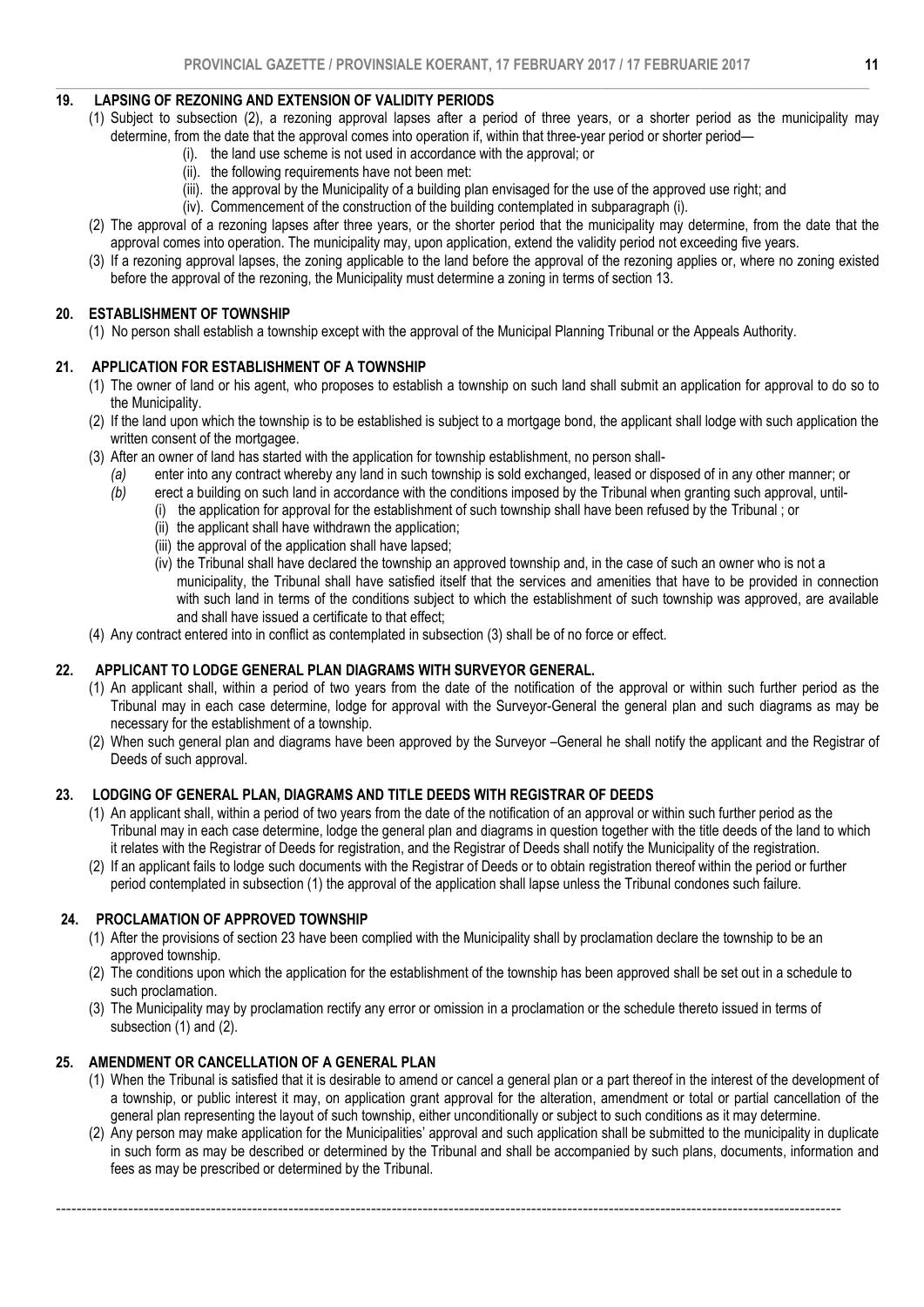$\_$  , and the set of the set of the set of the set of the set of the set of the set of the set of the set of the set of the set of the set of the set of the set of the set of the set of the set of the set of the set of th (3) When a general plan of a township is totally or partially cancelled by the Surveyor-General, in terms of the Land Survey Act, 1997, (Act No 8 of 1997), the land uses and conditions of title, is simultaneously cancelled and the land use and zoning revert to undetermined or agriculture or the zoning which was in place immediately prior to the approval.

### 26. OWNERSHIP OF PUBLIC PLACES AND LAND REQUIRED FOR MUNICIPAL ENGINEERING SERVICES AND SOCIAL FACILITIES

- (1) The ownership of land that is earmarked for a public place as shown on an approved general plan vest in the Municipality upon proclamation thereof.
- (2) The Municipality may in terms of conditions imposed under section 72 determine that land designated for the provision of engineering services, public facilities or social infrastructure on an approved general plan, be transferred to the Municipality upon confirmation of the township establishment or a part thereof.

# 27. CLOSURE OF PUBLIC PLACES

- (1) The Municipality may, on own initiative or on application, permanently close a public place or any portion thereof in accordance with Chapter IV.
- (2) An applicant who requires the closure of a public place, whether permanently or temporarily, must apply in terms of section 16(2) to the Municipality.
- (3) If any person lodges a claim against the Municipality for loss or damage that he has allegedly suffered due to wrongdoing on the part of the Municipality when it permanently closed a public place, the authorized employee must—
	- *(a)* require proof of negligence or any other wrongdoing on the part of the Municipality which resulted in the loss or damage; and
	- *(b)* before any claim is paid or settled, obtain a full technical investigation report in respect of the circumstances that led to the closure of the public place to determine whether or not there has been negligence on the part of the Municipality.
- (4) The Municipality may pay a claim if—
	- *(a)* the circumstances of loss or damage reveal that the Municipality acted wrongfully;
	- *(b)* the claimant has proved his loss or damage;
	- *(c)* the claimant has provided proof of a fair and reasonable quantum; *(d)* o claim has been made and paid by personal insurance covering
	- *(d)* no claim has been made and paid by personal insurance covering the same loss; and
	- *(e)* any other relevant additional information as requested by the authorized employee has been received.
- (5) The ownership of the land comprised in any public place or portion thereof that is permanently closed in terms of this section continues to vest in the Municipality, unless the Municipality determines otherwise.
- (6) The Municipal Manager may, without complying with Chapter IV, temporarily close a public place—
	- *(a)* for the purpose of, or pending, the construction, reconstruction, maintenance or repair of the public place; for the purpose of, or pending, the construction, erection, laying, extension, maintenance, repair or demolition of any building, structure,
	- *(b)* works or service alongside, on, across, through, over or under the public place;
	- *(c)* if the public place is in a state that is dangerous to the public;<br>*(d)* by reason of an emergency or public event that requires spe
	- *(d)* by reason of an emergency or public event that requires special measures for the control of traffic or special provision for the accommodation of crowds; or
	- *(e)* for any other reason that renders the temporary closing of the public place necessary or desirable.
- (7) The Municipality must notify the Surveyor-General of an approval in terms of subsection (1), and the Surveyor-General must endorse the records of the Surveyor-General's office to reflect the closure of the public place.

# 28. SERVICES ARISING FROM TOWNSHIP ESTABLISHMENT OR SUBDIVISION

- (1) Subsequent to the approval of an application for township establishment or subdivision in terms of this By-law, the owner of any land parcel originating from the township establishment or subdivision must―
	- *(a)* allow without compensation that the following be conveyed across his land parcel in respect of other land parcels originating from the township establishment or subdivision:
		- (i) gas mains;
		- (ii) electricity cables;
		- (iii) telephone cables;
		- (iv) television cables;
		- (v) other electronic infrastructure;<br>(vi) main and other water pipes;
		- (vi) main and other water pipes;<br>(vii) foul sewers;
		- foul sewers;
		- (viii) storm water pipes; and
		- (ix) ditches and channels;
	- *(b)* allow the following on his land parcel if considered necessary and in the manner and position as may be reasonably required by the Municipality:
		- (i) surface installations such as mini-substations;
		- (ii) meter kiosks; and
		- (iii) service pillars;
	- *(c)* allow access to the land parcel at any reasonable time for the purpose of constructing, altering, removing or inspecting any works referred to in sub-sections *(a)* or *(b)*; and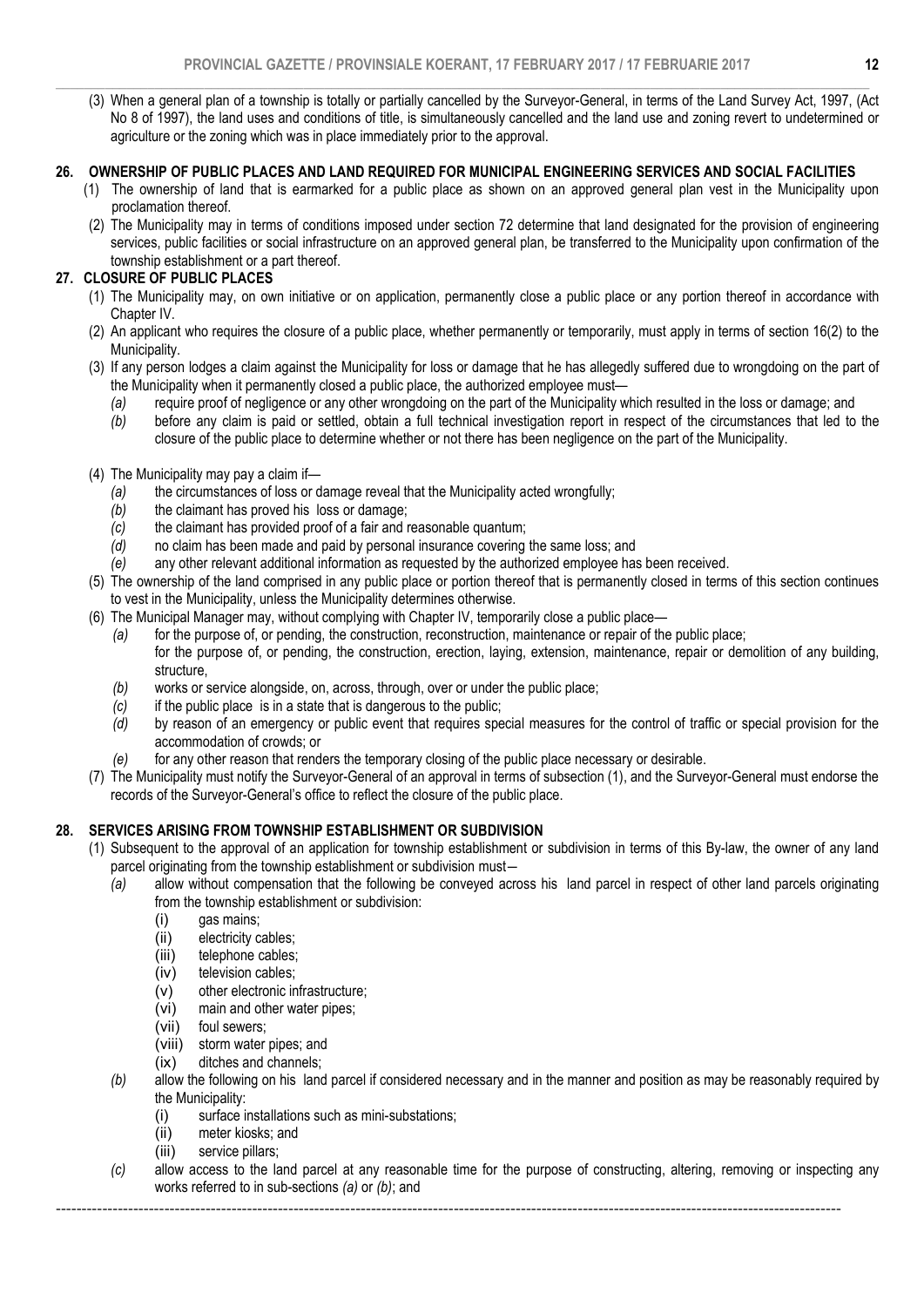- $\_$  , and the set of the set of the set of the set of the set of the set of the set of the set of the set of the set of the set of the set of the set of the set of the set of the set of the set of the set of the set of th *(d)* receive material or permit excavation on the land parcel as may be required to allow use of the full width of an abutting street and to provide a safe and proper slope to its bank necessitated by differences between the level of the street as finally constructed and the level of the land parcel, unless he elects to build retaining walls to the satisfaction of, and within a period to be determined by, the Municipality.
	- (2) The rights created in subsection (1)(a) and (b) must be indicated on a general plan, included in the conditions of establishment and secured by a servitude registered in the deeds office, if the services are not conveyed within the building lines applicable to the land.

# 29. CERTIFICATION BY MUNICIPALITY

- (1) A person may apply to the Registrar of Deeds to register the transfer of a land unit, only if the Municipality has issued a certificate in terms of this section.
- (2) The Registrar of Deeds may register the transfer of a land unit, only if the Municipality has issued a certificate in terms of this section.
- (3) The Municipality may not issue a certificate to transfer a land parcel in terms of any law, or in terms of this By-law, unless the owner furnishes the Municipality with―
	- *(a)* a conveyancer's certificate confirming that money due by the transferor of land to an owners' association established in respect of that land has been paid, or that provision has been made to the satisfaction of the owners' association for the payment thereof;
	- *(b)* proof of payment of any contravention penalty due by the transfer or proof of compliance with an instruction in a compliance notice issued in terms of Chapter VIII;
	- *(c)* proof that the land use and buildings constructed on the land parcel comply with the requirements of the land use scheme;
	- *(d)* proof that all common property, arising from the township establishment has been transferred to the owners' association as contemplated in section 30(3)*(e*);
	- *(e)* in the case of the first transfer of a land unit arising from a township establishment, proof that—
		- (i) all land designated in terms of the conditions of approval to be transferred to the owners' association including private roads and private open space common property, arising from the township establishment has been transferred to the owners' association as contemplated in section 30(3)(e) or will be transferred to the owners' association simultaneously with the registration of the transfer of that land unit;); and
		- (ii) land required for public places, open spaces or the provision of housing with the assistance of a state subsidy has been transferred to the Municipality or will be transferred to the Municipality simultaneously with the registration of the transfer of that land unit;
		- (iii) the engineering services and amenities that must be provided in connection with the township establishment are available;
		- (iv) a certificate contemplated in section 21(7) has been issued by the Municipality; and
	- *(f)* proof that the conditions of approval that must be complied with before the transfer of erven have been complied with in all respects.

### 30. OWNERS' ASSOCIATIONS

- (1) The Municipality may, when approving an application for a township establishment, impose conditions relating to the compulsory establishment of an owners' association by the applicant for an area determined in the conditions.
- (2) An owners' association that comes into being by virtue of subsection (1) is a juristic person and must have a constitution.
- (3) The constitution of an owners' association must be approved by the Municipality before the transfer of the first land unit and must make provision for―
	- *(a)* the owners' association to formally represent the collective mutual interests of the area, suburb or neighbourhood set out in the constitution in accordance with the conditions of approval;
	- *(b)* control over and maintenance of buildings, services or amenities arising from the township establishment;
	- *(c)* the regulation of at least one annual meeting with its members;
	- *(d)* control over the design guidelines of the buildings and erven arising from the township establishment;
	- *(e)* the ownership by the owners' association of all common property arising from the township establishment, including—
		- (i) private open spaces;
			- (ii) private roads; and
		- (iii) land required for services provided by the owners' association;
	- *(f)* enforcement of conditions of approval or management plans;
	- *(g)* procedures to obtain the consent of the members of the owners' association to transfer an erf in the event that the owners' association ceases to function; and
	- *(h)* the implementation and enforcement by the owners' association of the provisions of the constitution.
- (4) The constitution of an owners' association may have other objectives as set by the association but may not contain provisions that are in conflict with any law.
- (5) An owners' association may amend its constitution when necessary, but if an amendment affects the Municipality or a provision referred to in subsection (3), the amendment must also be approved by the Municipality.
- (6) An owners' association that comes into being by virtue of subsection (1)―
	- *(a)* has as its members all the owners of the land units arising from the township establishment and their successors in title, who are jointly liable for expenditure incurred in connection with the association;
	- *(b)* is upon registration of the first land unit automatically established; and
	- *(c)* the constitution of the owners' association take effect on the registration of the first land unit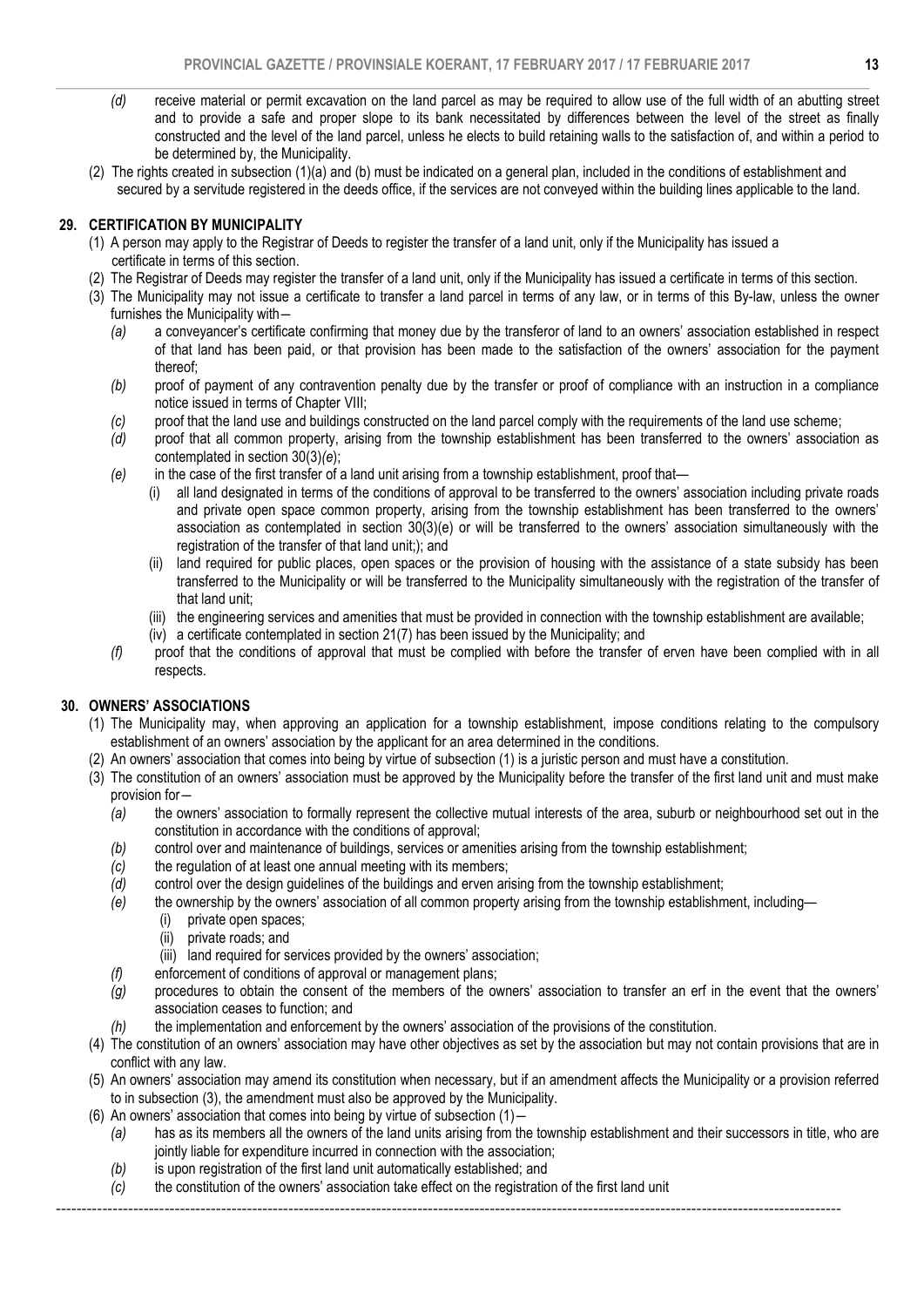$\_$  , and the set of the set of the set of the set of the set of the set of the set of the set of the set of the set of the set of the set of the set of the set of the set of the set of the set of the set of the set of th (7)The design guidelines contemplated in subsection (3)*(d)* may introduce more restrictive development rules than the rules provided for in the land use scheme.

## 31. OWNERS' ASSOCIATION CEASES TO FUNCTION

- (1) If an owners' association ceases to function or carry out its obligations, a member of the association or the Municipality on own initiative may apply―
	- a. in terms of section 15(2) or (6), as the case may be, to disestablish the owners' association; subject to
		- i. the amendment of the conditions of approval to, remove the obligation to establish an owners' association; and
		- ii. the amendment of title conditions pertaining to the owners' association, to remove any obligation in respect of an owners' association;
	- b. in terms of section 15(2) or (6), as the case may be, for appropriate action by the Municipality to rectify a failure of the owners' association to meet any of its obligations in respect of the control over or maintenance of services contemplated in subsection (3); or.
	- c. the High Court to appoint an administrator who must exercise the powers of the owners' association to the exclusion of the owners' association.
- (2) In considering an application contemplated in subsection (1)(a),determining which option to follow, the Municipality must have regard to―
	- a. the purpose of the owners' association;
	- b. who will take over the control over and maintenance of services for which the owners' association is responsible; and
	- c. the impact of the disestablishment of the owners' association on the members and the community concerned.
- (3) The Municipality may recover from the members of the owners' association the amount of any expenditure incurred by it in respect of any action taken in terms of subsection (1)(b).
- (4) The amount of any expenditure so recovered is, for the purposes of section 30(6)(a), considered to be expenditure incurred in connection with the owners' association.

### 32. SUBDIVISION OR CONSOLIDATION OF LAND PARCELS

- (1) No person may subdivide or consolidate land without the approval of the Municipality in terms of section 16(2).
- (2) A copy of the approval must accompany the diagram that is submitted to the Surveyor-General's office.
- (3) If a Municipality approves a subdivision or consolidation, the applicant must submit a diagram to the Surveyor-General for approval, including proof to the satisfaction of the Surveyor-General of—
	- *(a)* the decision to approve the subdivision or consolidation;
	- *(b)* the conditions of approval contemplated in section 72; and
	- *(c)* the approved subdivision or consolidation plan.
- (4) If a Municipality approves a subdivision or consolidation, the Municipality must amend the land use scheme in terms of Chapter IV and, where applicable, the register accordingly.

### 33. EXTENSION OF VALIDITY PERIODS FOR SUBDIVISION AND CONSOLIDATION

- (1) Subject to subsection (2), an approved subdivision or consolidation of land parcels lapses if the subdivision or consolidation is not registered in terms of the Deeds Registries Act within three years of the date of the approval of the subdivision or consolidation.
- (2) If the subdivision or consolidation of land parcels forms part of land development that has been approved in terms of this By-law subject to longer validity periods, the applicant may apply for an extension of the period referred to in subsection (1).
- (3) If the Municipality approves an extension contemplated in subsection (2), the extended period together with the period contemplated in subsection (1) may not exceed five years.
- (4) If an approval of a subdivision or consolidation lapses in terms of subsection (1)—
	- *(a)* the Municipality must—
		- (i) amend the land use scheme map and, where applicable, the register accordingly; and
		- (ii) notify the Surveyor-General accordingly; and
	- *(b)* the Surveyor-General must endorse the records of the Surveyor-General's office to reflect the notification that the consolidation has lapsed.

### 34. REQUIREMENTS FOR AMENDMENT, SUSPENSION OR REMOVAL OF RESTRICTIVE CONDITIONS OF TITLE

- (1) The Municipality may, on its own initiative or on application in terms of section 16(2), amend, suspend or remove a restrictive condition.
- (2) The Municipality may amend, suspend or remove a restrictive condition—
	- *(a)* permanently;
	- *(b)* for a period specified in the approval; or
	- *(c)* subject to conditions of approval.
- (3) In addition to the procedures set out in Chapter IV, the owner must―
	- *(a)* submit a certified copy of the relevant title deed to the Municipality; and
	- *(b)* where applicable, submit the bondholder's consent to the application.
- (4) The Municipality must cause a notice of an application in terms of subsection (1) to be served on―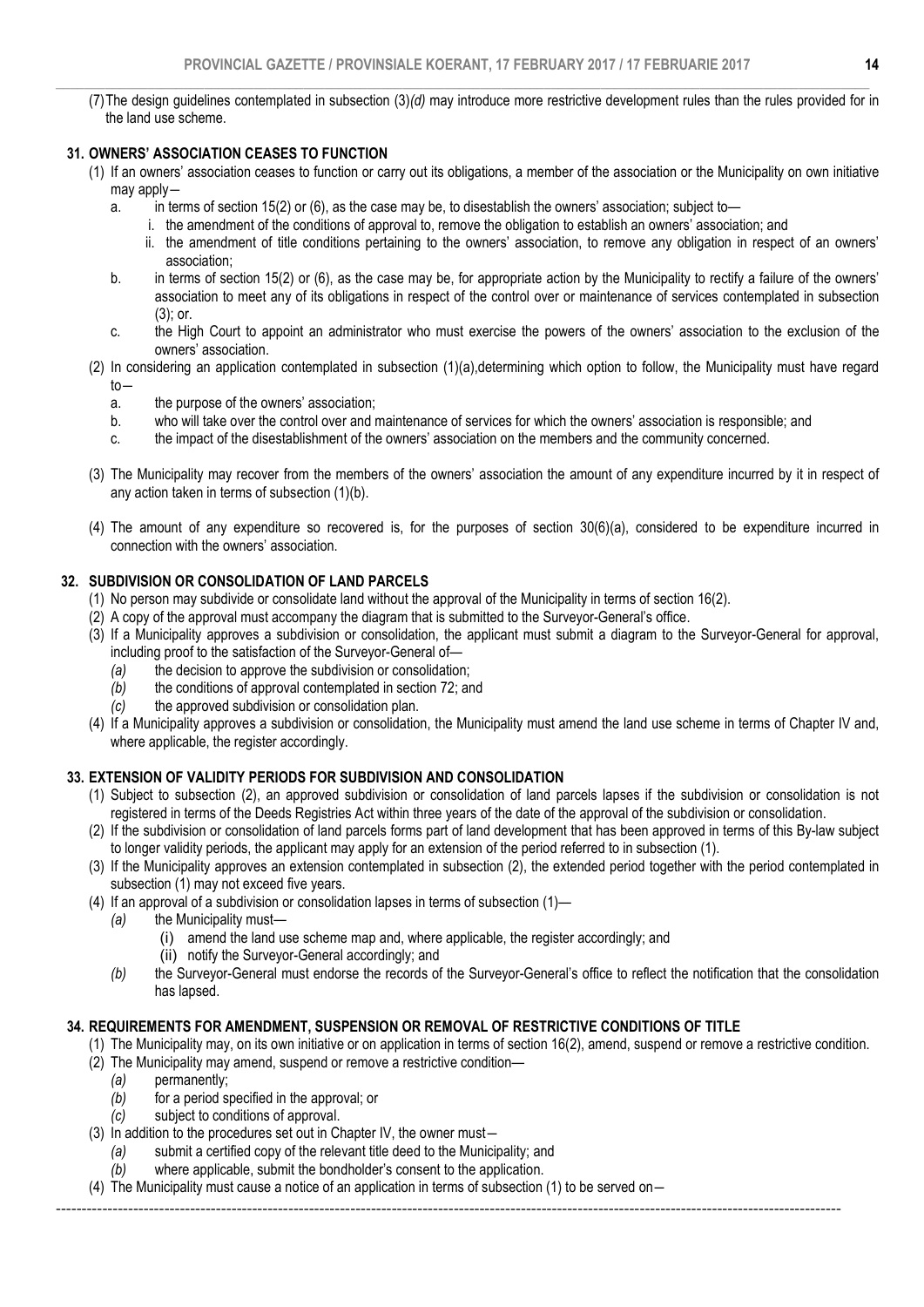- $\_$  , and the set of the set of the set of the set of the set of the set of the set of the set of the set of the set of the set of the set of the set of the set of the set of the set of the set of the set of the set of th *(a)* all organs of state that may have an interest in the title restrictive condition;
	- *(b)* a person whose rights or legitimate expectations will be affected by the approval of the application; and
	- *(c)* all persons mentioned in the title deed for whose benefit the restrictive condition applies.
	- (5) When the Municipality considers the amendment, suspension or removal of a restrictive condition, the Municipality must have regard to the following:
		- *(a)* the financial or other value of the rights in terms of the restrictive condition enjoyed by a person or entity, irrespective of whether these rights are personal or vest in the person as the owner of a dominant tenement;
		- *(b)* the personal benefits which accrue to the holder of rights in terms of the restrictive condition;
		- *(c)* the personal benefits which will accrue to the person seeking the amendment, suspension or removal of the restrictive condition if it is amended, suspended or removed;
		- *(d)* the social benefit of the restrictive condition remaining in place in its existing form;
		- *(e)* the social benefit of the amendment, suspension or removal of the restrictive condition; and
		- *(f)* whether the amendment, suspension or removal of the restrictive condition will completely remove all rights enjoyed by the beneficiary or only some of those rights.
	- (6) The Municipality must publish a notice of its decision to amend, suspend or remove a restrictive condition in the Provincial Gazette after the decision comes into operation as contemplated in section 65(2).

### 35. ENDORSEMENTS IN CONNECTION WITH AMENDMENT, SUSPENSION OR REMOVAL OF RESTRICTIVE CONDITIONS

- (1) An applicant at whose instance a restrictive condition is amended, suspended or removed must, after the publication of a notice contemplated in section 34(6) in the Provincial Gazette, apply to the Registrar of Deeds to make the appropriate entries in, and endorsements on, any relevant register or title deed to reflect the amendment, suspension or removal of the restrictive condition.
- (2) The Registrar of Deeds may require proof of the amendment, suspension or removal of a restrictive condition from the applicant including the submission of the following to the Registrar of Deeds:
	- *(a)* a copy of the approval;
	- *(b)* the original title deed; and *(c)* a copy of the notice conter
	- *(c)* a copy of the notice contemplated in section 34(6) as published in the Provincial Gazette

# CHAPTER IV – APPLICATION PROCEDURES

### 36. PROCEDURES FOR APPLICATIONS

- (1) An applicant must comply with the procedures in this Chapter and, where applicable, the specific procedures provided for in Chapter III of this By-law, all applications must be consistent and give effect to Chapter 2 of the Spatial Planning and Land Use Management Act.
- (2) The application procedures are distinctive to the different types of applications referred to in section 16.
- (3) Category 1 and 2 applications as contemplated in section 16(2) should be submitted to the Municipality manually or via an optional elodgement process, as contemplated in section 37.
- (4) Category 1 applications must be submitted with a comprehensive application.
- (5) Category 2 applications must be submitted with an abridged application.
- (6) The tables in Annexure C indicate the process relevant to each type of applications referred to in section 16.
- (7) All Category 1 and 2 applications as contemplated in section 16 must be submitted in terms of this bylaw and applications made in terms of other legislation will not be accepted by the municipality.

# 37. PROCEDURES FOR E-LODGEMENT APPLICATIONS

- (1) An applicant must comply with the procedures in this Chapter and, where applicable, the specific procedures provided for in Chapter III of this By-law.
- (2) The application procedures are distinctive to the different types of applications referred to in section 16.
- (3) An application will not be considered a complete application unless all documents, as contemplated in section 39, are uploaded to the elodgement site.
- (4) Proof of payment of the application fee as contemplated in section 41, should be uploaded to the e-lodgement site.
- (5) After a full application and proof of payment has been uploaded to the e-lodgement site, the municipality must confirm the complete application in terms of section 45 and issue a notice indicating all the documents received.
- (6) After the applicant has received the notification, as referred in subsection (4):
	- *(a)* the serving of notices must take place in accordance with sections 47, 48, 49, 50 and 52 of this By-law.
	- *(b)* an original copy with 5 copies of all documentation, referred to in subsection (2) and (3) and the notice, referred to in subsection (4) must be sent to the municipality within 7 days after the notice as contemplated in subsection (5) for the consideration of an application and an additional 2 copies for administrative use.
	- *(c)* an additional 5 copies of documentation as contemplated in subsection (6)(b) that are larger than an A3 size must be submitted to the municipality within 7 days after the notice as contemplated in subsection (5) for the consideration of an application and an additional 2 copies for administrative use.
- (7) If the applicant does not comply with subsection (5) and (6), the municipality will not consider the application and the application will then be abandoned.
- (8) The municipality must notify the applicant of its decision in accordance with section 65 and the outcome of any appeal in accordance with section 86.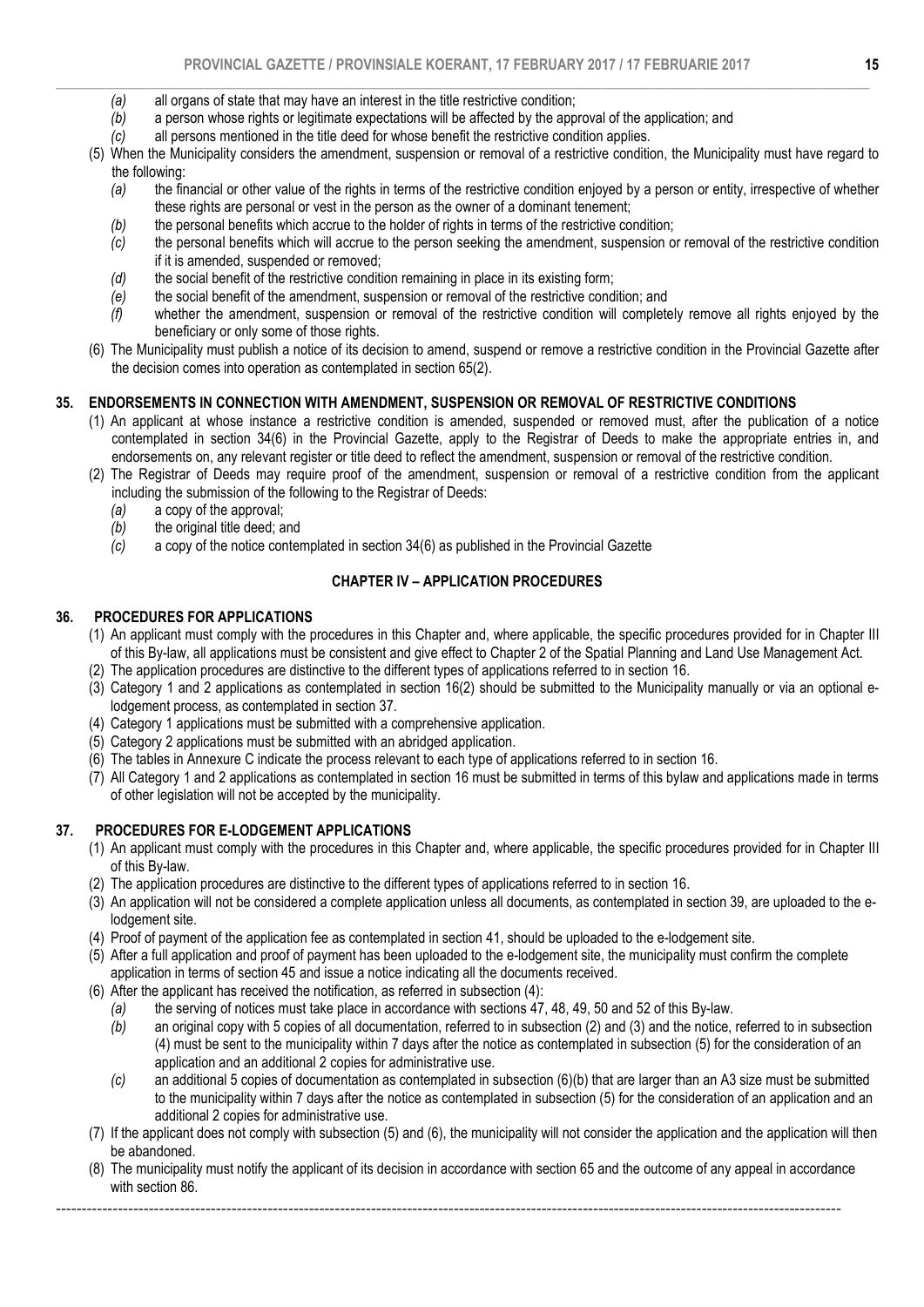### 38. PRE-APPLICATION CONSULTATION

- (1) The Municipality may require an owner of land who intends to submit an application or his agent to meet with the authorized employee and, where applicable, with employees of other relevant organs of state for a pre-application consultation before he or she submits an application to the Municipality in order to determine the information and documents that must be submitted with the application.
- (2) The Municipality may issue guidelines regarding-
	- *(a)* applications that require a pre-application consultation;
	- *(b)* the nature of the information and documents that must be submitted with an application;
	- *(c)* the attendance of employees from the Municipality or other organs of at a pre-application consultation; and
	- *(d)* the procedures at a pre-application consultation.
- (3) The Municipality must keep minutes of the proceedings of a pre-application consultation.
- (4) The Municipality must also allow consultation on the behest of the applicant or his agent with regards to subsection (1), (2) and (3).

# 39. INFORMATION REQUIRED

(1) An application contemplated in section 16, must be accompanied by the following documents:

- *(a)* a comprehensive or abridged application form, as contemplated in Annexure A and B, completed and signed by the applicant;
- *(b)* if the applicant is an agent, a power of attorney authorising the applicant to make the application on behalf of the owner;
- *(c)* if the owner of the land is a company, close corporation, trust, body corporate or home owners' association, proof that the person is authorized to act on behalf of the company, close corporation, trust, body corporate or a home owners' association;
- *(d)* the relevant bondholder's consent;
- *(e)* a comprehensive motivation for all applications, based on the criteria for consideration of the application referred to in section 71;
- *(f)* proof of payment of application fees;
- *(g)* a full copy of the title deeds indicating all existing title conditions in current title deeds;
- *(i)* if required by the Municipality, a conveyancer's certificate indicating that no restrictive condition in respect of the application is contained in the title deeds;
- *(j)* where applicable, the minutes of any pre-application consultations and
- *(k)* should any other legislation or authority require any other actions, proof of compliance to such prerequisites must be attached to the application.
- (2) Additional to the application form as contemplated in subsection (1)(a) the following plans and maps must form part of a comprehensive application, unless the Municipality has, in writing, indicated differently:
	- *(a)* Orientation locality map;
	- *(b)* Land Use Scheme Zoning extract;
	- *(c)* Land use map;
	- *(d)* Detail layout map;
	- *(e)* Site development plan;
	- *(f)* Aerial photograph;
	- *(g)* Extract of Approved Spatial Development Frameworks.
- (3) Additional to the application form as contemplated in subsection (1)(a) the following plans and maps must form part of an abridged application, unless the Municipality has, in writing, indicated differently:
	- *(a)* Orientation locality map;
	- *(b)* Basic layout map
	- *(c)* Land Use Scheme Zoning extract;
	- *(d)* Extract of Approved Spatial Development Frameworks.
- (4) The Municipality may add or remove any information requirements for a particular application as recorded in the pre-application consultation contemplated in section 38.
- (5) The Municipality may make guidelines regarding the submission of additional information and procedural requirements.

# 40. APPLICATION STANDARDS

- (1) Applications that do not comply with the provisions of this section are deemed to be incomplete, and must be handled in terms of section 44.
- (2) An orientation locality map should be at least a clearly readable A3 sized map indicating the application area in relation to the surrounding properties and must include the following basic details:
	- *(a)* True north, scale, key and heading "Orientation Locality Map";
	- *(b)* The approximate location of the land parcel involved in the application, relative to the nearest town for farming areas and the immediate residential neighbourhoods for urban areas:
	- *(c)* Boundary of the Local Municipality, including the names of adjacent Local Municipality for applications near the border of the aforementioned;
	- *(d)* Roads, indicated whether they are main roads, highways, national roads or provincial roads if near or adjacent to the application area;
	- *(e)* Size and location of the particular portion applicable to the application and;
	- *(f)* Any other applicable particulars to give more clarity to the application.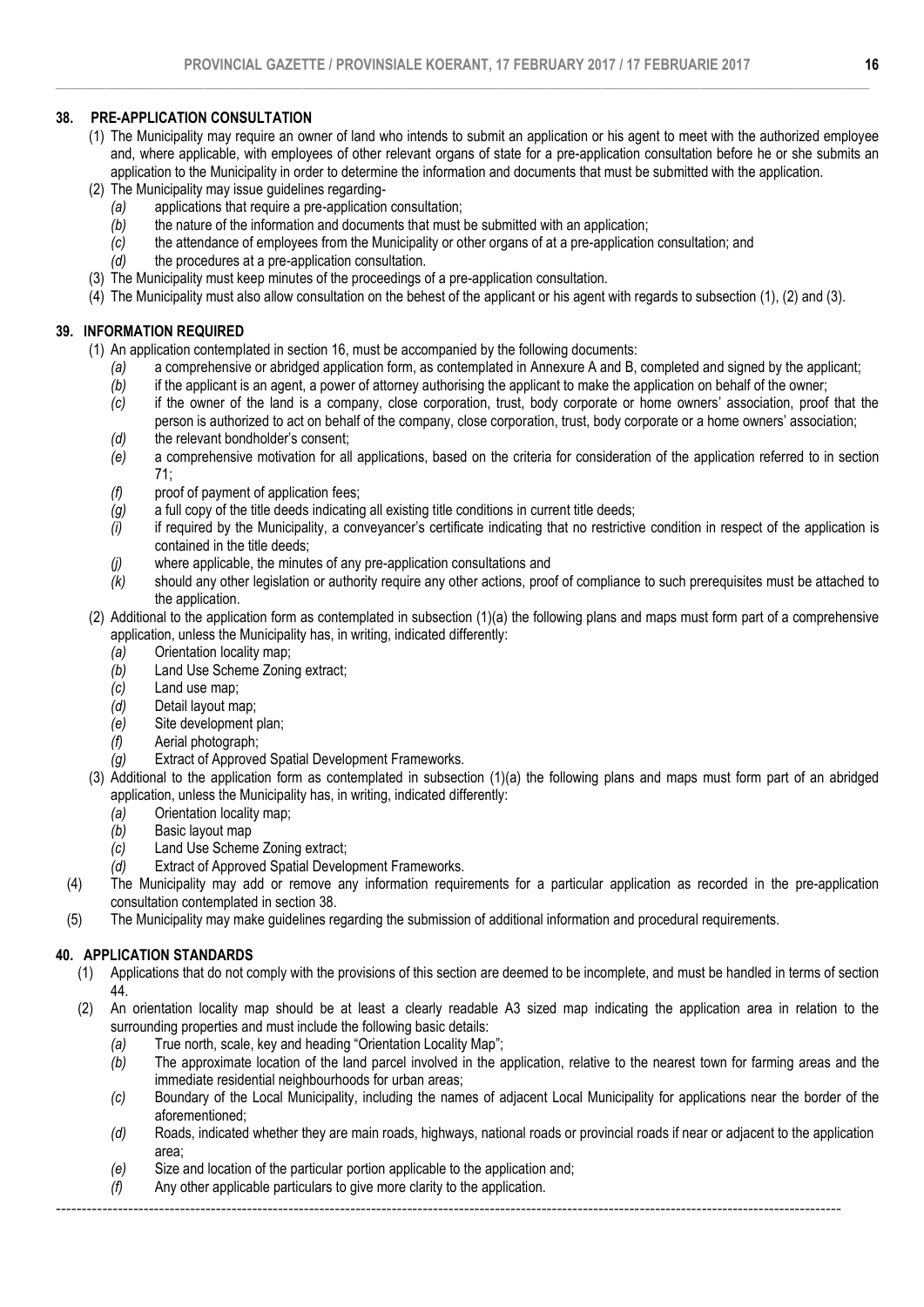- (3) A basic layout map of at least 1:2000 in scale must include the following details:
	- *(a)* True north, scale, key and heading "Basic Layout Map";
	- *(b)* Erf boundaries, street names (if applicable), including neighbouring erf or farm numbers.
	- *(c)* The location of existing buildings on the application area and surrounding properties.
	- *(d)* Detail regarding the proposed development, including proposed subdivision and consolidation boundaries.
	- *(e)* Detail regarding relative internal engineering services.
	- *(f)* Any physical restrictions on the land parcel or neighbouring land parcels that might influence the application (if applicable).
	- *(g)* The maximum, minimum, ruling and average erf sizes of the proposed erven.
	- *(h)* Contours of at least 20m intervals
	- *(i)* 1:50 year flood lines
	- *(j)* Existing servitudes
	- *(k)* Proclaimed roads
	- *(l)* Any other applicable particulars to give more clarity to the application.
- (4) A Land Use Scheme zoning map extract of at least 1:2000 in scale must include an extract of the municipality's official land use scheme map with the following detail:<br>(a) The scale, true north
	- *(a)* The scale, true north, key and heading "Land Use Scheme Zoning Map Extract";
	- *(b)* All land parcels and existing zonings thereof within a radius of 100m from the outside boundary of the application area, as well as of all undeveloped land parcels for applications within Urban Areas and;
	- *(c)* All land parcels and existing zonings of adjacent farms for applications within Rural Areas.
- (5) A land use map of at least 1:2000 in scale must be included where the existing land uses differ from the relative zonings of the
	- application area, or if it is requested by the municipality. A land use map must include the following:
	- *(a)* The scale, true north, key and heading "Land Use Map";
	- *(b)* All existing land uses found within a radius of 100m from the outside boundary of the application area, as well as all undeveloped land parcels for applications within Urban Areas and;
	- *(c)* All land parcels and existing land uses of adjacent farms for applications within Rural Areas.
- (6) A detail layout map must be included for any application that necessitates such detail for consideration. A detailed map must be at least on a 1:2000 scale and must indicate at least the following details:
	-
	- *(a)* The scale, true north, key and heading "Detail Layout Map"; *(b)* The Detail Layout plan must indicate the map number and all amendments shall have consecutive numbers.
	- *(c)* Contours with 1m or 2m height differences up to the outside of the Layout boundary.
	- *(d)* A slope analysis in accordance with civil engineering regulations in terms of roads and buildings.
	- *(e)* 1:50 year and or 1:100 year flood-line signed on the plan by a practising registered professional. If neither flood-line is applicable this must also be indicated on the plan.
	- *(f)* Other physical restrictions that might influence the layout (e.g. hills, valleys, wetlands, rivers, rocky outcrops).
	- *(g)* All existing services within and surrounding the application area.
	- *(h)* All existing surrounding social amenities with catchment area using network analyses in accordance with the minimum standards for social amenities.
	- *(i)* Road layout on adjacent land parcels.
	- The proposed erven.
	- *(k)* The maximum, minimum, ruling and average erf sizes of the proposed erven.
	- *(l)* Sufficient measurements to indicate the sizes of the proposed erven.
	- *(m)* The erven numbered consecutively.
	- *(n)* The name of the person or firm that prepared the layout, including Professional Registration number.
	- *(o)* If contours, indicated on the map, were prepared by another person or firm, the particular registered professional should also be mentioned.
	- *(p)* Co-coordinates together with grid references if requested.
	- *(q)* The proposed new streets names for new township establishments.
	- *(r)* A list of the proposed zonings distinguished by means of different colours, the colour code shall be in accordance with the scheme regulations, indicating the different uses, amount of erven for each use, surfaces per use and surfaces expressed as a percentage of the total area of the township. The surface area shall be expressed in m² or hectares.
- (7) A site development plan must be included for any application that can have an influence on interested and affected parties and must include the following:
	- *(a)* The scale, true north, key and heading "Site Development Plan";
	- *(b)* Existing buildings on the land parcel and on directly adjacent land parcels.
	- *(c)* All existing services within and surrounding the application area.
	- *(d)* All proposed buildings, building lines, building restrictions, access, formal and informal thoroughfares, parking bays, landscaped areas and any other detail that can give more clarity to the application.
- (8) An aerial photograph should accompany a detailed layout plan on the same scale, with the layout over-lay on it.
- (9) All maps should be compiled using the Hartebeesthoek 1994 coordinate system for town level maps and Lambert Conical Conform with the appropriate standard parallels for municipal level maps.
- (10) All maps and plans must be printed in colour with a minimum dot per inch (dpi) of 300.
- (11) All maps and plans for e-lodgement must be uploaded in pdf format with a minimum dot per inch (dpi) of 300.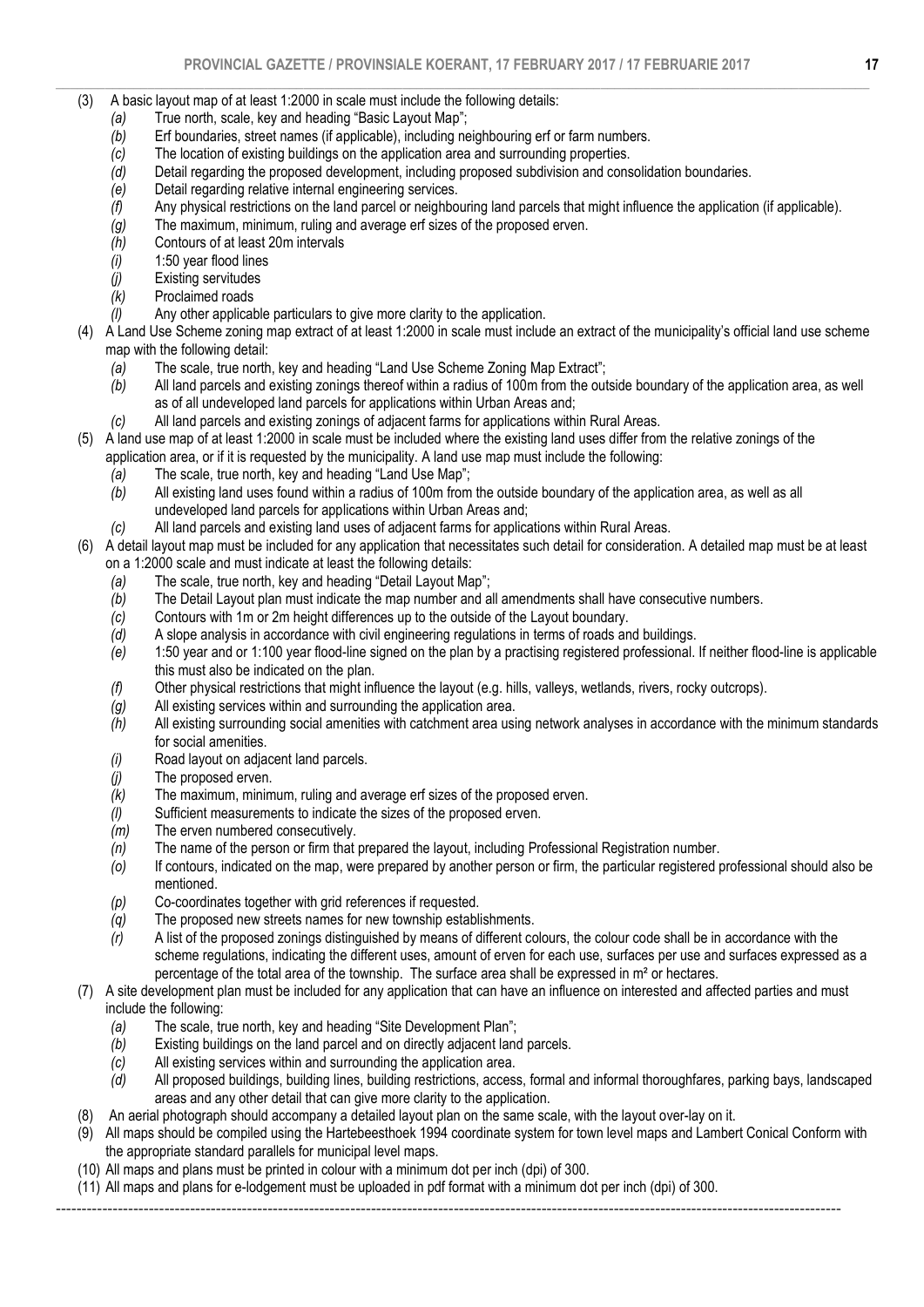- $\_$  , and the set of the set of the set of the set of the set of the set of the set of the set of the set of the set of the set of the set of the set of the set of the set of the set of the set of the set of the set of th (12) All text documents for e-lodgement must be uploaded in pdf format with a minimum dot per inch (dpi) of 150.
	- (13) All maps and plans should be signed off by a registered professional.
	- (14) The municipality can at any time insist on adding details to application standards if the application necessitates such detail for consideration, in accordance with section 44.

### 41. APPLICATION FEES

- (1) An applicant must pay the application fees determined by the Municipality before submitting an application in terms of this By-law.
- (2) Application fees that are paid to the Municipality are non-refundable and proof of payment of the application fees must accompany an application.

### 42. GROUNDS FOR REFUSING TO ACCEPT APPLICATION

- (1) The Municipality may refuse to accept an application if—
	- *(a)* the Municipality has already decided on the application;
	- *(b)* there is no proof of payment of the applicable fees;
	- *(c)* the application is not in the form required by the Municipality or does not contain the documents required for the submission of the application as set out in section 39.

### 43. RECEIPT OF APPLICATION AND REQUEST FOR FURTHER INFORMATION, DOCUMENTATION, PLANS OR ADDITIONAL FEES

- (1) The Municipality must—
	- *(a)* record the receipt of an application, in writing or by affixing a stamp on the application, on the day of receipt; and
	- *(b)* notify the applicant in writing of any outstanding information, documentation, plans or additional fees that it requires within 14 days of receipt of the application.

### 44. PROVISION OF FURTHER INFORMATION, DOCUMENTATION OR PLANS AND PAYMENT OF FEES

- (1) The Municipality must-
	- *(a)* verify whether the application complies with section 39; and
	- *(b)* notify the applicant in writing within 14 days of receipt of the application—
		- *(i)* that the application is complete and complies with section 39 and that the processing of such application commences;
		- *(ii)* that a notice contemplated in section 43(1) will be issued.
- (2) The Municipality must within fourteen days of receipt of the outstanding information, documents or fees referred to in subsection (1)(c)(ii) notify the applicant in writing that the application is complete and that the process for the application commences.
- (3) The Municipality may refuse to consider the application if the applicant fails to provide the information, or documents or plans or pay the additional fees within the period contemplated in subsection (1)*(c)(ii)*.
- (4) The Municipality must notify the applicant in writing of a refusal to consider an application under subsection (3) and must close the application.
- (5) An applicant has no right of appeal to the Appeal Authority in respect of a decision contemplated in subsection (3) to refuse to consider the application.
- (6) If an applicant wishes to continue with an application that the Municipality refused to consider in terms of subsection (3), the applicant must apply again and pay the applicable application fees.

### 45. CONFIRMATION OF COMPLETE APPLICATION

- (1) The Municipality must notify the applicant in writing that the application is complete within 7 days of receipt of the requested information, documentation or plans or additional fees required by it under section 43(1) or if further information is required as a result of the additional information received.
- (2) If the Municipality fails to notify the applicant as contemplated in subsection (1) the applicant may appeal against failure to confirm application is complete.
- (3) If the Municipality notified the applicant that further information is required as contemplated in subsection (1), section 44 applies to the further submission of the information required.

### 46. WITHDRAWAL OF APPLICATION OR AUTHORIZATION

- (1) An applicant may, at any time before the Municipality makes a decision, withdraw an application on written notice to the Municipality.<br>(2) The owner of land must in writing inform the Municipality if he or she has with
- The owner of land must in writing inform the Municipality if he or she has withdrawn the power of attorney given to his or her former agent.

### 47. NOTICE OF APPLICATIONS IN TERMS OF INTEGRATED PROCEDURES

- (1) The Municipality may, on written request and motivation by an applicant, before notice is given of an application, determine that—
	- *(a)* a public notice procedure carried out in terms of another law in respect of the application constitutes public notice for the purpose of an application made in terms of this By-law; or
	- *(b)* public notice of the application given in terms of this By-law may be published in accordance with the requirements for public notice applicable to a related application in terms of another law.
- (2) If the Municipality determines that an application may be published as contemplated in subsection (1)(b), an agreement must be entered into between the Municipality and the relevant organs of state to facilitate the simultaneous publication of notices.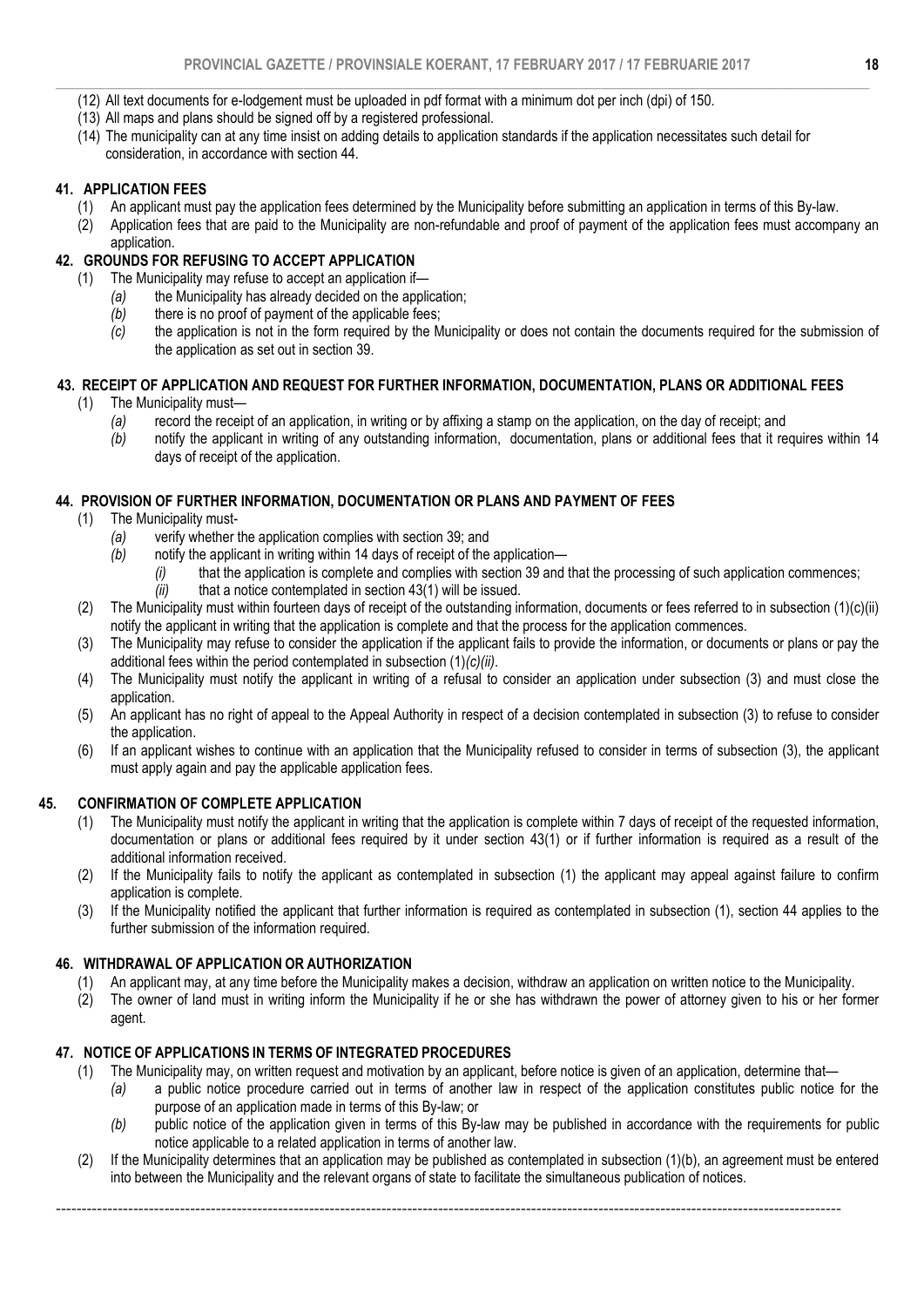- $\_$  , and the set of the set of the set of the set of the set of the set of the set of the set of the set of the set of the set of the set of the set of the set of the set of the set of the set of the set of the set of th (3) If a municipality and an organ of state elect to exercise their powers jointly, they may enter into a written agreement that –
	- *(a)* identifies the duplication in the submission of information to the municipality and organ of state;
	- *(b)* identifies the duplication in the execution of a process, including a public participation process and an intergovernmental consultation process;
	- *(c)* provides a framework for the coordination of the procedural requirements for applications submitted in terms of the municipal bylaws and other legislation;
	- *(d)* determines the circumstances under which separate authorisations or an integrated authorisation will be issued; and
	- *(e)* if the municipality and organ of state agree to an integrated authorisation, facilitates
		- (i)the integrated submission, public participation and intergovernmental consultation process for a specific proposed development or utilisation of land;
		- (ii) assessment of applications by the municipality and the organ of state; and
		- (iii) the publication of one notice indicating the decision of the municipality and the organ of state for a specific proposed development or utilisation of land.
	- (4) A municipality may decide an application that, in addition to the approval required in terms of the Act, requires approval in terms of other legislation on the basis of a process prescribed under that legislation, but only if that process meets the requirements of the Act, applicable provincial legislation and municipal by-laws.

### 48. REGISTRATION AND FORWARDING OF APPLICATIONS

- (1) The Municipality must keep record all applications submitted, decisions made inclusive of reasons and conditions where applicable.
- (2) The decisions in respect of and the reasons for rezoning approvals must be recorded in the register and the other matters as prescribed in terms of the Spatial Planning and Land Use Management Act.
- (3) The Municipality must, within fourteen days of the date of notification to the applicant that an application is complete, simultaneously-
	- *(a)* register the application in the application register and notify the applicant in writing thereof; and forward the application concerned to every municipal department, service provider and organ of state that has an interest in the application.

### 49. NOTIFICATION OF APPLICATION IN MEDIA

- (1) The Municipality must, in accordance with this By-law, cause notice to be given in the media for Category 1 applications as contemplated in section 16(2).
- (2) The objectors receive 30 days to lodge and substantiate their objection after the date of notification.
- (3) Notice of the application in the media must be given by—
	- *(a)* publishing a notice in the *Provincial Gazette;* and
	- *(b)* publishing a notice of the application, in two newspapers with a general circulation in the area concerned, in at least two of the official languages of the Province most spoken in the area concerned in the legal notices section; or
	- *(c)* if there is no newspaper with a general circulation in the area, posting a copy of the notice of application, for at least the duration of the notice period, on the land concerned and on any other notice board as may be determined by the Municipality.

### 50. SERVING OF NOTICES

- (1) Notice of an application contemplated in section 49(1), (2) and subsection (2) must be served—
	- *(a)* in accordance with section 115 of the Municipal Systems Act;
	- *(b)* in at least two of the official languages of the Province most spoken in the area concerned; and
	- *(c)* on each person whose rights or legitimate expectations will be affected by the approval of the application.
- (2) The Municipality must at least cause a notice contemplated in section 50 to be served of the following applications:
	- *(a)* a determination of a zoning contemplated in section 14;
	- *(b)* an application for subdivision or the amendment or cancellation of a subdivision contemplated in section 16(3)*(c)* and *(k)*  respectively;
	- *(c)* an application for consolidation contemplated in section 16(3)*(d)*; or
	- *(d)* the amendment, deletion or imposition of a condition contemplated in section 16(2)*(g)*.
- (3) The Municipality may require the serving of a notice as contemplated in this section for any other application made in terms of this Bylaw and that is not listed in subsection (2).
- (4) The Municipality may require the applicant to attend to the serving of a notice of an application contemplated in subsection (1).

- (5) If an applicant has served a notice at the request of the Municipality, the applicant must furnish the Municipality with proof that the notice has been served as required within 30 days of notification.
- (6) The date of notification in respect of a notice served in terms of this section—
	- *(a)* when it was served by certified or registered post, is the date of registration of the notice; and
	- *(b)* when it was delivered to that person personally, is the date of delivery to that person;
	- *(c)* when it was left at that person's place of residence or business in the Republic with a person apparently over the age of sixteen years, is the date on which it was left with that person; or
	- *(d)* when it was displayed in a conspicuous place on the property or premises to which it relates, is the date that it is posted in that place.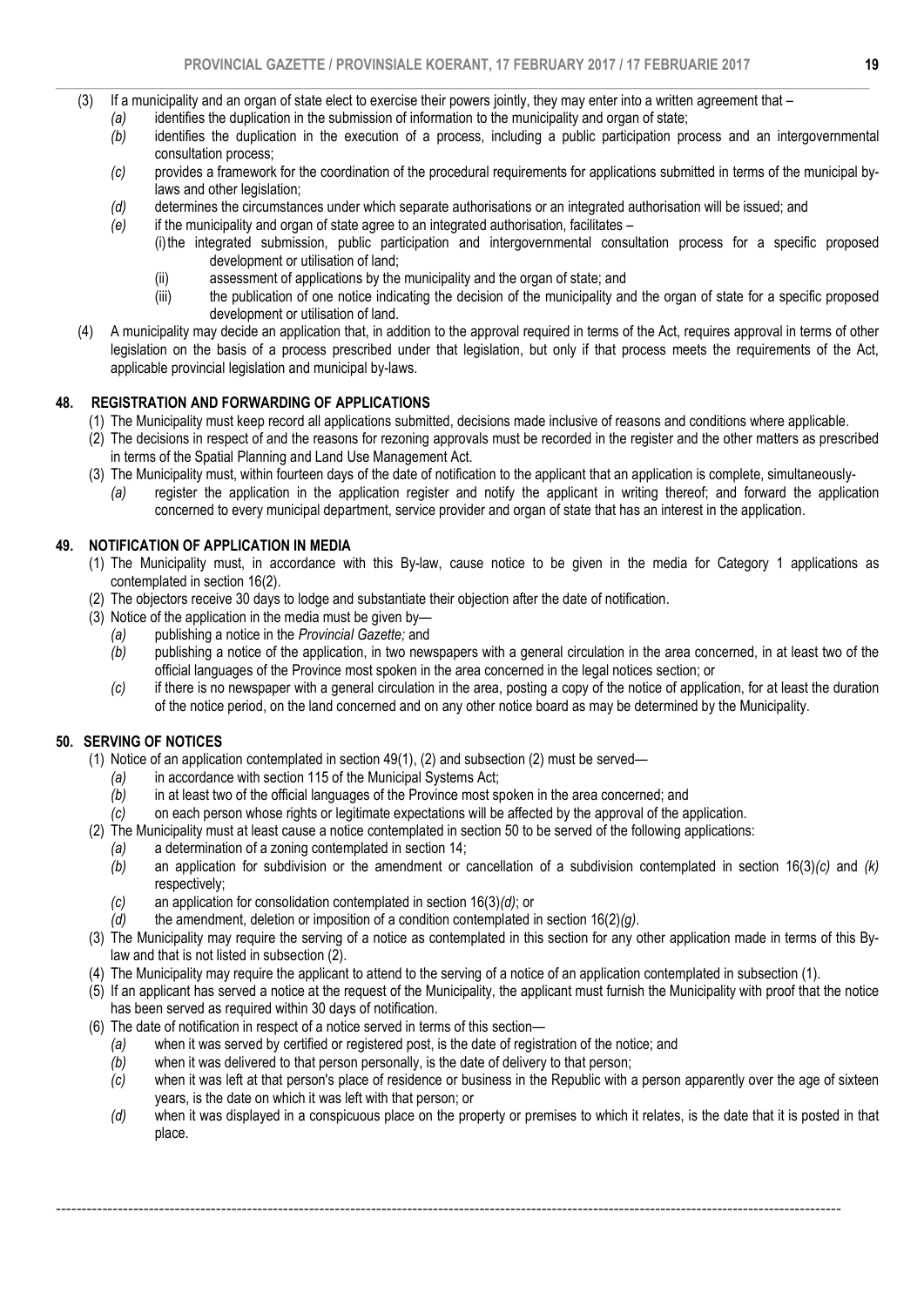### $\_$  , and the set of the set of the set of the set of the set of the set of the set of the set of the set of the set of the set of the set of the set of the set of the set of the set of the set of the set of the set of th 51. CONTENT OF NOTICE

- (1) When notice of an application must be given in terms of section 47 or served in terms of section 50 or 52, the notice must—
	- *(a)* provide the name and contact details if the applicant and the owner.
	- *(b)* identify the land or land parcel to which the application relates by giving the property description and the physical address;
	-
	- *(c)* state the intent and purpose of the application; state that a copy of the application and supporting documentation will be available for viewing during the hours and at the place mentioned in the notice;
	- *(e)* state the name and contact details of the person to whom comments, objections or representations must be addressed;
	- *(f)* invite members of the public to submit written comments, objections or representations, together with the reasons therefor, in respect of the application;
	- *(g)* state in which manner comments, objections or representations may be submitted;
	- *(h)* state the date by which the comments, objections or representations must be submitted, which date may not be less than 30 days from the date on which the notice was given;
	- *(i)* state that any person who cannot write may during office hours come to an address stated in the notice where a named staff member of the Municipality will assist those persons by transcribing their objections, comments or representations.
	- *(j)* state that a person who submits comments, objections or representations will be notified if a hearing will be held in respect of the application

# 52. ADDITIONAL METHODS OF PUBLIC NOTICE

- (1) The Municipality may, on its own initiative or on request, require the applicant to employ one or more of the following methods to give additional public notice of any application in terms of this By-law:
	- *(a)* displaying a notice contemplated in section 50 of a size of at least 60 centimetres by 42 centimetres on the frontage of the erf or farm portion concerned or at any other conspicuous and easily accessible place on the erf or farm portion, provided that—
		- (i) he notice must be readable from all street or road boundaries and be displayed for a minimum of 30 days during the period that the public may comment on the application; and
		- (ii) the applicant must, within 7 days from the last day of display of the notice, submit to the Municipality—
			- (aa) a sworn affidavit confirming the maintenance of the notice for the prescribed period; and
				- (bb) at least two photos of the notice, one from close up and one where the notice and full extent of a boundary can be seen, where possible;
	- *(b)* convening a meeting for the purpose of informing the affected members of the public of the application;
	- *(c)* broadcasting information regarding the application on a local radio station in a specified language;
	- holding an open day or public meeting to notify and inform the affected members of the public of the application;
	- *(e)* provide the municipality with the application in the required electronic format to be published on the Municipality's website for the duration of the period within which the public may comment on the application; or
	- *(f)* obtaining letters of consent or objection to the application.
	- *(g)* by serving a copy of the notice on every adjoining owner, provide that-
		- (i)the applicant must within 30 days of the last day of notice submit to the municipality a copy of the registered posting delivery
- (2) The Municipality must give additional public notice contemplated in subsection (1) if it considers notice in accordance with sections 47 or 49 to be ineffective or if it expects that the public notice would be ineffective.
- (3) Additional public notice can be given simultaneously with notice given in accordance with sections 47 or 49 or thereafter.
- (4) If an applicant has given additional public notice of an application on behalf of the Municipality, the applicant must provide proof that the additional public notice has been given as required.
- (5) Category 1 applications, as contemplated in section 16(2) must give additional notice in terms of subsection (1)(a) and 1(g).
- (6) Category 2 applications, as contemplated in section 16(2) must give notice in terms of subsection 1(a) and 1(g).

### 53. REQUIREMENTS FOR PETITIONS

(1) All petitions must clearly state—

- *(a)* the contact details of the authorized representative of the signatories of the petition;
- *(b)* the full name and physical address of each signatory; and
- *(c)* the objections, comments or representations and reason therefore.
- (2) Notice to the person contemplated in subsection (1)*(a)* constitutes notice to all the signatories to the petition.

# 54. REQUIREMENTS FOR OBJECTIONS, COMMENTS OR REPRESENTATIONS

- (1) Any person may in response to a notice received in terms of sections 47, 49 or 52 object, comment or make representations in accordance with this section.
- (2) Any objections, comments or representations received as a result of a notice process must be in writing and addressed to the person mentioned in the notice and must be submitted within the time period stated in the notice and in the manner set out in this section.
- (3) The objections, comments or representations must state the following:
	- *(a)* the name of the person or body concerned;
	- *(b)* the address or contact details at which the person or body concerned will accept notice or service of documents;
	- *(c)* the interest of the body or person in the application; and *(d)* the reason for the objections, comments or representation
	- *(d)* the reason for the objections, comments or representations.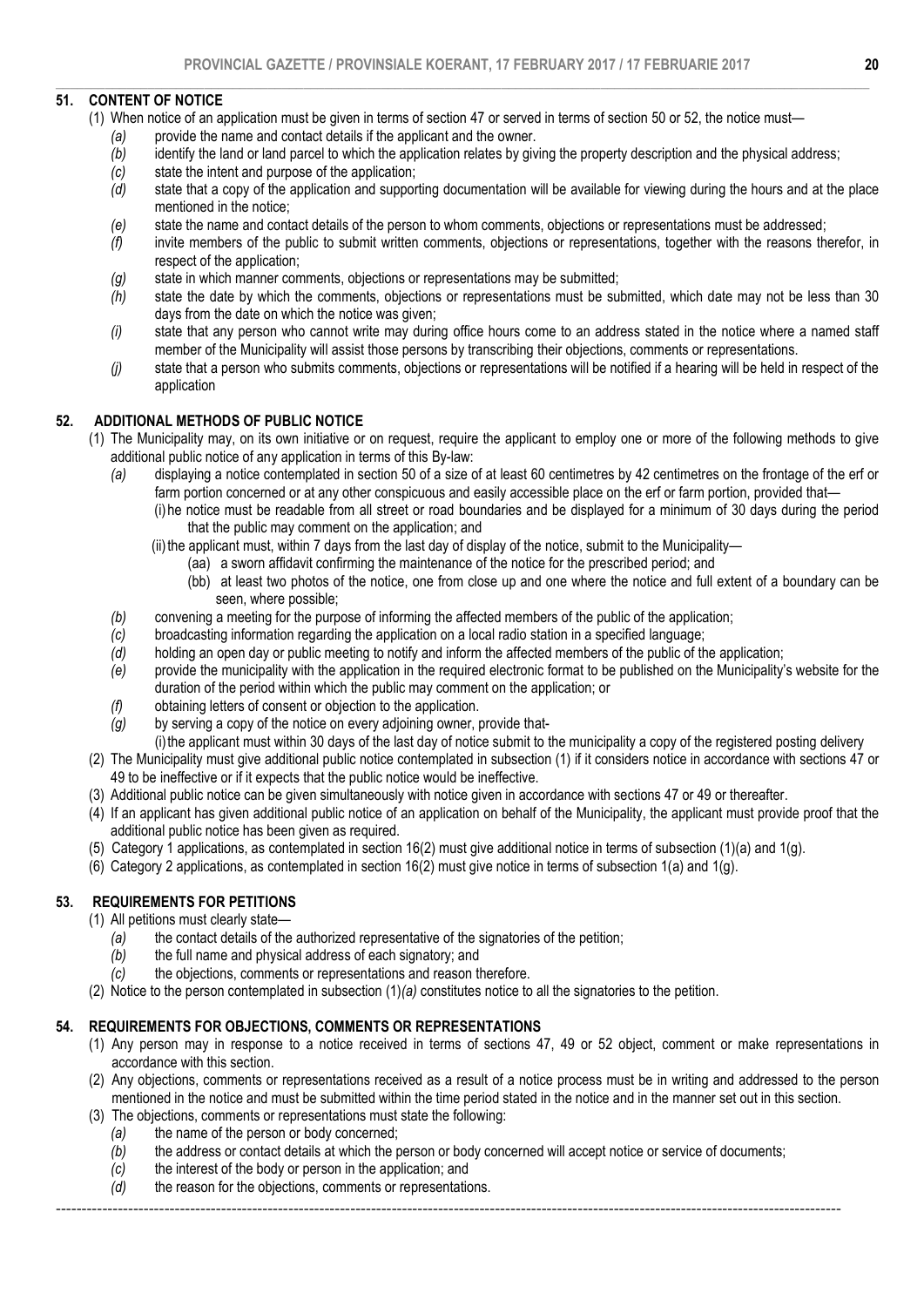- $\_$  , and the set of the set of the set of the set of the set of the set of the set of the set of the set of the set of the set of the set of the set of the set of the set of the set of the set of the set of the set of th (4) The reasons for any objections, comments or representations must be set out in sufficient detail in order to—
	- *(a)* indicate the facts and circumstances that explain the objection, comment or representation;
	- *(b)* demonstrate the undesirable effect which the application will have; or
	- *(c)* demonstrate any aspect of the application which is not considered consistent with applicable policy.
	- *(d)* enable the applicant to respond to the objection, comment or representation .
	- (5) The Municipality may refuse to accept an objection, comment or representation received after the closing date.

### 55. FURNISHING OF COMMENTS AND INFORMATION

- (1) If a person or government department is required by the Municipality in terms of this by-law to furnish any comment or other information in terms of this by-law, fails to furnish that comment or other information within a period of 60 days from the date on which that comment or other information was so required, that person or body may be deemed to have had no comment or other information to furnish.
- (2) The period of 60 days mentioned in subsection (1) shall not apply to the notice of applications for public comment or objections, where the period mentioned in the notice concerned shall apply.
- (3) The Municipality, MEC or Minister may request Provincial or National Technical Advisory directorates to investigate the refusal or failure of a person or body to furnish comment or information.

### 56. AMENDMENTS PRIOR TO APPROVAL

- (1) An applicant may amend his application at any time after notice of the application has been given in terms of this By-law and prior to the approval thereof—
	- *(a)* at the applicant's own initiative;
	- *(b)* as a result of an objection comment or representation made during the notice process; or
	- *(c)* at the request of the Municipality.
- (2) The Municipality must give notice of the amendment to all municipal departments, other organs of state and service providers that commented on an application of the amendment of the application and request them to submit comments on the amended application within 14 days of the date of notification.
- (3) If an amendment to an application is material, the applicant must again give or serve notice of the application in terms of section 47, 50 or 52.

### 57. FURTHER PUBLIC NOTICE

- (1) The Municipality may require that notice of an application be given again if more than 18 months have elapsed since the first public notice of the application and if the Municipality has not considered the application.
- (2) The Municipality may, at any stage during the processing of the application—
	- *(a)* require notice of an application to be given or served again in terms of section 47, 49 or 52.; and
	- *(b)* an application to be re-sent to municipal departments for comment and other organs of state or service providers, if new information comes to its attention which is material to the consideration of the application.

### 58. LIABILITY FOR COST OF NOTICE

The applicant is liable for the costs of giving and serving notice of an application in terms of sections 47, 49 and 52.

### 59. RIGHT OF AN APPLICANT TO REPLY

- (1) Copies of all objections, comments or representations submitted to the Municipality must be given to the applicant within 14 days after the closing date for public comment together with a notice informing the applicant of its rights in terms of this section.
- (2) The applicant may, within a period of 14 days from the date of the provision of the objections, comments or representations, as contemplated in subsection (2), submit a written reply thereto to the Municipality and must serve a copy thereof on all the parties that submitted objections, comments or representations.
- (3) The applicant may, before the expiry of the fourteen-day period referred to in subsection (2), apply to the Municipality for an extension of the period to submit a written reply.
- (4) If the applicant does not submit a reply within the period of 14 days or within an additional period of 14 days if applied for, the applicant is considered to have no comment
- (5) If as a result of the objections, comments or representations submitted to the Municipality additional information regarding the application is required by the Municipality, the information must be supplied within the further period as may be agreed upon between the applicant and the Municipality.
- (6) If the applicant does not provide the additional information within the period contemplated in subsection (5), section 44(2) to (5), read with the necessary changes, applies.

### 60. WRITTEN ASSESSMENT OF APPLICATION

(1) An employee authorized by the Municipality, or if such an employee is not in the employ of the Municipality or they cannot afford to solicit the services of such an authorized employee, the Municipality may make use of the Provincial or National Technical advisers employed in the directorates responsible for Spatial Planning in these two spheres, must in writing assess an application in accordance with section 71 and make a recommendation to the decision-maker regarding the approval or refusal of the application within 14 days from the date of the closing of objections and reply period.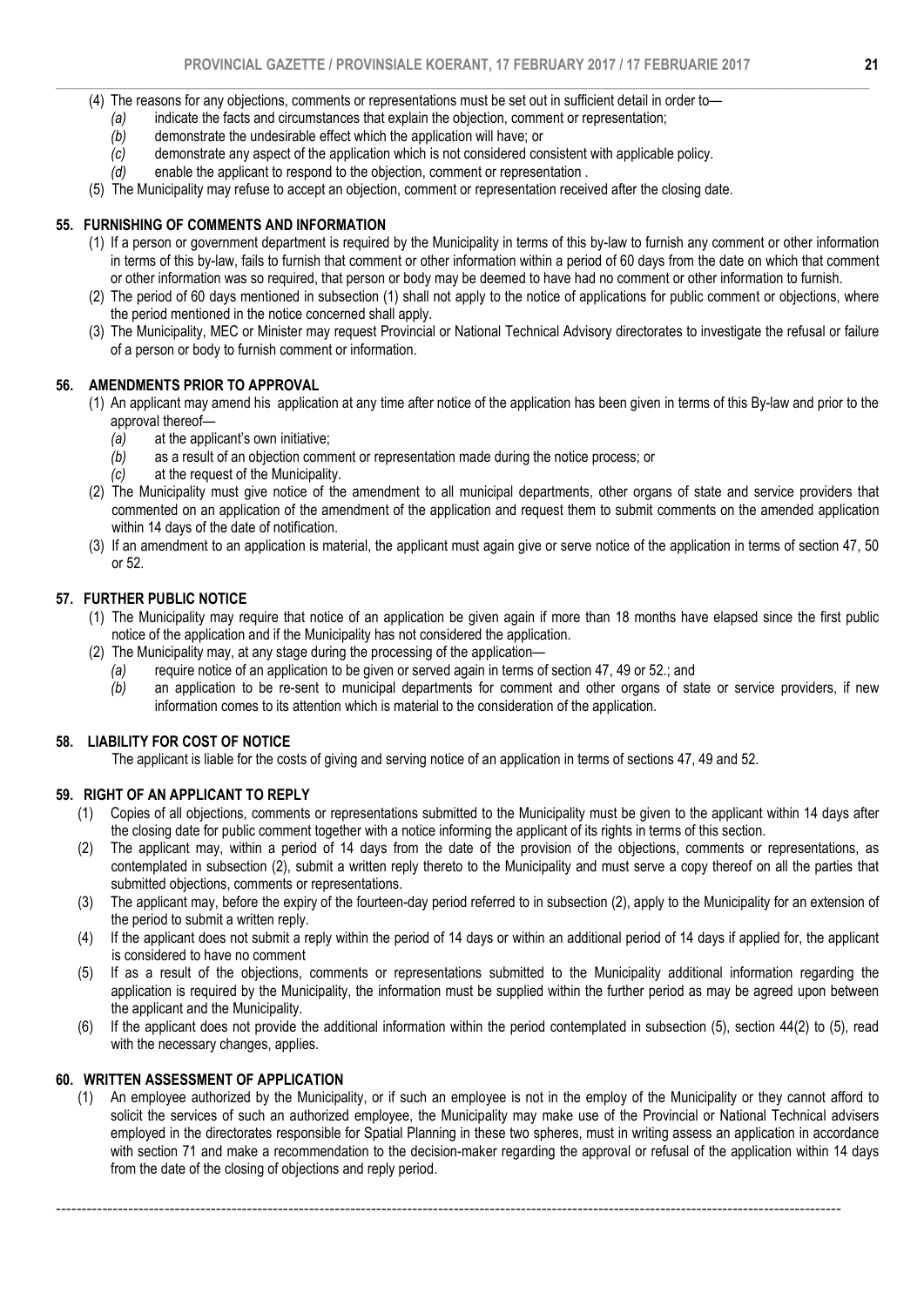$\_$  , and the set of the set of the set of the set of the set of the set of the set of the set of the set of the set of the set of the set of the set of the set of the set of the set of the set of the set of the set of th (2) An assessment of an application must include a motivation for the recommendation and, where applicable, the proposed conditions of approval.

# 61. DECISION-MAKING PERIOD

- (1) If the power to make a decision in respect of an application is delegated to an authorised employee and no integrated process in terms of another law is being followed, the authorised employee must decide on the application within 60 days, reckoned from—
	- *(a)* the last day for the submission of comments, objections or representations if no comments, objections or representations as contemplated in section 51(1)(h), were submitted;
	- *(b)* the last day for the submission of the applicant's reply to comments, objections or representations submitted as contemplated in sections 59(2) and (3);
	- *(c)* the last day for the submission of additional information as contemplated in section 59(5); or
	- *(d)* within the further period agreed to between the applicant and the Municipality.
- (2) If the power to make a decision is not delegated to an authorised employee and no integrated process in terms of another law is being followed, the Tribunal must decide on the application within 90 days, reckoned from the applicable date contemplated in subsection (1)(a) to (d).

### 62. FAILURE TO ACT WITHIN TIME PERIOD

- (1) An applicant may lodge an appeal to the Appeal Authority if the authorized employee or the Tribunal fails to decide on an application within the period referred to in section 61(1) or (2).
- (2) Subject to sections 44(2) and 45(2), an applicant may not appeal to the Appeal Authority if the authorized employee or the Tribunal fails to decide on an application due to the fact that all required information to decide on the matter is not available.

### 63. POWERS TO CONDUCT ROUTINE INSPECTIONS

- (1) An authorised employee or the Tribunal may, in accordance with the requirements of this section, enter land or a building for the purpose of assessing an application in terms of this By-law and to prepare a written assessment contemplated in section 60.
- (2) When conducting an inspection, the authorised employee may—
	- *(a)* request that any record, document or item be produced to assist in the inspection;
	- *(b)* make copies of or take extracts from any document produced by virtue of sub-section *(a)* that is related to the inspection;
	- *(c)* on providing a receipt, remove a record, document or other item that is related to the inspection; or
	- *(d)* inspect any building or structure and make enquiries regarding that building or structure.
- (3) No person may interfere with a person referred to in subsection (1) who is conducting an inspection as contemplated in subsection (1).
- (4) The authorised employee or member of the Tribunal must, on request, produce identification showing that he or she is authorised to conduct the inspection.
- (5) An inspection under subsection (1) must take place at a reasonable time and after reasonable notice has been given to the owner or occupier of the land or building.

### 64. DETERMINATION OF APPLICATION

- (1) An authorized employee, or if such an employee is not in the employ of the Municipality or they cannot afford to solicit the services of such an authorized employee, the Municipality shall make use of the Provincial or National Technical advisers employed in the directorates responsible for Spatial Planning and Land Use Management in these two spheres or the Tribunal authorized in terms of section 74 may in respect of a Category 2 application contemplated in subsection 16(2)-
	- *(a)* approve, in whole or in part, or refuse that application;
	- *(b)* upon the approval of that application, impose conditions under section 72, including conditions related to the provision of engineering services and the payment of a development charge;
	- *(c)* conduct any necessary investigation;<br>*(d)* appoint a technical adviser to advise
	- *(d)* appoint a technical adviser to advise or assist in the performance of the Tribunal's functions in terms of this By-law.
- (2) An approval comes into operation only after the expiry of the period contemplated in section 84(2) within which an appeal must be lodged.
- (3) If an appeal has been lodged, the Municipality must notify the applicant in writing whether or not the operation of the approval of the application is suspended as contemplated in section 86(14).

### 65. NOTIFICATION OF DECISION

- (1) The Municipality must, within 21 days of its decision, in writing notify the applicant and any person whose rights are affected by the outcome of the decision, the reasons for the decision and their right to appeal if applicable.
- (2) A notice contemplated in subsection (1) must inform an applicant that an approval comes into operation only after the expiry of the period contemplated in section 84(2) within which an appeal must be lodged if no appeal has been lodged.
	- Note: The notice contemplated in subsection (1) must also indicate items as contemplated in sections 23 to 25 of the Regulations on Fair Administrative Procedures, 2002.
- (3) If the owner has appointed an agent, the owner must take steps to ensure that the agent notifies him or her of the decision of the Municipality.
- (4) An approval comes into operation—

*(a)* if no appeal has been lodged against the approval—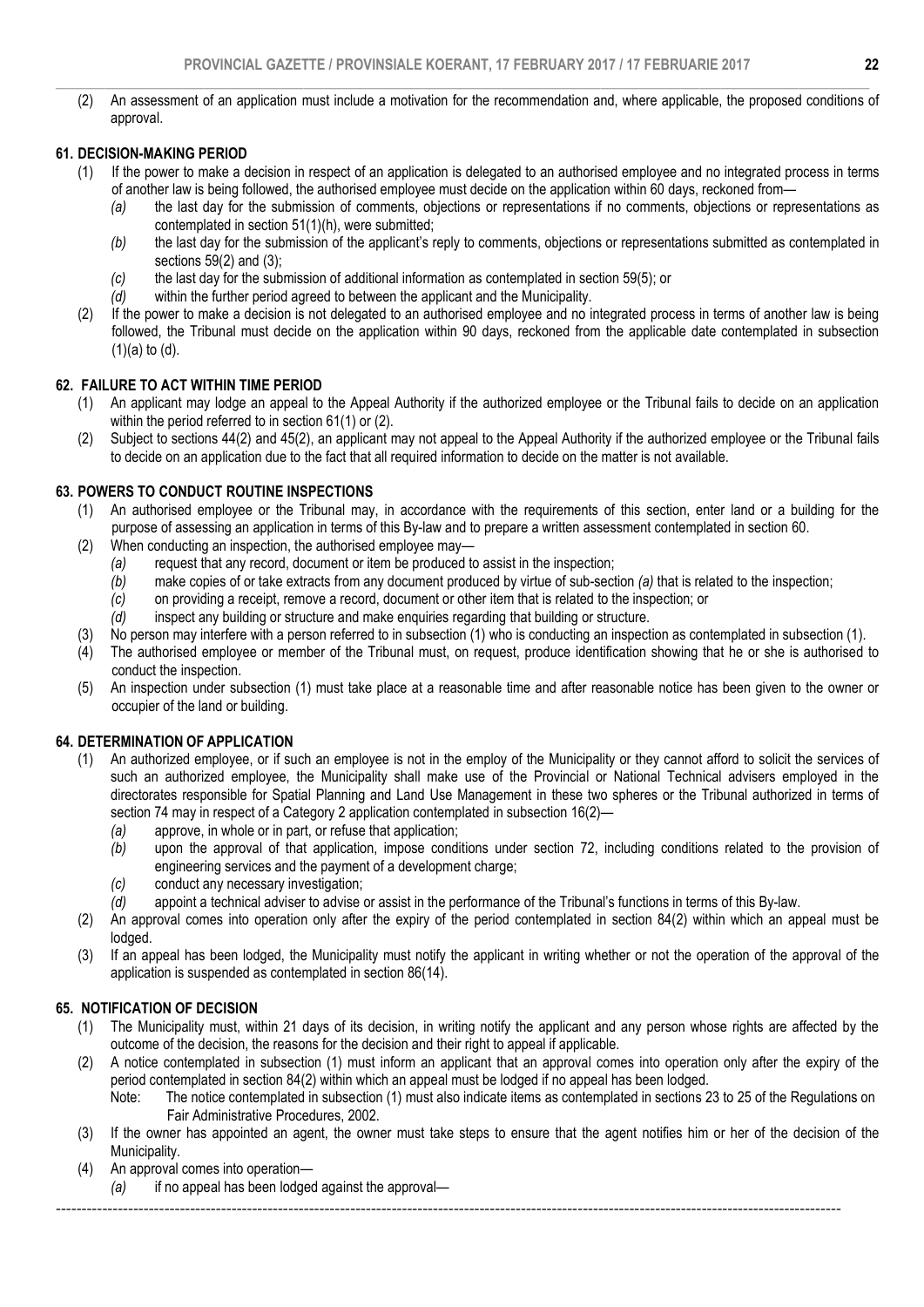- $\_$  , and the set of the set of the set of the set of the set of the set of the set of the set of the set of the set of the set of the set of the set of the set of the set of the set of the set of the set of the set of th *(i)* after the expiry of the period contemplated in section 84(2) within which an appeal must be lodged; and
	- *(ii)* in the case of an approval of an application referred to in section 16(2) upon publication of a notice of the approval in the *Provincial Gazette;*
	- *(b)* if an appeal has been lodged against the approval—
		- *(i)* when the appeal is decided by the Appeal Authority; and
		- *(ii)* in the case of an approval of an application referred to in section 16(2)*,* upon publication of a notice of the approval on appeal in the *Provincial Gazette.*
	- (5) The Administrator must within fourteen days of the date of approval of an application referred to in section 16(2) publish a notice of its decision in the *Provincial Gazette —* 
		- *(a)* if no appeal has been lodged against the approval; and
		- *(b)* after the expiry of the period contemplated in section 84(2) within which an appeal must be lodged.

### 66. DUTIES OF AGENT

- (1) An agent must ensure that he has the contact details of the owner who authorized him to act on behalf of the owner.
- (2) An agent may not provide information or make a statement in support of an application which information or statement he knows or believes to be misleading, false or inaccurate.

# 67. ERRORS AND OMISSIONS<br>(1) The Municipality may a

- The Municipality may at any time correct an error in the wording of its decision if the correction does not change its decision or result in an alteration, suspension or deletion of a condition of approval.
- (2) The Municipality may, on its own initiative or on application by the applicant or interested party, upon good cause shown, condone an error in a procedure, provided that such condonation does not have a material adverse effect on, or unreasonably prejudices, any party.

### 68. WITHDRAWAL OF APPROVAL

- (1) The Municipality may withdraw an approval granted for a consent use or temporary departure if the applicant or owner fails to comply with a condition of approval.
- (2) Before the withdrawal of a consent use approval, the Municipality must serve a notice on the owner—
	- *(a)* informing the owner of the alleged contravention of or non-compliance with the condition;<br>*(b)* instructing the owner to rectify the contravention or non-compliance within a specified time
	- instructing the owner to rectify the contravention or non-compliance within a specified time period;
	- *(c)* inviting the owner to make representations on the notice within a specified time period.

### 69. PROCEDURE TO WITHDRAW AN APPROVAL

- (1) The Municipality may withdraw, in terms of Section 68, an approval granted—
	- *(a)* after consideration of the representations made by virtue of section 68(2)*(c)*; and
	- *(b)* if the condition is still being breached and not being complied with at the end of the time period specified in terms of section 68(2)*(b)*.
- (2) If the Municipality withdraws the approval, the Municipality must notify the owner of the withdrawal of the approval and instruct the owner to cease the unlawful use immediately.
- (3) The approval is withdrawn from the date of notification of the owner.

### 70. EXEMPTIONS TO FACILITATE EXPEDITED PROCEDURES

- (1) The Municipality may in writing—
	- *(a)* exempt a development from compliance with the provisions of this By-law to reduce the financial or administrative burden of— (i) integrated application processes contemplated in section 45;
		- (ii) the provision of housing with the assistance of a state subsidy; or
		- (iii) incremental upgrading of existing settlements;
	- *(b)* in an emergency situation authorise that a development may depart from any of the provisions of this By-law.

### CHAPTER V – CRITERIA FOR DECISION-MAKING

### 71. GENERAL CRITERIA FOR CONSIDERATION OF APPLICATIONS

(1) When the Municipality considers an application it must have regard to the following:

- *(a)* the application submitted in terms of this By-law;
- *(b)* the procedure followed in processing the application;
- *(c)* the desirability of the proposed use of land and any guidelines issued by the MEC regarding the desirability of proposed land uses;
- *(d)* the objection, comment or representation in response to the notice of the application and the comment received from organs of state and municipal departments;
- *(e)* the response by the applicant, if any, to the objection, comment or representation referred to in subsection *(d)*;

--------------------------------------------------------------------------------------------------------------------------------------------------------

*(f)* investigations carried out in terms of other laws that are relevant to the consideration of the application;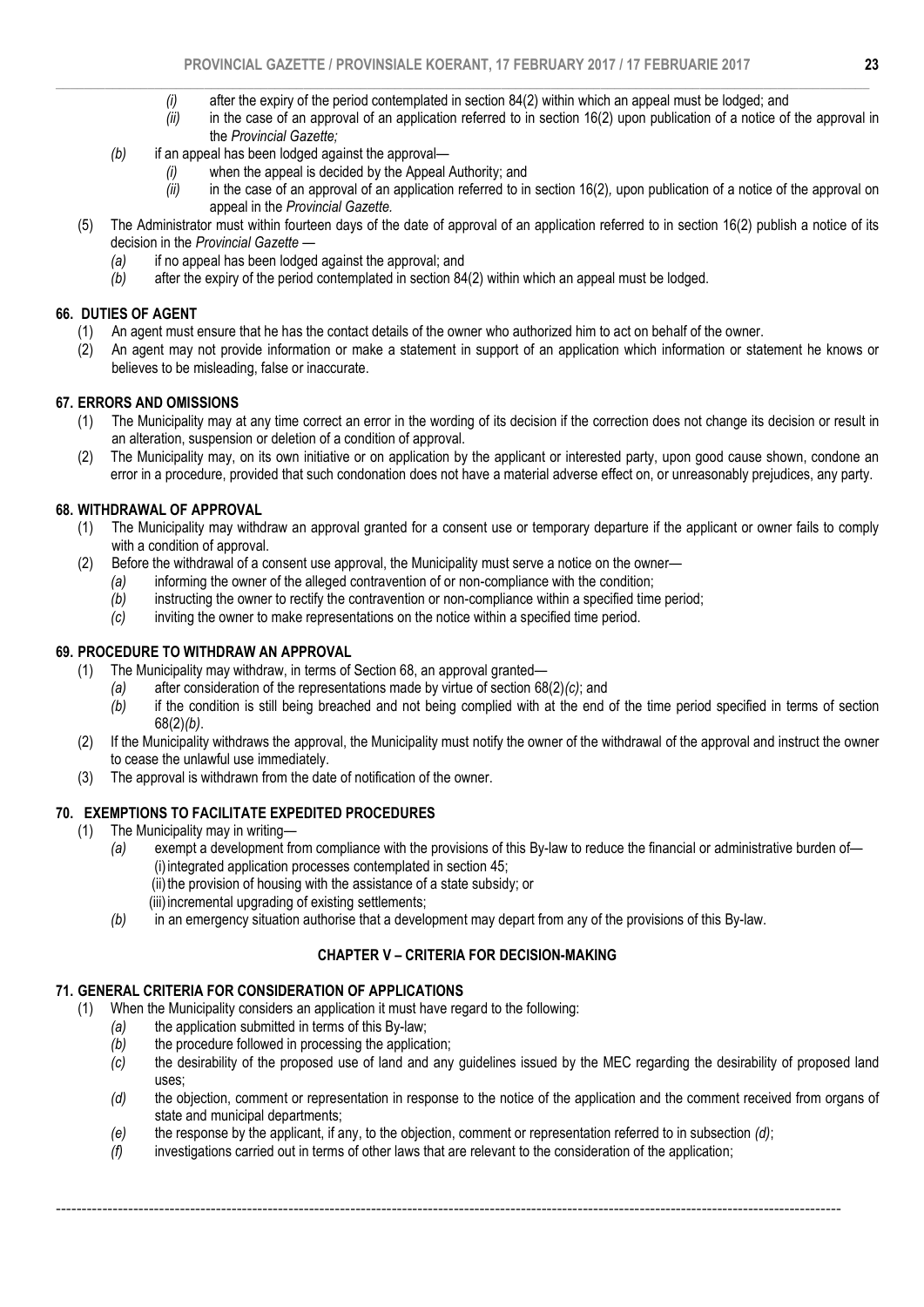- $\_$  , and the set of the set of the set of the set of the set of the set of the set of the set of the set of the set of the set of the set of the set of the set of the set of the set of the set of the set of the set of th *(g)* a registered planner's written assessment, if a registered planner is not in the employ of the Municipality or they cannot afford to solicit the services of a private registered planner, the Municipality must make use of the Provincial or National Technical advisers employed as registered planners in the directorates responsible for Spatial Planning in these two spheres, in respect of an application for—
	- (i) a rezoning;
	- (ii) a subdivision and/or consolidation;
	- (iii) a removal, suspension or amendment of a restrictive condition, if it relates to a change of land use;
	- (iv) an amendment, deletion or additional conditions in respect of an existing use right;
	- (v) an approval of an overlay zone as provided in the land use scheme;
	- (vi) a phasing, amendment or cancellation of a plan of subdivision or a part thereof;
	- a determination of a zoning;
	- (viii) a closure of a public place or part thereof;
	- (ix) a township establishment
	- *(h)* the integrated development plan and municipal spatial development framework;
	- *(i)* the integrated development plan and spatial development framework of the district municipality, where applicable;<br>*(i)* the applicable local spatial development frameworks adopted by the Municipality;
	- *(j)* the applicable local spatial development frameworks adopted by the Municipality;
	- *(k)* the applicable structure plans;
	- *(l)* the applicable policies of the Municipality that guide decision-making;
	- *(m)* the national spatial development framework and provincial spatial development framework;
	- *(n)* where applicable, a regional spatial development framework contemplated in section 18 of the Spatial Planning and Land Use Management Act;
	- *(o)* the policies, principles, and the planning and development norms and criteria set by national and provincial government;
	- *(p)* the matters referred to in section 42 of the Spatial Planning and Land Use Management Act;
	- *(q)* the development principles, norms and standards referred to in Chapter 2 of the Spatial Planning and Land Use Management Act;
	- *(r)* the applicable provisions of the land use scheme.
	- *(s)* public interest;
	- *(t)* the constitutional transformation imperatives and the related duties of the State;
	- *(u)* the facts and circumstances relevant to the application;
	- *(v)* the respective rights and obligations of all those affected;
	- *(w)* the state and effect of engineering services, social infrastructure and open space requirements; and
	- *(x)* any factors that may be prescribed, including timeframes for making decisions.
	- (2) The Municipality must approve a site development plan submitted to it for approval in terms of applicable development parameters or conditions of approval if the site development plan—
		- *(a)* is consistent with the development rules of the land use scheme;
		- *(b)* is consistent with the development rules of the overlay zone;
		- *(c)* complies with the conditions of approval; and
		- *(d)* complies with this By-law.

### 72. CONDITIONS OF APPROVAL

- (1) The Municipality may approve an application subject to reasonable conditions that arise from the approval of the proposed use of land.<br>(2) Conditions imposed in accordance with subsection (1) may include, but are not l
- (2) Conditions imposed in accordance with subsection (1) may include, but are not limited to conditions relating to—
	- *(a)* the provision of engineering services and infrastructure;
	- *(b)* the cession of land or the payment of money;
	- *(c)* the provision of land needed for public places or the payment of money in lieu of the provision of land for that purpose;
	- *(d)* the extent of land to be ceded to the Municipality for the purpose of a public open space or road as determined in accordance with a policy adopted by the Municipality;
	- *(e)* settlement restructuring;
	- *(f)* agricultural or heritage resource conservation;
	- *(g)* biodiversity conservation and management;
	- *(h)* the provision of housing with the assistance of a state subsidy, social facilities or social infrastructure;
	- *(i)* energy efficiency;
	- *(j)* requirements aimed at addressing climate change;
	- *(k)* the establishment of an owners' association in respect of the approval of a township establishment;
	- *(l)* the provision of land needed by other organs of state;
	- *(m)* the endorsement in terms of section 31 of the Deeds Registries Act in respect of public places where the ownership thereof vests in the municipality;

- *(n)* the registration of public places in the name of the municipality;
- *(o)* the transfer of ownership to the municipality of land needed for other public purposes;
- *(p)* the implementation of a township establishment in phases;
- *(q)* requirements of other organs of state.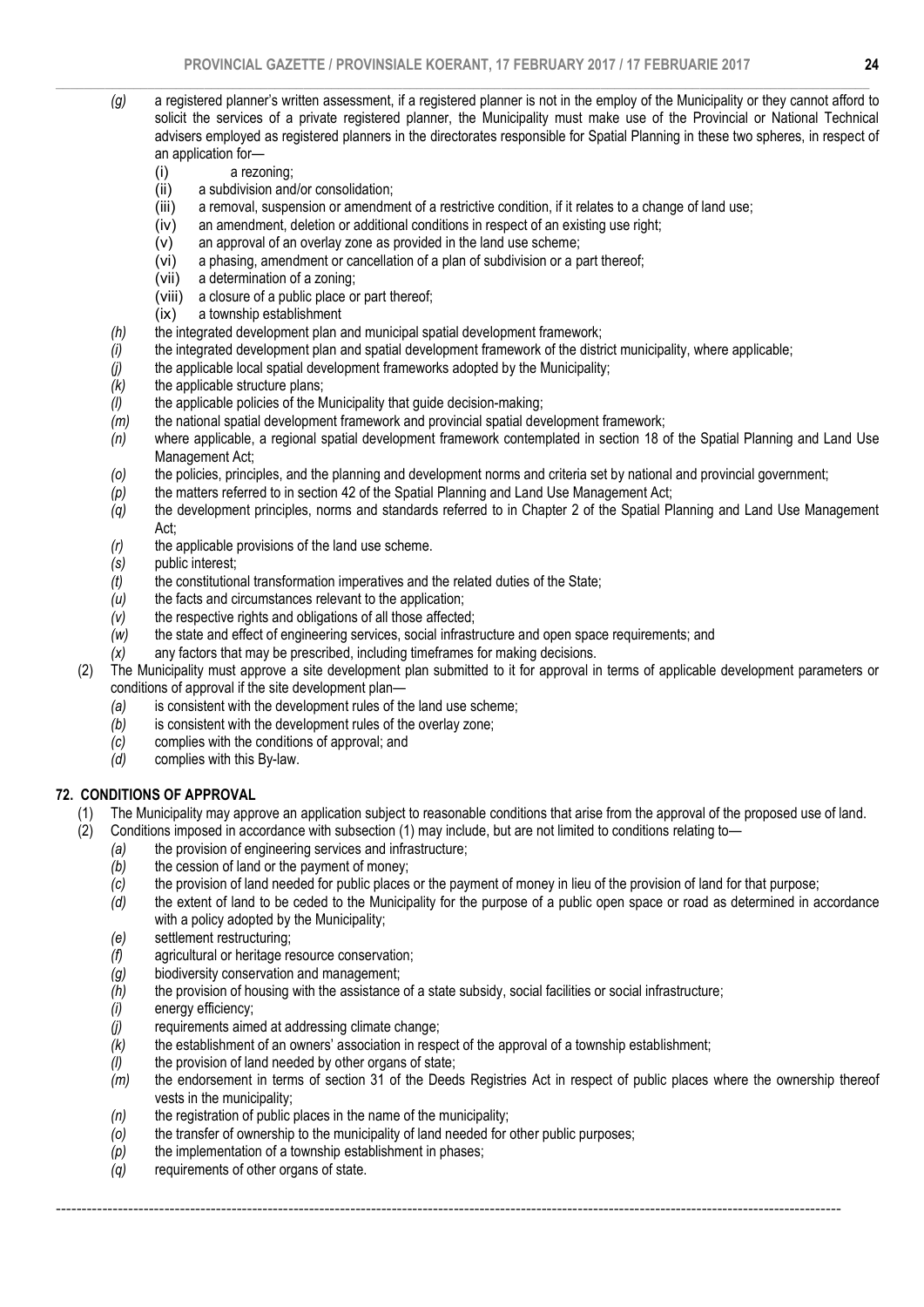- *(r)* the submission of a construction management plan to manage the influence of the construction of a new building on the surrounding properties or on the environment;
- *(s)* agreements to be entered into in respect of certain conditions;
- *(t)* the phasing of a development, including lapsing clauses relating to such phasing;
- *(u)* the delimitation of development parameters or land uses that are set for a particular zoning;
- *(v)* the setting of a validity period, and extension thereto;
- *(w)* the setting of a period within which a particular condition must be met;
- *(x)* requirements relating to engineering services as contemplated in section 87;
- *(y)* requirements for an occasional use, which must include—
	- (i) parking and the number of ablution facilities required;
	- (ii) the maximum duration or occurrence of the occasional use; and
	- (iii) parameters relating to a consent use in terms of the zoning.
- *(z)* the rehabilitation of mining land.
- the payment of a contravention levy in respect of the unlawful utilisation of land
- (3) If the Municipality imposes a condition contemplated in subsection (2)*(a) or (x)*, an engineering services agreement must be concluded between the Municipality and the owner of the land concerned before the construction of infrastructure commences on the land.
- (4) A condition contemplated in subsection (2)*(b)* may require only a proportional contribution to municipal public expenditure according to the normal need therefor arising from the approval, as determined by the Municipality in accordance with provincial norms and standards.
- (5) Municipal public expenditure contemplated in subsection (4) includes but is not limited to municipal public expenditure for municipal service infrastructure and amenities relating to—
	- *(a)* community facilities, including play equipment, street furniture, crèches, clinics, sports fields, indoor sports facilities or community halls;
	- *(b)* conservation purposes;
	- *(c)* energy conservation;
	- *(d)* climate change; or
	- *(e)* engineering services.
- (6) Except for land needed for public places or internal engineering services, any additional land required by the Municipality or other organs of state arising from an approved township establishment must be acquired subject to applicable laws that provide for the acquisition or expropriation of land.
- (7) An owners' association or home owners' association that came into being by virtue of a condition imposed under the Companies Act (Act 71 of 2008) or the Sectional Titles Act (Act 95 of 1986) and that is in existence immediately before the commencement of this Bylaw is regarded as an owners' association that came into being by virtue of a condition imposed by the Municipality in accordance with this By-law.
- (8) The Municipality may not approve a land use application subject to a condition that approval in terms of other legislation is required.
- (9) Conditions requiring a standard to be met must specifically refer to an approved or published standard.
- (10) No conditions may be imposed that rely on a third party for fulfilment.
- (11) If the Municipality approves a land use application subject to conditions, it must specify which conditions must be complied with before the sale, development or transfer of the land.
- (12) The Municipality may, on its own initiative or on application, amend, delete or impose additional conditions after following a fair procedure, having given due notice to the owner and any persons whose rights may be affected and considering the representations received from the owner and any persons whose rights may be affected.
- (13) A site development plan must be submitted as proof when sectional title deeds, township establishments and amendments of the general plan are concerned as a condition of approval.

### 73. TECHNICAL AND OTHER ADVISERS

- (1) The Municipality in terms of section 39 of Spatial Planning and Land Use Management Act co-opts the Provincial Directorate of COGTA responsible for Spatial Planning as Provincial Technical Advisers in the following capacities –
	- *(a)* Registered Professional Town and Regional Planners
	- *(b)* Administrative Professionals
- (2) The Municipality in terms of section 39 of Spatial Planning and Land Use Management Act co-opts the National Directorate of the Department of Rural Development and Land Reform responsible for Spatial Planning as a Provincial Technical Advisers in the following capacities –
	- *(a)* Registered Professional Town and Regional Planners
	- *(b)* Registered GIS Practitioners
- (3) The Municipality in terms of section 39 of Spatial Planning and Land Use Management Act co-opts the National Directorate of the Department of Rural Development and Land Reform responsible for National Geomatic Management as a Provincial Technical Advisers in the following capacities –

--------------------------------------------------------------------------------------------------------------------------------------------------------

*(a)* Registered Professional Land Surveyors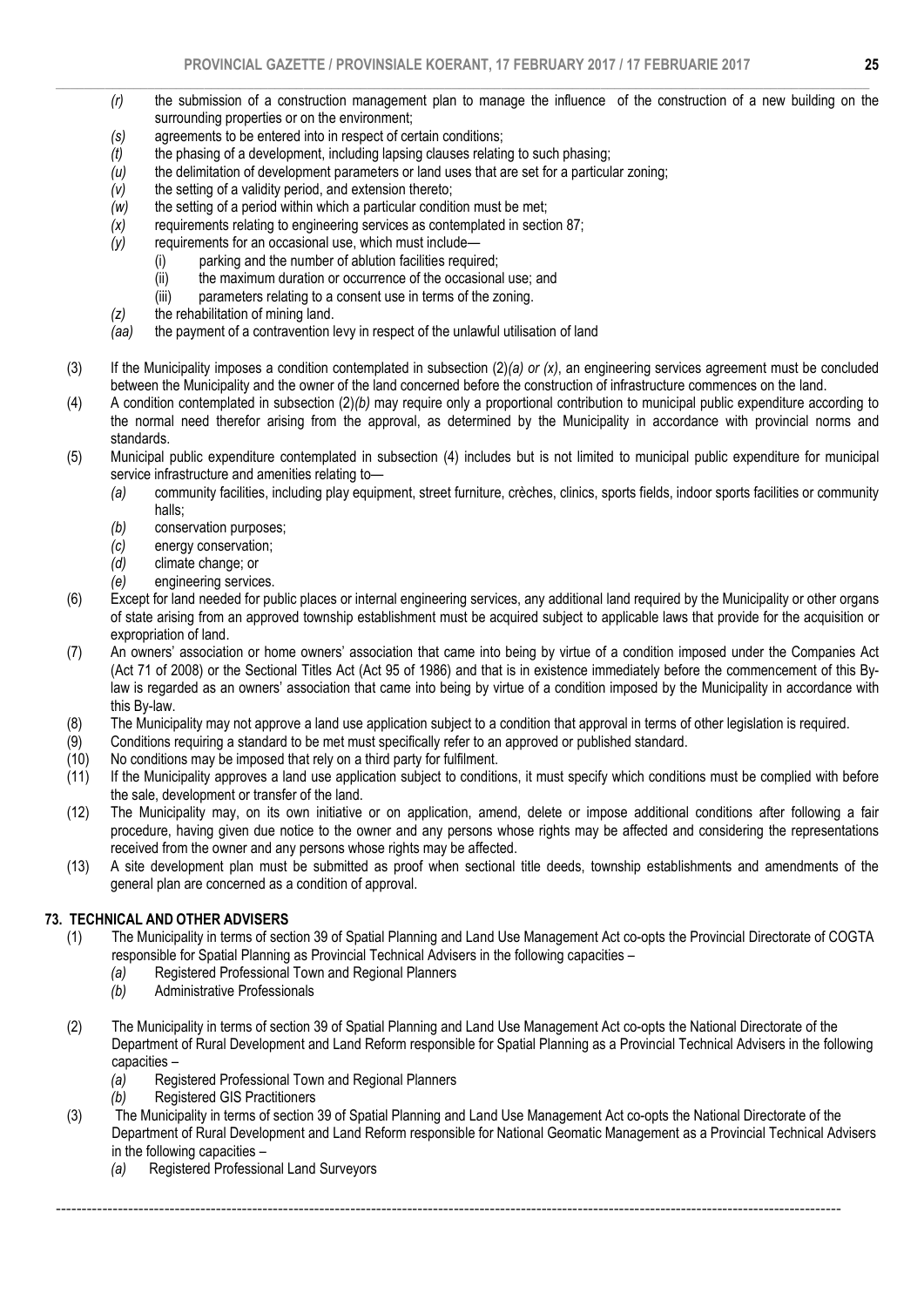- $\_$  , and the set of the set of the set of the set of the set of the set of the set of the set of the set of the set of the set of the set of the set of the set of the set of the set of the set of the set of the set of th (4) The Municipality in terms of section 39 of Spatial Planning and Land Use Management Act co-opts the Municipal Infrastructure Support Agency of the National Department of Cooperative Governance as a Provincial Technical Advisers in the following capacities –
	- *(a)* Registered Professional Town and Regional Planners
	- *(b)* Registered Professional Engineers

## 74. APPLICATIONS FOR EXTENSION OF VALIDITY PERIODS

- (1) The Municipality may approve an application for the extension of a validity period imposed in terms of this By-law, on a date before or after the expiry of the validity period of an approval, if the application for the extension of the period was submitted before the expiry of the validity period.
- (2) When the Municipality considers an application in terms of subsection (1), it must have regard to the following:
	- *(a)* whether the circumstances prevailing at the time of the original approval have materially changed; and
	- *(b)* whether the legislative or policy requirements applicable to the approval that prevailed at the time of the original approval, have materially changed.
	- *(c)* whether there is a pending review application in court which may have an effect on the date of implementation of the approval.
- (3) If there are material changes in circumstances or in legislative or policy requirements that will necessitate new conditions of approval if an extension of a validity period is approved, an application contemplated in section 16(3)*(h)* must be submitted for consideration before or simultaneously with the application for the extension of a validity period.
- (4) The extended validity period takes effect on and is calculated from the expiry date of the validity period applicable to the original approval or from the expiry date of the previous extended validity period approved in terms of this By-law

# CHAPTER VI – MUNICIPAL PLANNING DECISION-MAKING STRUCTURES

### 75. MUNICIPAL PLANNING DECISION-MAKING STRUCTURES

- (1) Applications are decided by—
	- *(a)* an authorized employee who has been authorized by the Municipality to consider and determine the applications contemplated in subsection 76(1);
	- *(b)* the Tribunal, where the powers and duties to consider and determine an application has not been delegated to an authorized employee contemplated in section 76(2);
	- *(c)* the Appeal Authority where an appeal has been lodged against a decision of the authorized employee or the Tribunal.

### 76. CONSIDERATION OF APPLICATIONS

- (1) Category 2 applications must be considered and determined by an authorized employee and the municipality must delegate the powers and duties to decide on those applications to an authorized employee, as contemplated in Section 35(2) of the Spatial Planning and Land Use Management Act.
- (2) The Tribunal considers and determines all applications, other than those in respect of which the powers and duties to consider and determine them have been delegated and assigned to an authorized employee in terms of subsection (1).
- (3) Any claim made or legal proceedings instituted against a member of the Tribunal or appeal authority or an authorised official arising out of any act or any omission by a member or authorised official in the performance of his or her duties or the exercise of his or her powers, must be treated/handled in terms of regulation 13 of the SPLUMA regulations.

### 77. ESTABLISHMENT OF TRIBUNAL

- (1) The Municipality must—
	- *(a)* establish a Tribunal for its municipal area; or
	- *(b)* by agreement with one or more municipalities establish a joint Tribunal; or
	- *(c)* agree to the establishment of a district Tribunal by the District Municipality after the assessment which may be done as contemplated in regulation 7 of the Regulations in terms of SPLUMA.
- (2) An agreement referred to in subsection (1)*(b)* or *(c)* must be published in the *Provincial Gazette* and must provide for—
	- *(a)* the composition of the Tribunal;
	- *(b)* the terms and conditions of appointment of members of the Tribunal;
	- *(c)* the determination of rules and proceedings of the Tribunal; and
	- *(d)* other matters as may be prescribed in terms of the SPLUMA.

# 78. COMPOSITION OF TRIBUNAL FOR MUNICIPAL AREA

- (1) A municipality, in establishing a Tribunal for its municipal area, must, amongst others
	- *(a)* determine the number and designation of officials in the full-time service of the municipality to serve on the Tribunal which must be at least three officials;
	- *(b)* determine the number of members who are not officials of that municipality to be appointed to the Tribunal which must be at least two members, the knowledge and experience that they should represent and their term of office, if it is of the opinion that it should be less than five years as contemplated in section 37(1) of the Spatial Planning and Land Use Management Act;
	- *(c)* determine the terms and conditions of service of the members of the Tribunal in accordance with the terms of reference referred to in Schedule 1;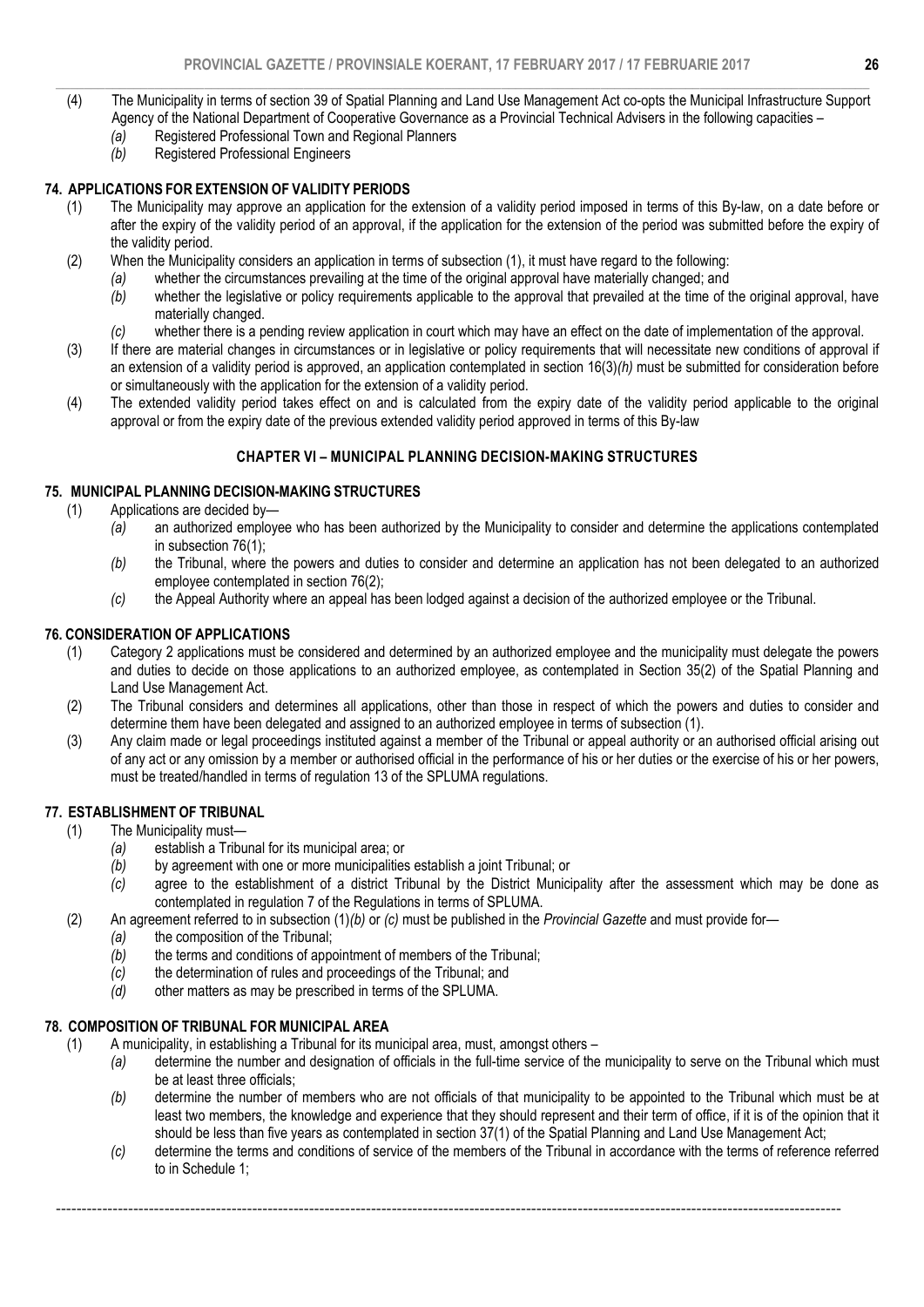- $\_$  , and the set of the set of the set of the set of the set of the set of the set of the set of the set of the set of the set of the set of the set of the set of the set of the set of the set of the set of the set of th *(d)* The members of the Tribunal referred to in subsection (1)(b) may be appointed only after the Council, by notice in a newspaper in circulation in the municipal area and in other media that the Council considers appropriate, has invited interested parties to submit, names of persons who meet the requirements to be so appointed.
	- *(e)* identify any additional criteria that a person referred to in paragraph (b) must comply with;
	- *(f)* determine the format of the call for nominations;
	- *(g)* convene an evaluation panel to evaluate the nominations received by the municipality and determine the terms of reference of that evaluation panel;
	- *(h)* consider the recommendations of the evaluation panel and make the appropriate appointments and designate the chairperson and deputy chairperson;
	- *(i)* inform the members in writing of their appointment;
	- *(j)* publish the names of the members of the Tribunal and their term of office. And
	- (2) A member of the Tribunal appointed in terms of section  $75(1)(b)$  may be –
	- *(a)* an official or employee of
		- *(i)* any department of state or administration in the national or provincial sphere of government;
		- *(ii)* a government business enterprise;
		- *(iii)* a public entity;
		- *(iv)* organised local government as envisaged in the Constitution;
		- *(v)* an organisation created by government to provide municipal support;
		- *(vi)* a non-governmental organisation; and
		- *(vii)* any other organ of state not provided for in subparagraph (i) to (vi).
		- *(b)* an individual in his or her own capacity.
- (3) An invitation to nominate an official or employee referred to in subregulation (2)(a) to serve on the Tribunal must be in writing and may be extended to the departments in the national and provincial sphere of government, other organs of state and organisations referred to in subregulation (2)(a) and such an invitation does not have to be published.
- (4) A nomination submitted in response to an invitation must comply with all the requirements for a nomination submitted in response to a call for nomination referred to in subregulation (6).
- (5) The call for nominations must
	- *(a)* request sufficient information for the municipality to evaluate the knowledge and experience of the nominee;
	- *(b)* permit self-nomination or provide for acceptance of the nomination by the nominee;<br>*(c)* include a confirmation by the nominee that he or she is not disqualified from serving
	- include a confirmation by the nominee that he or she is not disqualified from serving as a member as contemplated in section 38 of the SPLUMA;
	- *(d)* include agreement by the nominee that the municipality may verify all the information provided by the nominee;
	- *(e)* include a statement that the nominee will be obliged to commit to and uphold a code of conduct; and
	- *(f)* provide for a closing date for nominations which date may be no less than 14 days from the date of publication and no nominations submitted after that date may be evaluated by the municipality.
- (6) If no or insufficient nominations are received or if the nominees do not possess the requisite knowledge and skills or comply with any additional criteria which may have been determined by the municipality, the municipality must invite and call for nominations for a second time and follow the process required for the invitation and calling for nominations prescribed by this regulation.
- (7) If after the second invitation and calling for nomination no or insufficient nominations are received or if the nominees do not possess the requisite knowledge and skills or comply with any additional criteria which may have been determined by the municipality, the executive authority of the municipality must designate persons who possess the requisite knowledge and skills and comply with any additional criteria which may have been determined by the municipality and appoint such person.
- (8) A nomination must be in writing and submitted to the municipality in the manner and format determined by the municipality.
- (9) The evaluation panel referred to in subregulation  $(1)(g)$  must
	- *(a)* consist of officials in the employ of the municipality; and
	- *(b)* evaluate all nominations that complied with the requirements of this regulation which were received by the municipality in response to the invitations and call for nominations and make recommendations on the appointment of members to the municipality.
- (10) The municipality may not appoint any person to the Tribunal if that person
	- *(a)* was not nominated in accordance with the provisions of this regulation;
		- *(b)* is disqualified from appointment as contemplated in section 38 of the SPLUMA; or
		- *(c)* if he or she does not possess the knowledge or experience required in terms of section 36(1)(b) of the SPLUMA or the additional criteria determined in terms of subregulation (1)(e).
- (11) The Municipal Manager must,—
	- *(a)* obtain written confirmation from the Council that it is satisfied that the Tribunal is in a position to commence its operations; and
	- *(b)* after receipt of the confirmation referred to in sub-section (a), publish a notice in the Provincial Gazette of the following in respect of each person appointed as a member of the Tribunal:
		- *(i)* his or her name;
		- *(ii)* the date on which his or her appointment takes effect;
		- *(iii)* his or her term of office;
		- *(iv)* the date that the Tribunal will commence its operation; and
		- *(v)* that the Tribunal is in a position to commence its operations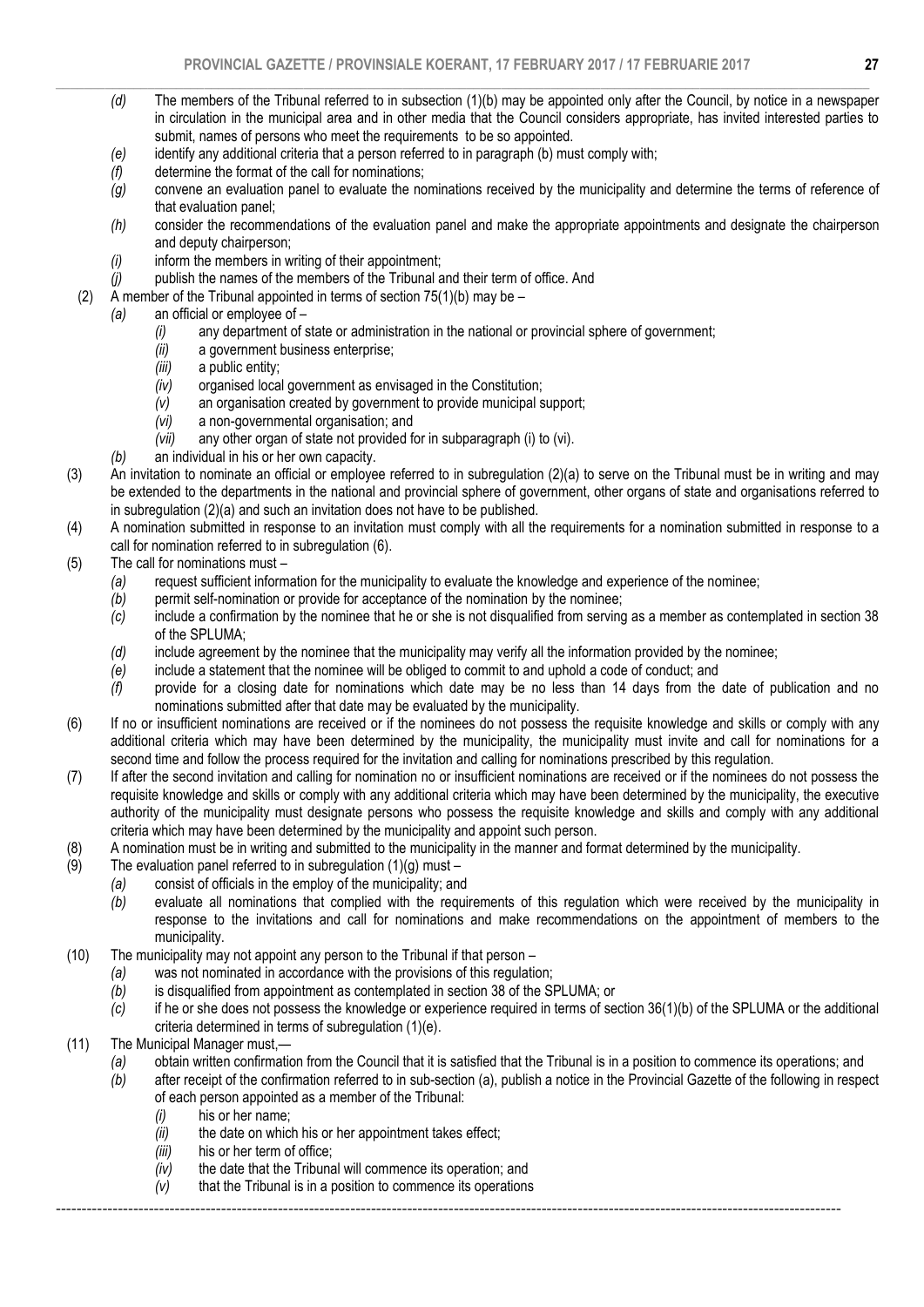# 79. TERM OF OFFICE AND CONDITIONS OF SERVICE OF MEMBERS OF TRIBUNAL FOR MUNICIPAL AREA

- (1) A member of a Tribunal contemplated in section 78(1)—
	- *(a)* is appointed for a period of five years or a shorter period as the Municipality may determine; and
		- may be appointed for further terms but may not serve as a member for a continuous period of 10 years.
- (2) The office of a member becomes vacant if—
	- *(a)* the member is absent from two consecutive meetings of the Tribunal without the leave of the chairperson of the Tribunal;
	- *(b)* the member tenders his or her resignation in writing to the chairperson of the Tribunal;
	- *(c)* the member is removed from the Tribunal under subsection (3); or
	- *(d)* the member dies.
- (3) The Council may, after having given the member an opportunity to be heard, remove a member of the Tribunal if—
	- *(a)* sufficient grounds exist for his or her removal;
	- *(b)* the member contravenes the code of conduct referred to in section 81;
	- *(c)* the member becomes subject to a disqualification from membership of the Tribunal as referred to in section 38(1) of the Spatial Planning and Land Use Management Act.
- (4) A vacancy on the Tribunal must be filled by the Council in terms of section 78(1)*(a)* or, in the case of a member contemplated in section 78(1)*(b)*, in terms of section 78(2).
- (5) A member who is appointed by virtue of subsection (4) holds office for the unexpired part of the period for which the member he or she replaces was appointed.
- (6) Members of the Tribunal referred to in section 78(1)*(b)* must be appointed on the terms and conditions and must be paid the remuneration and allowances and be reimbursed for expenses as determined by the Council.
- (7) An official of a municipality authorised by the municipality in terms of section 36(1)(a) of the Spatial Planning and Land Use Management Act as a member of the Tribunal –
	- *(a)* may only serve as member of the Tribunal for as long as he or she is in the full-time employ of the municipality;
	- *(b)* is bound by the conditions of service determined in his or her contract of employment and is not entitled to additional remuneration, allowances, leave or sick leave or any other employee benefit as a result of his or her membership on the Tribunal.
- (8) A person appointed by a municipality in terms of section 36(1)(b) of the Spatial Planning and Land Use Management Act as a member of the Tribunal –
	- *(a)* is not an employee on the staff establishment of that municipality;
	- *(b)* in the case of a person referred to in SPLUMA regulation 3(2)(a), is bound by the conditions of service determined in his or her contract of employment and is not entitled to additional remuneration, allowances, leave or sick leave or any other employee benefit as a result of his or her membership on the Tribunal;
	- *(c)* performs the specific tasks allocated by the chairperson of the Tribunal to him or her for a decision hearing of the Tribunal ;
	- *(d)* sits at such meetings of the Tribunal that requires his or her relevant knowledge and experience as determined by the chairperson of the Tribunal;
	- *(e)* in the case of a person referred to in regulation 78(1)(b), is entitled to a seating and travel allowance for each meeting of the Tribunal that he or she sits on as determined by provincial legislation or the municipality or, in the absence of such legislation or determination, the applicable treasury regulations and the rates as determined by the Department of Transport;
	- *(f)* is not entitled to paid overtime, annual leave, sick leave, maternity leave, family responsibility leave, study leave, special leave, performance bonus, medical scheme contribution by municipality, pension, motor vehicle or any other benefit which a municipal employee is entitled to.
- (9) The seating allowance referred to in sub-regulation (8)(e) is subject to taxation in accordance with the normal tax rules that are issued by the South African Revenue Service.
- (10) All the members of the Tribunal must adhere to a code of conduct for members of a Tribunal approved by the municipality and noncompliance thereof is grounds for or a disciplinary hearing by the municipality if the member is designated or removal from office of a member appointed in terms of section 75(1)(b).

### 80. MEETINGS OF TRIBUNAL FOR MUNICIPAL AREA

- (1) Subject to the procedures prescribed in terms of for the Spatial Planning and Land Use Management Act, a Tribunal contemplated in section 77(1)(a) must determine its own internal arrangements, proceedings and procedures and those of its committees by drafting rules for-<br>(a) the
	- the convening of meetings and hearings;
	- *(b)* the procedure at meetings and hearings; and
	- *(c)* the frequency of meetings and hearings.
- (2) A quorum for a meeting or hearing of the Tribunal or its committees is a majority of its members.
- (3) Decisions of the Tribunal are made by resolution of a majority of all the members present at a meeting or hearing of the Tribunal and, in the event of an equality of votes on any matter, the person presiding at the meeting in question has a deciding vote in addition to his or her deliberative vote as a member of the Tribunal.
- (4) Meetings and hearings of the Tribunal must be held as contemplated in section 80(1) and (2) in accordance with the rules of the Tribunal.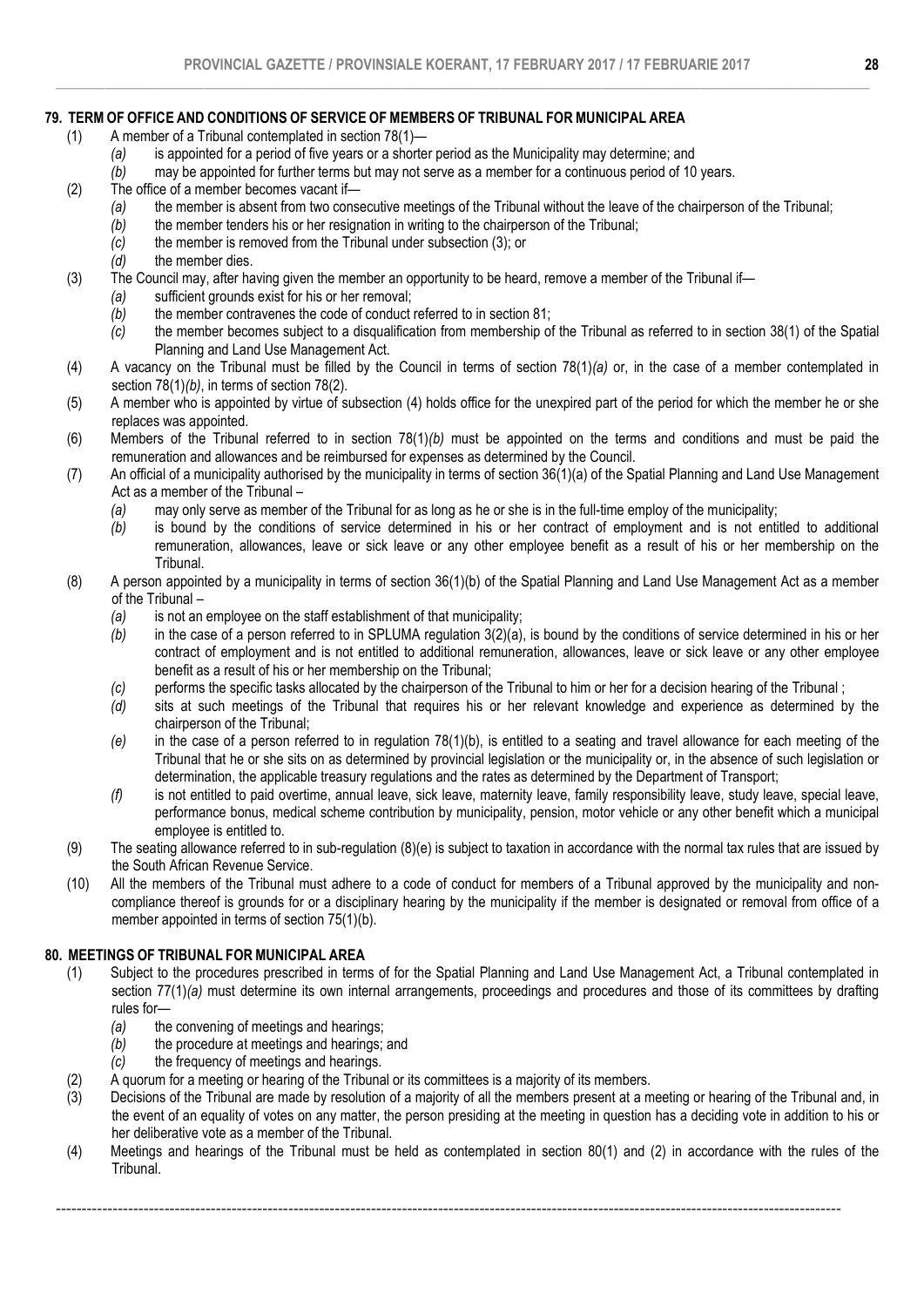#### $\_$  , and the state of the state of the state of the state of the state of the state of the state of the state of the state of the state of the state of the state of the state of the state of the state of the state of the 81. CODE OF CONDUCT FOR MEMBERS OF THE TRIBUNAL FOR MUNICIPAL AREA

The code of conduct in Schedule 2 applies to every member of a Tribunal contemplated in section 77(1).

### 82. ADMINISTRATOR FOR TRIBUNAL FOR MUNICIPAL AREA

- (1). The Municipal Manager must appoint an employee as the Administrator and other staff for the Tribunal contemplated in section 77(1) in terms of the Local Government Municipal Systems Act, No. 32 of 2000.
- (2). The Administrator must—
	- *(a)* liaise with the relevant Tribunal members and the parties in relation to any application or other proceedings filed with the Tribunal;
	- *(b)* maintain a diary of hearings of the Tribunal;
	- *(c)* allocate meeting dates for and application numbers to applications;
	- *(d)* arrange the attendance of meetings by members of the Tribunal;
	- *(e)* arrange venues for Tribunal meetings;
	- *(f)* perform the administrative functions in connection with the proceedings of the Tribunal;
	- *(g)* ensure the efficient administration of the proceedings of the Tribunal in accordance with the directions of the chairperson of the Tribunal;
	- *(h)* arrange the affairs of the Tribunal so as to ensure that time is available to liaise with other authorities regarding the alignment of integrated applications and authorisations;
	- *(i)* notify parties of decisions and procedural directives given by the Tribunal;
	- *(j)* keep a record of all applications submitted to the Tribunal and the outcome of each, including—
		- (i) decisions of the Tribunal;
		- (ii) on-site inspections and any matter recorded as a result thereof;
		- (iii) reasons for decisions; and
		- (iv) proceedings of the Tribunal; and
	- *(k)* keep records by any means as the Tribunal may deem expedient.

### 83. FUNCTIONING OF TRIBUNAL FOR MUNICIPAL AREA

- (1) The meetings and hearings of the Tribunal contemplated in section 80(1)*(a)* must be held at the times and places as the chairperson may determine.
- (2) The meetings or hearings of the Tribunal must be held at least once per month if there are applications to consider.
- (3) If the chairperson and the deputy chairperson fail to attend a meeting of the Tribunal, the members who are present at the meeting must elect one from among them to preside at that meeting.
- (4) If an applicant or a person whose rights or legitimate expectations will be affected by the approval of an application requests to make a verbal representation at a meeting of the Tribunal, he must submit a written request to the Administrator, at least 14 days before that meeting.
- (5) A Tribunal may establish a database of persons it considers appropriate to serve as technical and other advisers to it.

### 84. APPEALS

- (1) The *Executive Committee of Council* is the Appeal Authority in respect of decisions contemplated in section 75(1)*(a)* and *(b)* and a failure to decide on an application as contemplated in section 62(1).
- (2) A person whose rights are affected by a decision of the Tribunal or an authorized employee may appeal in writing, stating reasons, to the Municipal Manager within 21 days of notification of the decision, as contemplated in section 51(1) in the Spatial Planning and Land Use Management Act.
- (3) An applicant may appeal in writing to the Municipal Manager in respect of the failure of the Tribunal or an authorized employee to take a decision within the period contemplated in section 61(1) of (2), any time after the expiry of the applicable period contemplated in section 62.
- (4) An appeal is lodged by serving a notice of the appeal on municipal manager in the form determined by the Municipality within the period contemplated in subsection (1).

### 85. PROCEDURES FOR APPEAL

- (1) An appeal that is not lodged within the applicable period contemplated in section 84 or that does not comply with this section, is invalid.<br>(2) A notice of an appeal must set out the following:
	- A notice of an appeal must set out the following:
		- *(a)* the grounds on which the appellant believes the decision-maker erred in coming to the conclusion it did, including the following: *(i)*whether the appeal is lodged against the whole decision or a part of the decision;
			- *(ii)* if the appeal is lodged against a part of the decision, a description of the part;
			- *(iii)* if the appeal is lodged against a condition of approval, a description of the condition;
			- *(iv)* the factual or legal findings that the appellant rely on;
			- *(v)* the relief sought by the appellant; and
			- *(vi)* any issue that the appellant wishes the appeal authority to consider in making its decision; or
		- *(b)* in the case of an appeal in respect of the failure of a decision-maker to make a decision, the facts that prove the failure.
		- *(c)* payment of any fees as may be prescribed by the municipality.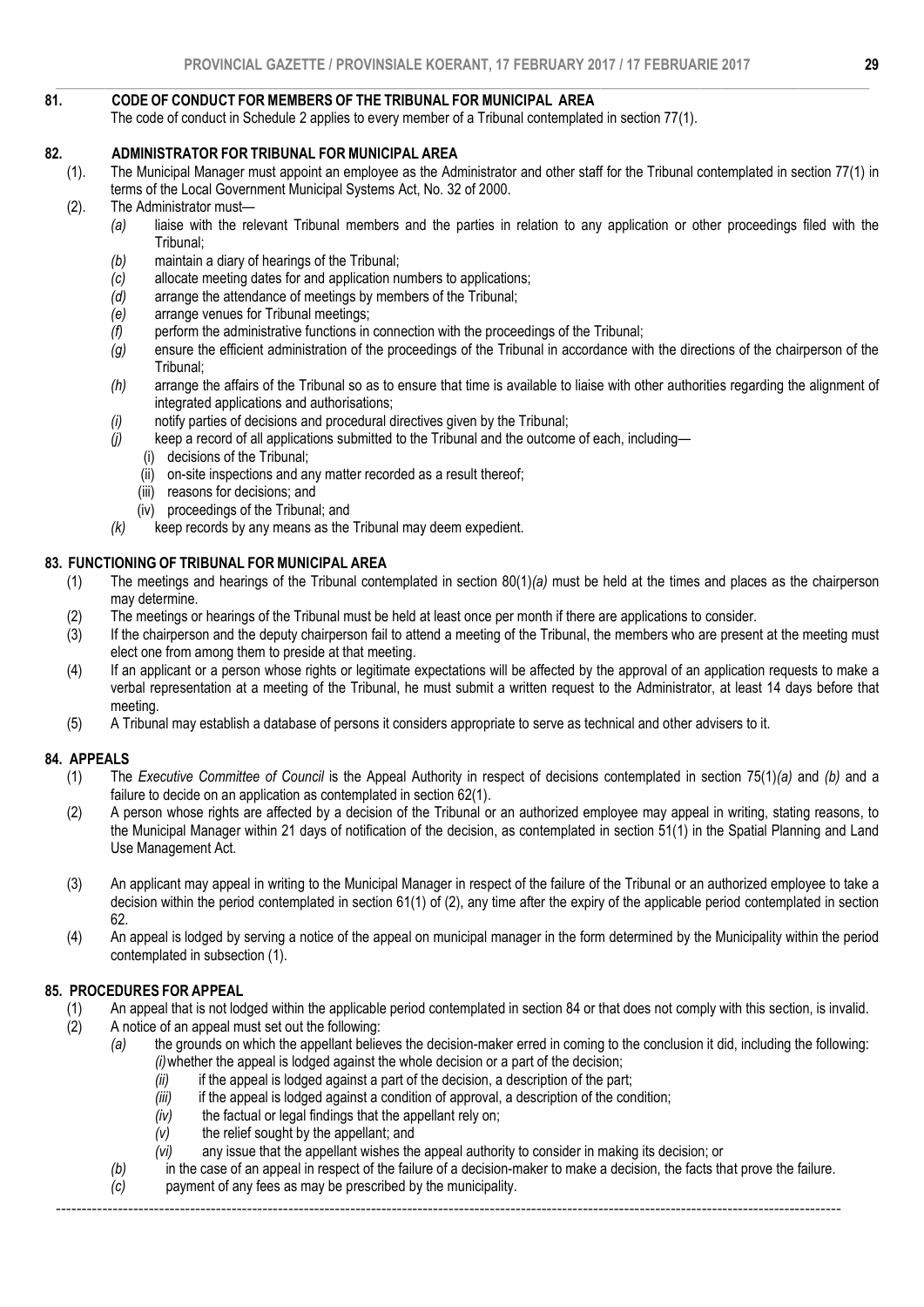- $\_$  , and the state of the state of the state of the state of the state of the state of the state of the state of the state of the state of the state of the state of the state of the state of the state of the state of the (3) An applicant who lodges an appeal must simultaneously serve notice of the appeal on any person who commented or made representations on, or objected to, the application concerned.
- (4) The notice must be served in accordance with section 115 of the Municipal Systems Act and the additional requirements as may be determined by the Municipality.
- (5) The notice as contemplated in subsection (2) must invite persons to object, comment or make a representation on the appeal within 21 days of being notified of the appeal.
- (6) The appellant must submit proof of the notification contemplated in subsections (3) to the Municipality within 14 days of the date of notification.
- (7) If a person other than the applicant lodges an appeal, the Municipal Manager must give written notice of the appeal to the applicant within 14 days of receipt thereof.
- (8) An applicant who has received notice of an appeal in terms of subsection (7) may comment on the appeal within 21 days of being notified.
- (9) The Municipality may refuse to accept any comments on an appeal after the closing date for those comments.
- (10) The parties to an appeal are as prescribed in terms of the Spatial Planning and Land Use Management Act and a person may intervene in an appeal as prescribed in terms of that Act and in terms of the procedures as contemplated in section 106.
- (11) The Municipal Manager―
	- *(a)* may request National and Provincial departments within 14 days of the receipt of the appeal to comment in writing on an appeal within 60 days of receipt of the request; and
	- *(b)* must notify and request the National and Provincial departments within 14 days of the receipt of the appeal to comment on an appeal in respect of the following applications within 60 days of receipt of the request:
		- (i) a development outside the Municipality's planned outer limit of urban expansion as reflected in its municipal spatial development framework;
		- (ii) if the Municipality has no approved municipal spatial development framework, a development outside the physical edge, including existing urban land use approvals, of the existing urban area;
		- (iii) a rezoning of land zoned for agricultural or conservation purposes;<br>(iv) any development or category of land use applications as may be
		- any development or category of land use applications as may be prescribed by legislation and national and provincial policies.
- (12) The authorized employee must draft a report assessing an appeal and must submit it to the Appeal Authority within—
	- *(a)* 30 days of the closing date for comments requested in terms of subsection (8) if no comments were requested in terms of subsection (10); or
	- *(b)* within 30 days of the closing date for comments requested in terms of subsection (10).

### 86. CONSIDERATION BY APPEAL AUTHORITY

- (1) An appeal may be considered by an appeal authority by means of
	- *(a)* a written hearing; or
	- *(b)* an oral hearing.
- (2) A written hearing may be held if it appears to the appeal authority that the issues for determination of the appeal can be adequately determined in the absence of the parties by considering the documents or other material lodged with or provided to it.
- (3) An oral hearing may be held
	- *(a)* if it appears to the appeal authority that the issues for determination of the appeal cannot be adequately determined in the absence of the parties by considering the documents or other material lodged with or provided to it; or
	- *(b)* if such hearing would assist in the expeditious and fair disposal of the appeal.
- (4) If appropriate in the circumstances, the oral hearing may be held by electronic means.
- (5) If the appeal authority decides to hold an oral hearing, any party to the appeal proceedings may appear in person or may be represented by another person.
- (6) The appeal authority must ensure that every party to a proceeding before the appeal authority is given an opportunity to present his or her case and, in particular, to inspect any documents to which the appeal authority proposes to have regard in reaching a decision in the proceeding and to make submissions in relation to those documents.
- (7) An appeal authority must
	- *(a)* consider and determine all appeals lawfully submitted to it;
	- *(b)* confirm, vary or revoke the decision of the Tribunal or authorised official;
	- *(c)* provide reasons for any decision made by it;<br>*(d)* give directions relevant to its functions to the
	- *(d)* give directions relevant to its functions to the municipality;
	- *(e)* keep a record of all its proceedings; and
	- *(f)* determine whether the appeal falls within its jurisdiction.
- (8) The Appeal Authority must decide on an appeal within 60 days of receipt of the assessment report contemplated in subsection (11)
- (9) If the appeal authority revokes a decision of the Tribunal or authorised official it may remit the matter to the Tribunal or authorized official or replace the decision with any decision it regards necessary.
- (10) The appeal authority may appoint a technical adviser to advise or assist it with regard to a matter forming part of the appeal.

--------------------------------------------------------------------------------------------------------------------------------------------------------

(11) The parties to an appeal must be notified in writing of the decision and reasons therefor of the Appeal Authority within 21 days from the date of the decision.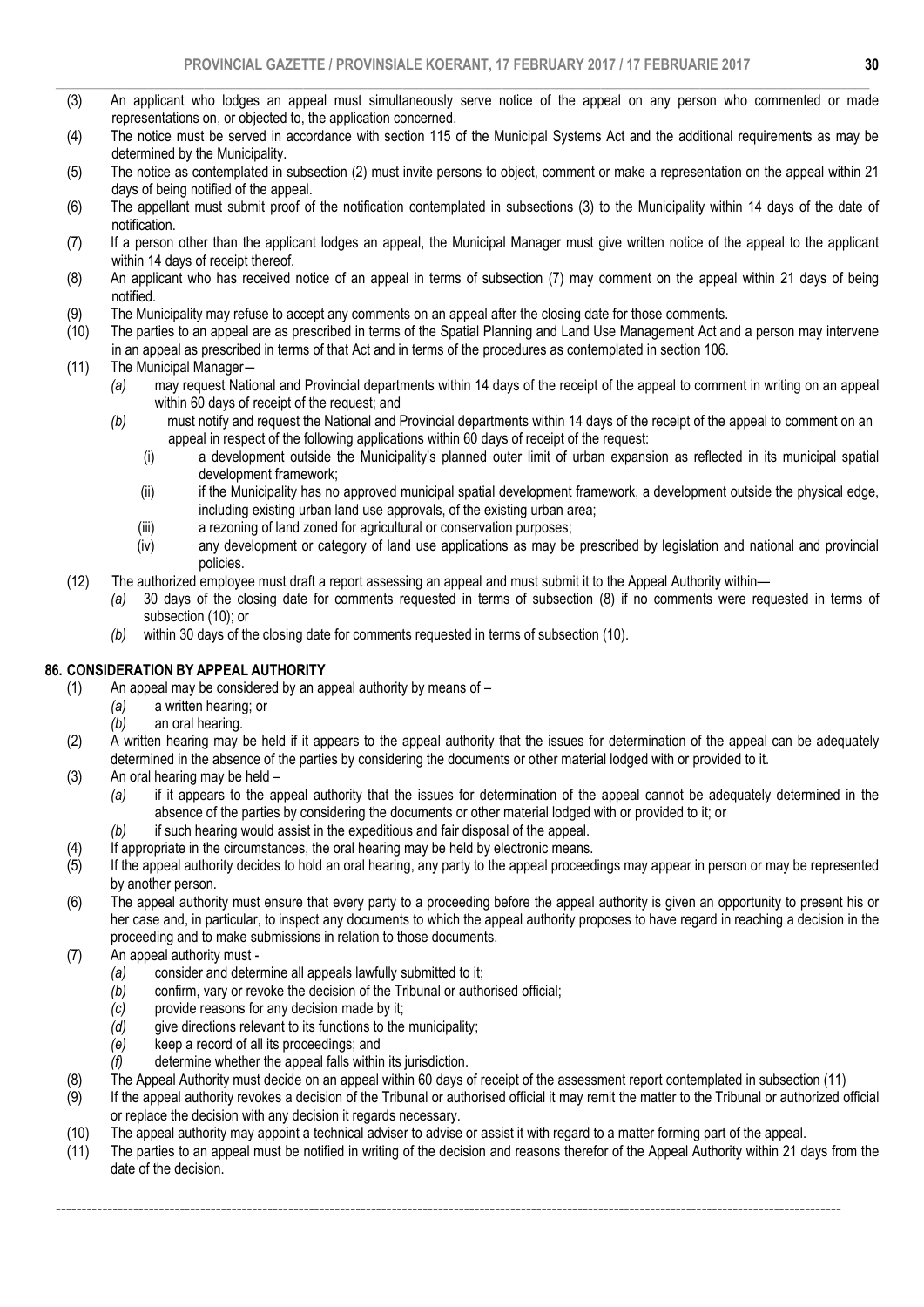$\_$  , and the state of the state of the state of the state of the state of the state of the state of the state of the state of the state of the state of the state of the state of the state of the state of the state of the (12) The municipal manager must on receipt of an appeal in terms of this section notify the applicant in writing whether or not the operation of the approval of the application is suspended; and if the decision on an appeal upholds an approval, notify the applicant in writing that he or she may act on the approval.

### CHAPTER VII – PROVISION OF ENGINEERING SERVICES

### 87. RESPONSIBILITY FOR PROVISION OF ENGINEERING SERVICES

- (1) An applicant is responsible for the provision, installation and costs of internal engineering services required for a development when an application is approved, as contemplated in section 49(1) of the Spatial Planning and Land Use Management Act.
- (2) The Municipality is responsible for the provision and installation of external engineering services, as contemplated in section 49(2) of the Spatial Planning and Land Use Management Act.
- (3) When the Municipality is not the provider of an engineering service, the applicant must satisfy the Municipality that adequate arrangements have been made with the relevant service provider for the provision of that service, as contemplated in section 49(3) of the Spatial Planning and Land Use Management Act.
- (4) The Municipality may enter into a written agreement with an applicant to provide that—
	- *(a)* the applicant will install the external engineering service instead of paying the applicable development charges; or
	- *(b)* the fair and reasonable cost of the external engineering service may be set off against the development charges payable by the applicant.

### 88. DEVELOPMENT CHARGES

- (1) The applicant must pay development charges to the Municipality in respect of the provision of an external engineering service.
- (2) The external engineering service for which development charges is payable must be set out in a policy adopted and annually reviewed by the Municipality.
- (3) The amount of the development charges payable by an applicant must be calculated in accordance with the policy adopted by the Municipality.
- (4) The date by which a development charges must be paid and the means of payment must be specified in the conditions of approval.
- (5) The development charges imposed are subject to escalation at the rate calculated in accordance with the policy on development charges.
- (6) The Municipality must annually submit a report to the Council on the amount of development charges paid to the Municipality, together with a statement of the expenditure of the amount and the purpose of the expenditure.
- (7) When determining the contribution contemplated in sections 72(4) and (5), the Municipality must have regard to provincial norms and standards and—
	- *(a)* the municipal service infrastructure and amenities for the land concerned that are needed for the approved land use;
	- *(b)* the public expenditure on that infrastructure and those amenities incurred in the past and that facilitates the approved land use;
	- *(c)* the public expenditure on that infrastructure and those amenities that may arise from the approved land use;<br>*(d)* money in respect of contributions contemplated in subsection 72(4) paid in the past by the owner of t
	- money in respect of contributions contemplated in subsection 72(4) paid in the past by the owner of the land concerned; and
	- *(e)* money in respect of contributions contemplated in subsection 72(4) to be paid in the future by the owner of the land concerned.

### 89. LAND FOR PARKS, OPEN SPACES AND OTHER USES

- (1) When the Municipality approves a development application which provides for the use of land for residential purposes, the applicant may be required to provide land for parks or public open spaces.
- (2) The extent of land required for parks or public open spaces is determined by the Municipality in accordance with a policy approved by the Municipality.
- (3) The land required for parks or public open spaces must be provided within the land area of the development application or may, with the consent of the Municipality, be provided elsewhere within the municipal area, as contemplated in section 50(2) of the Spatial Planning and Land Use Management Act.
- (4) When a development application is approved without the required provision of land for parks or open spaces within the land area of the development, the applicant may be required to pay money to the Municipality in lieu of the provision of land.

### CHAPTER VIII - ENFORCEMENT

--------------------------------------------------------------------------------------------------------------------------------------------------------

### 90. ENFORCEMENT

### (1) The Municipality must comply and enforce compliance with—

- *(a)* the provisions of this By-law;
- *(b)* the provisions of a land use scheme;
- *(c)* conditions imposed in terms of this By-law or previous planning legislation; and
- *(d)* conditions of a Deed of Title.
- (2) The Municipality may not do anything that is in conflict with subsection (1).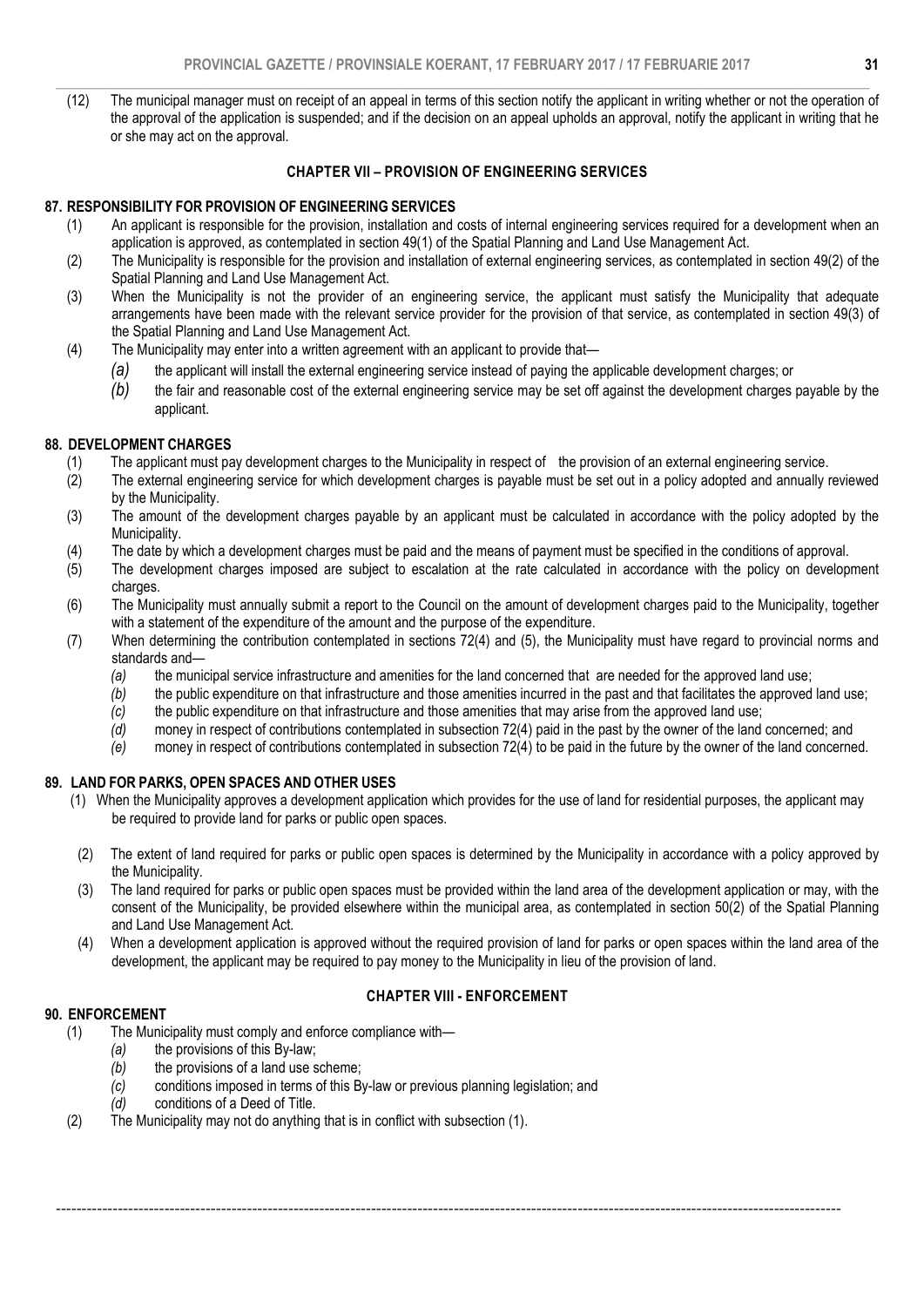### $\_$  , and the state of the state of the state of the state of the state of the state of the state of the state of the state of the state of the state of the state of the state of the state of the state of the state of the 91. OFFENCES AND PENALTIES

- (1) A person is guilty of an offence and is liable upon conviction to a fine or imprisonment not exceeding a period of 20 years or to both a fine and such imprisonment if he or she-
	- *(a)* contravenes or fails to comply with sections 15(1) and (5), 21(1), 65(2) and 93(3);
	- *(b)* fails to comply with a compliance notice served in terms of section 93;
	- *(c)* utilises land in a manner other than prescribed by a zoning scheme without the approval of the municipality;
	- *(d)* upon registration of the first land unit arising from a township establishment, fails to transfer all common property arising from the township establishment to the owners' association;
	- *(e)* supplies particulars, information or answers in an application, or in an appeal against a decision on an application, knowing it to be false, incorrect or misleading or not believing them to be correct;
	- *(f)* falsely professes to be an authorised employee or the interpreter or assistant of an authorised employee; or
	- *(g)* hinders or interferes with an authorised employee in the exercise of any power, or the performance of any duty, of that employee,
	- (2) An owner who permits his or her land to be used in a manner set out in subsection (1)*(c)* and who does not cease that use or take reasonable steps to ensure that the use ceases, or who permits a person to contravene the zoning scheme, is guilty of an offence and liable upon conviction to a fine or imprisonment for a period not exceeding 20 years or to both a fine and such imprisonment.
	- (3) A person convicted of an offence in terms of this By-law who, after conviction, continues with the action in respect of which he or she was so convicted, is guilty of a continuing offence and liable upon conviction to imprisonment for a period not exceeding three months or to an equivalent fine or to both such fine and imprisonment, in respect of each day on which he or she so continues or has continued with that act or omission.
	- (4) A Municipality must adopt fines and contravention penalties to be imposed in the enforcement of this By-law.

# 92. COMPLAINTS REGARDING CONTRAVENTIONS

- (1) A person may submit a written complaint regarding an alleged offence contemplated in section 92 to an authorised employee.
- (2) The authorised employee must—
	- *(a)* in writing acknowledge receipt of a written complaint within fourteen days of receipt thereof;
	- *(b)* investigate the complaint within 30 days of receipt thereof;
	- *(c)* inform a complainant of the outcome of the investigation into his or her complaint within fourteen days of finalising the investigation;
	- *(d)* refer a finding of a contravention of this By-law or a zoning scheme to the executive authority;
	- *(e)* keep a record of all complaints, investigations and findings; and
	- *(f)* submit a report to the Municipality regarding his or her findings in respect of an investigation and the serving of a compliance notice.

# 93. SERVING OF COMPLIANCE NOTICE

- (1) The Municipality must serve a compliance notice on a person if it has reasonable grounds to suspect that the person or owner is guilty of an offence in terms of section 90.
- (2) A compliance notice must instruct the occupier and owner to cease the unlawful utilisation of land or construction activity or both without delay or within the period determined by the Municipality, and may include an instruction to
	- a. demolish unauthorised building work and rehabilitate the land or restore the building, as the case may be, to its original form within 30 days or another period determined by the Municipal Manager; or
	- b. submit an application for the utilisation of land or construction activity in terms of this By-law within 30 days of the service of the compliance notice and to pay the contravention penalty.
- (3) A person who has received a compliance notice with an instruction contemplated in subsection (2)*(a)* may not submit an application in terms of subsection (2)*(b)*.
- (4) An instruction to submit an application in terms of subsection (2)*(b)* must not be construed as an indication that the application will be approved.
- (5) In the event that the application submitted in terms of subsection (2)*(b)* is refused, the owner must demolish the unauthorized building work.
- (6) A person who received a compliance notice in terms of this section may object to the notice by submitting written representations to the Municipality within 30 days of receipt of the notice.

# 94. CONTENT OF COMPLIANCE NOTICES

### (1) A compliance notice must—

- *(a)* identify the person to whom it is addressed;
- *(b)* describe the alleged unlawful utilisation of land or construction activity concerned and the land on which it is occurring or has occured;
- *(c)* state that the activity is unlawful and inform the person of the particular offence contemplated in section 91 which that person allegedly has committed or is committing through the continuation of that activity on the land;
- *(d)* the steps that the person must take and the period within which those steps must be taken;
- *(e)* anything which the person may not do and the period during which the person may not do it;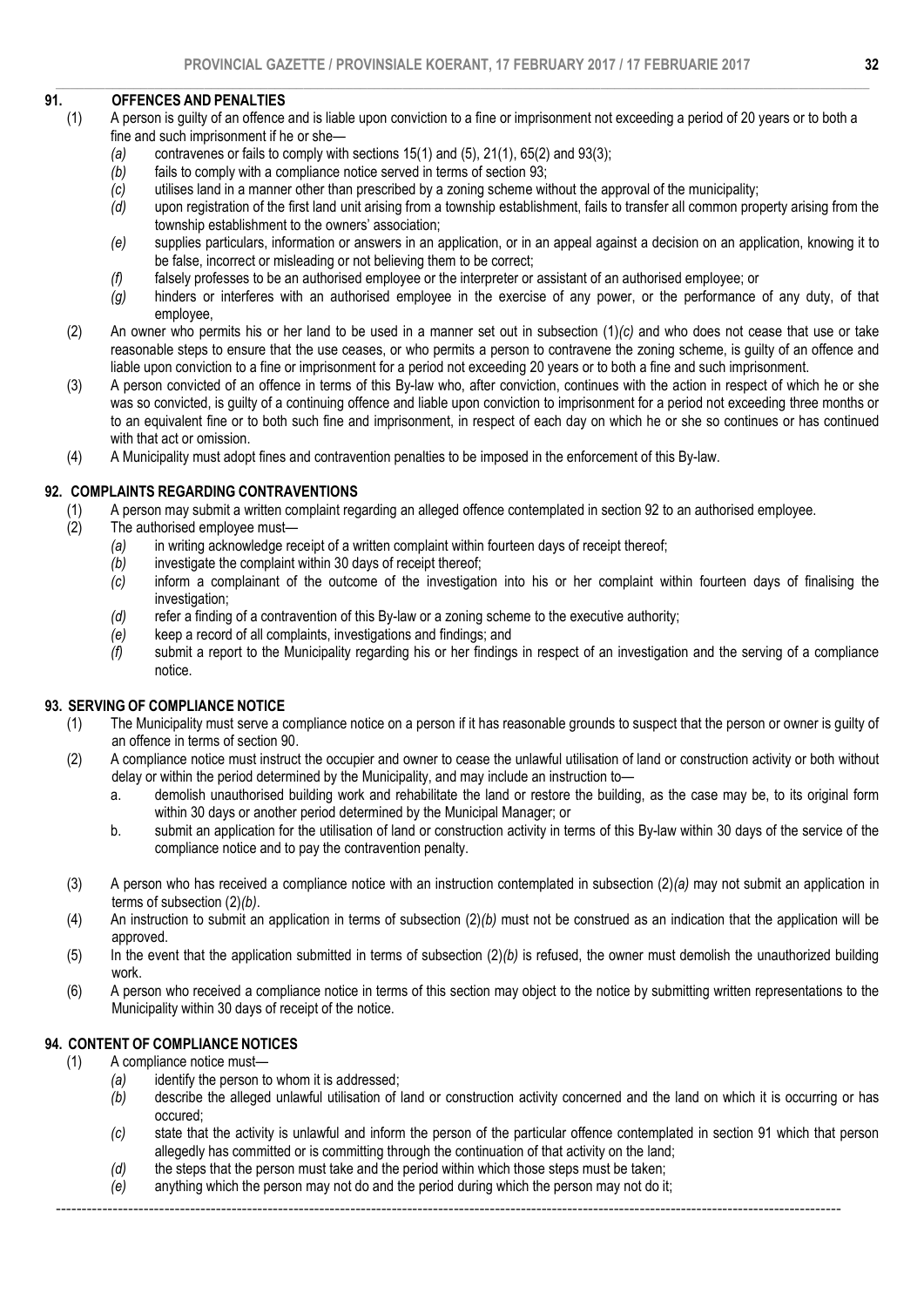- *(f)* provide for an opportunity for a person to submit representations in terms of section 93(6) with the contact person stated in the notice; and
- *(g)* issue a warning to the effect that—
	- (i) the person may be prosecuted for and convicted of an offence contemplated in section 91;
	- (ii) on conviction of an offence, the person will be liable for the penalty as provided for;<br>(iii) the person may be required by an order of court to demolish, remove or alter any
	- the person may be required by an order of court to demolish, remove or alter any building, structure or work unlawfully erected or constructed or to rehabilitate the land concerned or to cease the activity;
	- (iv) in the case of a contravention relating to a consent use or temporary departure, the approval may be withdrawn;
	- (v) in the case of an application for authorisation of the activity or development parameter, the contravention penalty in the amount as stated in the notice, including any costs incurred by the Municipality, will be imposed.
- (2) Any person on whom a compliance notice is served must comply with that notice within the period stated in the notice, unless the Municipality has agreed to suspend the operation of the compliance notice in terms of section 93

### 95. OBJECTIONS TO COMPLIANCE NOTICE

- (1) Any person or owner who receives a compliance notice in terms of section 93 may object to the notice by making written representations to the Municipality within 30 days of the date of notification.
- (2) After the consideration of any objections or representations made in terms of subsection (1) and any other relevant information, the Municipality—
	- *(a)* may suspend, confirm, vary or withdraw a compliance notice or any part of the notice; and *(b)* must specify the period within which the person who received the notice must comply with
	- *(b)* must specify the period within which the person who received the notice must comply with any part of the notice that is confirmed or varied.

### 96. FAILURE TO COMPLY WITH COMPLIANCE NOTICE

- (1) If a person fails to comply with a compliance notice, the Municipality may—
	- *(a)* lay a criminal charge against the person;
		- apply to the High Court for an order
			- a. restraining that person from continuing the unlawful utilisation of the land,
			- b. directing that person to, without the payment of compensation—
				- (bb) demolish, remove or alter any building, structure or work unlawfully erected or constructed; or
				- (cc) rehabilitate the land concerned; or
		- *(c)* in the case of a temporary departure or consent use, withdraw the approval granted and act in terms of section 69.

### 97. COMPLIANCE CERTIFICATES

- (1) An authorised employee who is satisfied that the owner or person apparently in control of any land or premises has complied with a compliance notice may issue a certificate, in the manner and form determined by the municipality, to confirm the compliance.
- (2) The authorised employee must submit a report to the Municipality regarding his or her findings contemplated in subsection (1) and the issuing of a compliance certificate.

# 98. URGENT MATTERS<br>(2) The Munici

- (2) The Municipality does not have to comply with sections 93(6), 94(1)*(f)* and 95 in a case where an unlawful utilisation of land must be stopped urgently and may issue a compliance notice calling upon the person or owner to cease the unlawful utilisation of land immediately.
- (3) If the person or owner fails to cease the unlawful utilisation of land immediately, the Municipality may apply to the High Court for an urgent interdict or any other relief necessary.

### 99. SUBSEQUENT APPLICATION FOR AUTHORISATION OF ACTIVITY

- (1) If instructed to rectify or cease an unlawful utilisation of land and to submit an application, a person must apply to the Municipality for an appropriate land development contemplated in subsection 16(2), unless the person is instructed in terms of section 93(2)*(a)* to demolish the building work.
- (2) The applicant must, within 30 days after approval is granted, pay to the Municipality a contravention penalty in the amount determined by the Municipality.

### 100. GENERAL POWERS AND FUNCTIONS OF AUTHORIZED EMPLOYEES

- (1) An authorized employee may, with the permission of the occupier or owner of land, at any reasonable time, without a warrant and without previous notice, enter upon land or premises or enter a building or premises for the purpose of ensuring compliance with this Bylaw.
- (2) An authorized employee must be in possession of proof that he or she has been designated as an authorized employee for the purposes of subsection (1).
- (3) An authorized employee may be accompanied by an interpreter, a police official or any other person who may be able to assist with the inspection.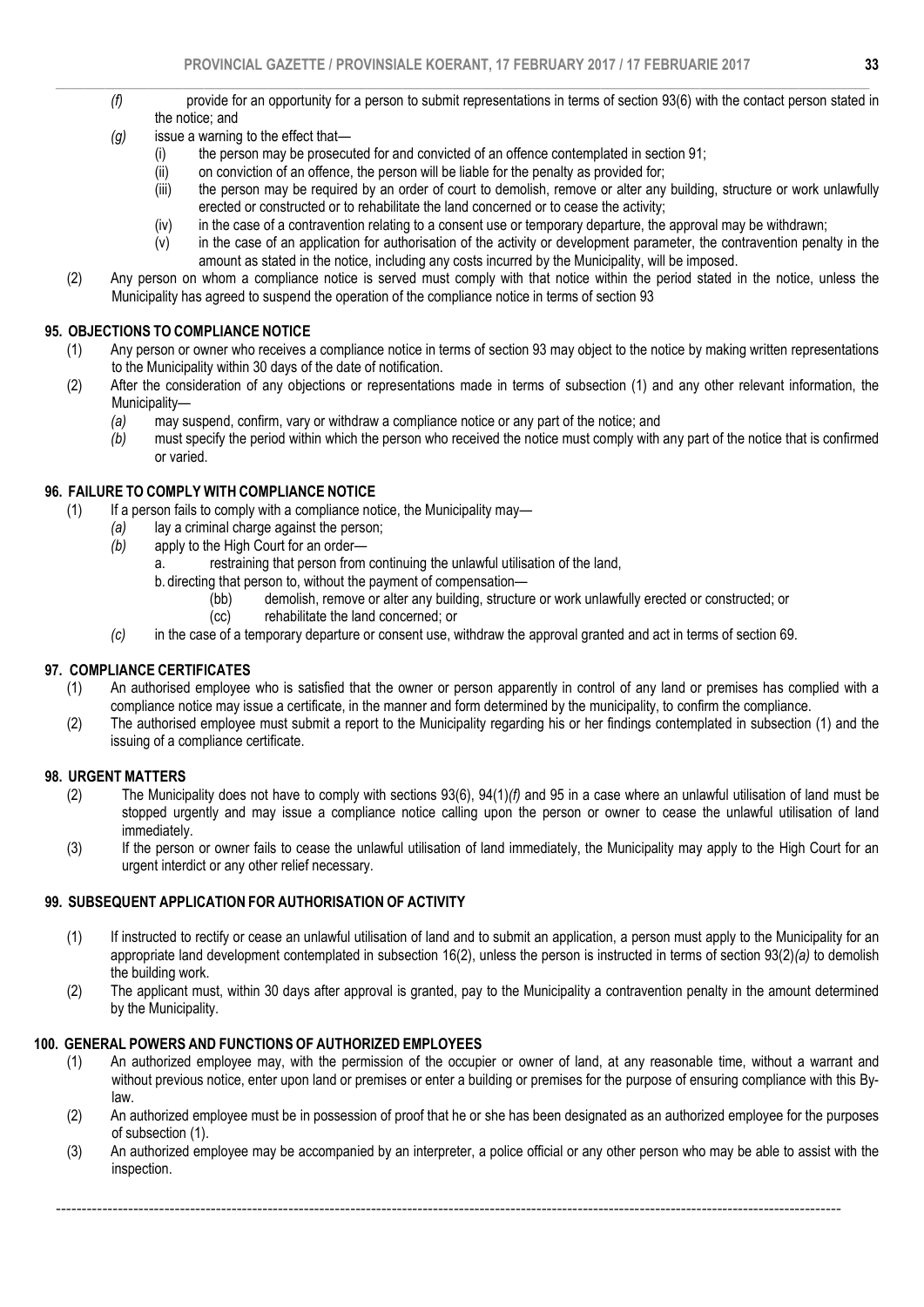### $\_$  , and the state of the state of the state of the state of the state of the state of the state of the state of the state of the state of the state of the state of the state of the state of the state of the state of the 101. POWERS OF ENTRY, SEARCH AND SEIZURE

- (1) In ensuring compliance with this By-law in terms of section 90, an authorized employee may—
	- *(a)* question any person on land or premises entered upon, or in a building or on premises entered, who, in the opinion of the authorized employee, may be able to provide information on a matter that relates to the enforcement of this By-law;
	- *(b)* question any person on that land or those premises or in that building about any act or omission in respect of which there is a reasonable suspicion that it constitutes—
		- (i)an offence in terms of this By-law;
		- (ii) a contravention of this By-law; or
		- (iii) a contravention of an approval or a term or condition of that approval;
	- *(c)* question that person about any structure, object, document, book, record or written or electronic information or inspect any structure, object, document, book or record which may be relevant for the purpose of this subsection;
	- *(d)* copy or make extracts from any document, book, record or written or electronic information referred to in sub-section *(c)*, or remove that document, book, record or written or electronic information in order to make copies or extracts;
	- *(e)* require that person to produce or deliver to a place specified by the authorized employee, any document, book, record or any written or electronic information referred to in sub-section *(c)* for inspection;
	- *(f)* examine that document, book, record or any written or electronic information or make a copy thereof or an extract therefrom;
	- *(g)* require from that person an explanation of any entry in that document, book, record or any written or electronic information;
	- *(h)* inspect any article, substance, plant or machinery which is or was on the land, or any work performed on the land or any condition prevalent on the land, or remove for examination or analysis any article, substance, plant or machinery or a part or sample thereof;
	- *(i)* take photographs or make audio-visual recordings of anything or any person on that land or those premises or in that building that is relevant to the purposes of the investigation; or
	- *(j)* seize that book, record or any written or electronic information or that article, substance, plant or machinery or a part or sample thereof that in his opinion may serve as evidence at the trial of the person to be charged with an offence under this By-law or the common law, provided that the user of the article, substance, plant or machinery on the land or premises or in the building concerned may make copies of such book, record or document before the seizure.
- (2) When an authorized employee removes or seizes any article, substance, plant or machinery, book, record or other document as contemplated in this section, he must issue a receipt to the owner or person in control thereof.
- (3) An authorized employee may not have a direct or indirect personal or private interest in the matter to be investigated.

### 102. WARRANT OF ENTRY FOR ENFORCEMENT PURPOSES

- (1) A judge of a High Court or a magistrate for the district in which the land is situated may, at the request of the Municipality, issue a warrant to enter upon the land or building or premises if the—
	- *(a)* prior permission of the occupier or owner of land cannot be obtained after reasonable attempts; or
	- *(b)* purpose of the inspection would be frustrated by the occupier or owner's prior knowledge thereof.
- (2) A warrant may only be issued if it appears to the Judge or Magistrate from information on oath that there are reasonable grounds for believing that—
	- *(a)* an authorized employee has been refused entry to land or a building that he or she is entitled to inspect;
	- *(b)* an authorized employee will be refused entry to land or a building that he is entitled to inspect will be refused;
	- an offence contemplated in section 90 is occurring or has occurred and an inspection of the premises is likely to yield information pertaining to that contravention; or
	- *(d)* the inspection is reasonably necessary for the purposes of this By-law.
- (3) A warrant must authorize the Municipality to enter upon the land or premises or to enter the building or premises to take any of the measures referred to in section 100 as specified in the warrant, on one occasion only, and that entry must occur—
	- *(a)* within one month of the date on which the warrant was issued; and
	- *(b)* at a reasonable time, except where the warrant was issued on grounds of urgency.

### 103. REGARD TO DECENCY AND ORDER

- (1) The entry upon land or premises or in a building or structure under this Chapter must be conducted with strict regard to decency and order, which must include regard to—
	- *(a)* a person's right to respect for and protection of his or her dignity;
	- *(b)* the right to freedom and security of the person; and
	- *(c)* a person's right to personal privacy.

### 104. ENFORCEMENT LITIGATION

(1) Whether or not the Municipality lays criminal charges against a person for an offense contemplated in section 90, the Municipality may apply to the High Court for an interdict or any other appropriate order including an order compelling that person to—

- *(a)* demolish, remove or alter any building, structure or work unlawfully erected or constructed;
- *(b)* rehabilitate the land concerned; or
- *(c)* cease the unlawful utilization of land.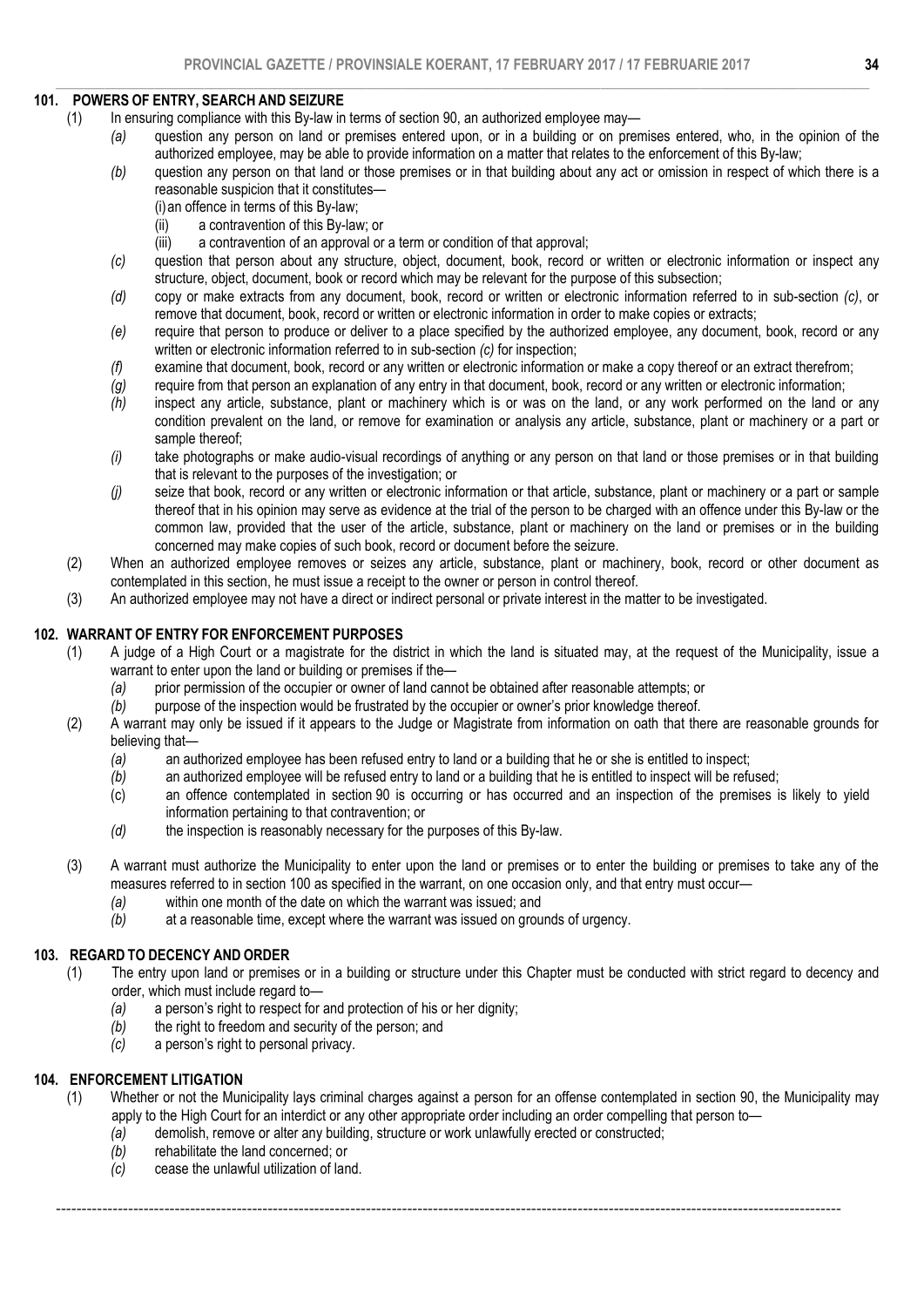### $\_$  , and the state of the state of the state of the state of the state of the state of the state of the state of the state of the state of the state of the state of the state of the state of the state of the state of the CHAPTER IX – MISCELLANEOUS

### 105. NAMING OF STREETS AND NUMBERING OF PROPERTIES

- (1) If as a result of the approval of a development application streets or roads are created, whether public or private, the Municipality must approve the naming of the street and must allocate a street number to each of the erven or land parcels located in such street or road.
- (2) The proposed names of the streets and numbers of properties must be submitted as part of an application.
- (3) In considering the naming of streets, the Municipality must take into account the relevant policies regarding street naming an numbering of properties.
- (4) A council may assign a name to or change the name of any street, road or public place under its control: Provided that it shall not change the name of any street, road or public place
	- a. except after consultation with the Surveyor-General;
	- b. unless it has published a notice in the *Provincial Gazette* and the press in which it has made known its intentions and has called upon persons to submit to the council any objections they wish to raise or representations they wish to make within 14 days as from the date of publication of the notice in the *Provincial Gazette*.
- (5) The Municipality must notify the Surveyor-General of the approval of new streets as a result of the approval of an amendment or cancellation of a general plan. The Surveyor-General must endorse the records of the Surveyor-General's office to reflect the amendment to the street names on an approved general plan.

### 106. PETITION TO BE GRANTED INTERVENER STATUS

- (1) Where an application has been submitted to a Tribunal, authorised official or an appeal has been lodged to the appeal authority, an interested person may, at any time during the proceedings, but within fourteen days of becoming aware of the proceedings, petition the Tribunal, authorised official or appeal authority in writing in the form determined by the municipality, to be granted intervener status.
- (2) The petitioner must submit together with the petition to be granted intervener status an affidavit stating that he or she
	- *(a)* does not collude with any applicant, objector or appellant; and
	- *(b)* is willing to deal with or act in regard to the application or appeal as the Tribunal, authorised official or appeal authority may direct.
- (3) The municipality must determine whether the requirements of this by-law have been complied with and must thereafter provide a copy of the form referred to in subsection (1) to the parties to the application or appeal including timeframes within which comments on the form contemplated in this subsection, must be submitted.
- (4) If the Tribunal, appeal authority or authorised official must determine whether a petitioner qualifies as an interested person as contemplated in section 45(4) of the Spatial Planning and Land Use Management Act, it may consider the following:
	- *(a)* that his or her rights have been affected by the decision of the Tribunal or authorised official or that his or her rights may be adversely affected by the decision of the Tribunal or authorised official and might therefore be adversely affected by the decision of the appeal authority;
	- *(b)* that the petitioner represents a group of people who have a direct concern in the proceedings;
	- *(c)* the ability of the petitioner to protect his or her interest would be impeded by the decision of the Tribunal, authorised official or appeal authority and that his or her interest is not adequately represented by the current parties to the proceedings;
	- *(d)* the petitioner will provide a different perspective on the issues before the Tribunal, authorised official or appeal authority, without expanding those issues.
	- (5) A determination by the Tribunal, appeal authority or authorised official whether a petitioner qualifies as an interested person is final and must be communicated to the petitioner and the parties to the proceedings.

# 107. ELECTRONIC SUBMISSIONS

- (1) Where these bylaws
	- *(a)* require a person to
		- *(i)* send a document, a copy of a document or any notice to another person,
		- *(ii)* notify another person of any matter; and
	- *(b)* that other person has an address for the purposes of electronic communications, the document, copy, notice or notification may be sent or made by way of electronic communications.
- (2) Where these bylaws permit a person to make representations on any matter or document, those representations may be made—

--------------------------------------------------------------------------------------------------------------------------------------------------------

- *(a)* in writing, or
- *(b)* by way of electronic communications
- (3) If a municipality has or implements an electronic land use management system, any document, copy, notice, notification or record must be submitted and kept in accordance with that system.
- (4) The provisions of the Electronic Communications and Transactions Act, 2002 (Act No. 25 of 2002) apply to any electronic communication made in terms of this bylaw.

### 108. REPEAL

The by-laws listed in Schedule 1 are repealed.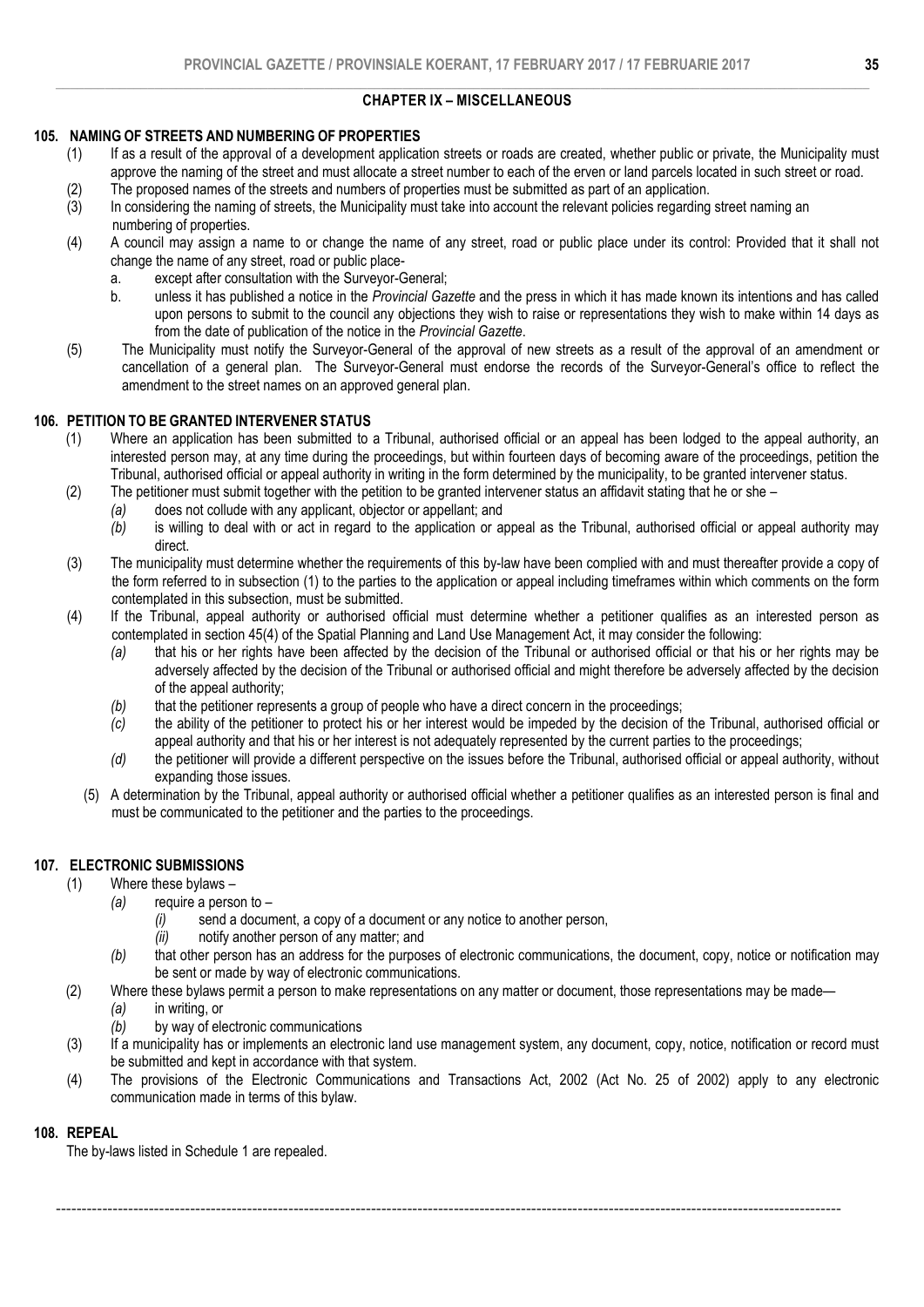### 109. SHORT TITLE AND COMMENCEMENT

- (1) This By-law is called the By-law on Municipal Land Use Planning.
- (2) This By-law comes into operation on the date that the Spatial Planning and Land Use Management Act come into operation in the municipal area of the Municipality.

## SCHEDULE 1 REPEAL OF BY-LAWS BY SECTION 108

### SCHEDULE 2 CODE OF CONDUCT FOR MEMBERS OF THE TRIBUNAL

### General conduct

- 1. A member of the Tribunal must at all times—
	- *(a)* act in accordance with the principles of accountability and transparency;
	- *(b)* disclose his or her personal interests in any decision to be made in the planning process in which he or she serves or has been requested to serve;
	- *(c)* abstain completely from direct or indirect participation as an adviser or decision-maker in any matter in which he or she has a personal interest, and leave any chamber in which such matter is under deliberation, unless the personal interest has been made a matter of public record and the Council has given written approval and has expressly authorized his or her participation.

### 2. A member of the Tribunal may not-

- *(a)* use the position or privileges of a Tribunal member or confidential information obtained as a Tribunal member for private gain or to improperly benefit another person; and
- *(b)* participate in a decision concerning a matter in which that Tribunal member or that member's spouse, partner or business associate, has a direct or indirect personal interest or private business interest.

### **Gifts**

3. A member of the Tribunal may not receive or seek gifts, favours or any other offer under circumstances in which it might reasonably be inferred that the gifts, favours or offers are intended or expected to influence that member's objectivity as an adviser or decision-maker in the planning process.

### Undue influence

- 4. A member of the Tribunal may not-
	- *(a)* use the power of any office to seek or obtain special advantage for private gain or to improperly benefit another person that is not in the public interest;
	- *(b)* use confidential information acquired in the course of his or her duties to further a personal interest;
	- *(c)* disclose confidential information acquired in the course of his or her duties, unless required by law to do so or by circumstances to prevent substantial prejudice or damage to another person; and

--------------------------------------------------------------------------------------------------------------------------------------------------------

*(d)* commit a deliberately wrongful act that reflects adversely on the Tribunal, the Municipality, the government or the planning profession by seeking business by stating or implying that he or she is prepared, willing or able to influence decisions of the Tribunal by improper mea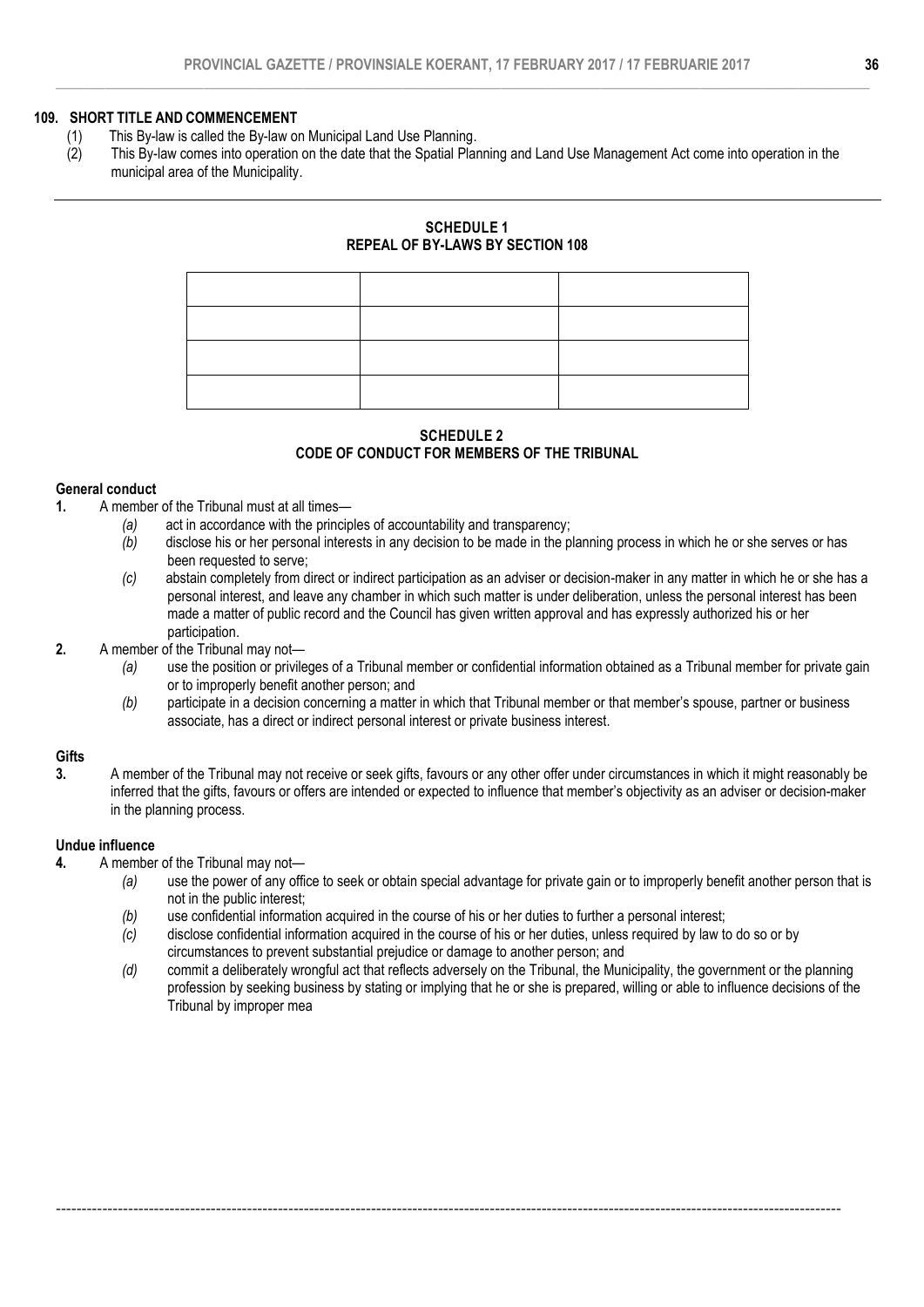### Annexure A – Comprehensive application form Mafube Local Municipality

Applications for land use amendments (give full details in the motivation report, if space provided is not enough)

|                           |       | <b>SECTION 1</b>                                                   |
|---------------------------|-------|--------------------------------------------------------------------|
|                           |       | Details of Applicant (See Planning Profession Act, Act 36 of 2002) |
| Name:                     |       | Contact person:                                                    |
| Postal address:           |       | Physical address:                                                  |
|                           |       |                                                                    |
|                           | Code: |                                                                    |
| Tel no:                   |       | Cell no:                                                           |
| Fax no:                   |       | E-mail address:                                                    |
| <b>SACPLAN Reg</b><br>No: |       |                                                                    |

|                 |       | <b>SECTION 2</b><br>Details of Land Owner(If different from Applicant) |  |
|-----------------|-------|------------------------------------------------------------------------|--|
| Name:           |       | Contact person:                                                        |  |
| Postal address: |       | Physical address:                                                      |  |
|                 | Code: |                                                                        |  |
| Tel no:         |       | Cell no:                                                               |  |
| Fax no:         |       | E-mail address:                                                        |  |

If the applicant is not the registered owner(s), attach a power of attorney from the registered owner(s) to the application. This also applies if the person applying is still busy obtaining the land parcel and if the land parcel is owned by a company or more than one person.

|                                            | <b>SECTION 3</b>                                   |
|--------------------------------------------|----------------------------------------------------|
|                                            | Details of Property(In accordance with Title deed) |
| Erf/Farm No<br>and portion<br>description: | Area (m <sup>2</sup> or<br>ha):                    |
| Physical<br>address of<br>erf/farm:        | Existing<br>zoning:                                |
| Location from<br>nearest town:             | <b>Existing land</b><br>use:                       |
| Town/suburb:                               | Area<br>applicable to                              |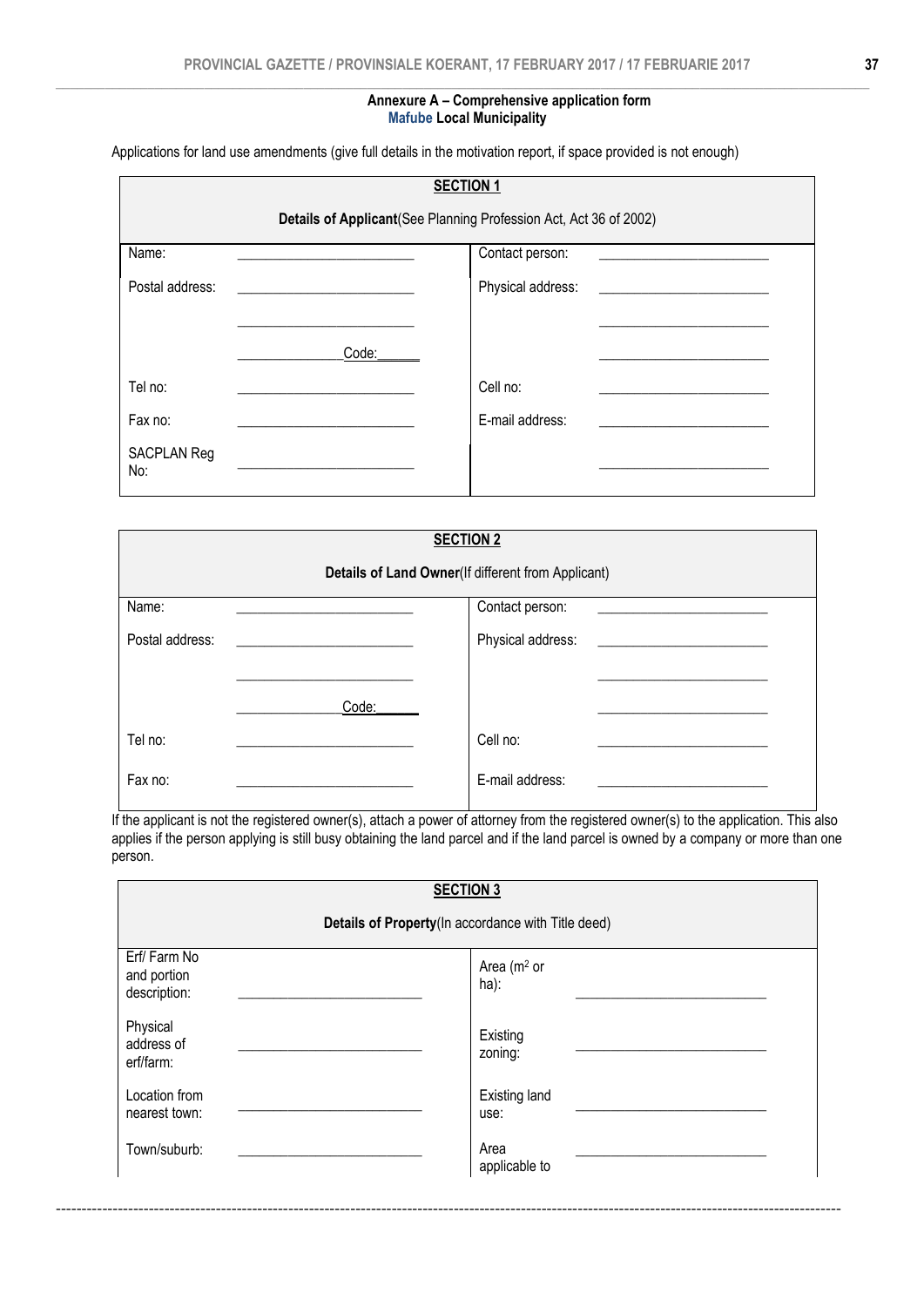application:

|                                                                               |            |    | <b>SECTION 4</b>                                                                                           |  |
|-------------------------------------------------------------------------------|------------|----|------------------------------------------------------------------------------------------------------------|--|
|                                                                               |            |    | Type of Application being Submitted (Mark with an X and give detail)                                       |  |
|                                                                               |            |    | <b>Application for:</b>                                                                                    |  |
|                                                                               |            |    | (Please mark applicable block with a cross)                                                                |  |
| Rezoning/ Zoning:                                                             |            |    |                                                                                                            |  |
| Creation of an overlay zoning                                                 |            |    |                                                                                                            |  |
| Removal, suspension or amendment of Title Deed Restrictions:                  |            |    |                                                                                                            |  |
| Township Establishment                                                        |            |    |                                                                                                            |  |
| which no specific zone has been provided for in these regulations:            |            |    | Temporary use to allow the use of a building or land for a period of at most five years, for a purpose for |  |
| Consent use:                                                                  |            |    |                                                                                                            |  |
| Incorporation of an erf into a general plan;                                  |            |    |                                                                                                            |  |
| The subdivision of land:                                                      |            |    |                                                                                                            |  |
| authorities:                                                                  |            |    | The removal, suspension or amendment of the original approval conditions as provided by the relevant       |  |
| General Plan Cancellation:                                                    |            |    |                                                                                                            |  |
| Amendment of General Plan by Closure of Park or Public Road:                  |            |    |                                                                                                            |  |
| Consolidation of one or more properties:                                      |            |    |                                                                                                            |  |
| The extension of the approval period:                                         |            |    |                                                                                                            |  |
| Any other application in terms of provincial legislation or municipal by-law: |            |    |                                                                                                            |  |
|                                                                               |            |    |                                                                                                            |  |
| Please give a short description of the scope of the project:                  |            |    |                                                                                                            |  |
|                                                                               |            |    |                                                                                                            |  |
|                                                                               |            |    | <b>SECTION 5</b>                                                                                           |  |
|                                                                               |            |    | Detail of application(Mark with an X and give detail where applicable)                                     |  |
| Is the land parcel currently developed<br>(buildings etc.)?                   | <b>YES</b> | NO | If answered YES, what is the nature<br>& condition of the<br>developments/improvements?                    |  |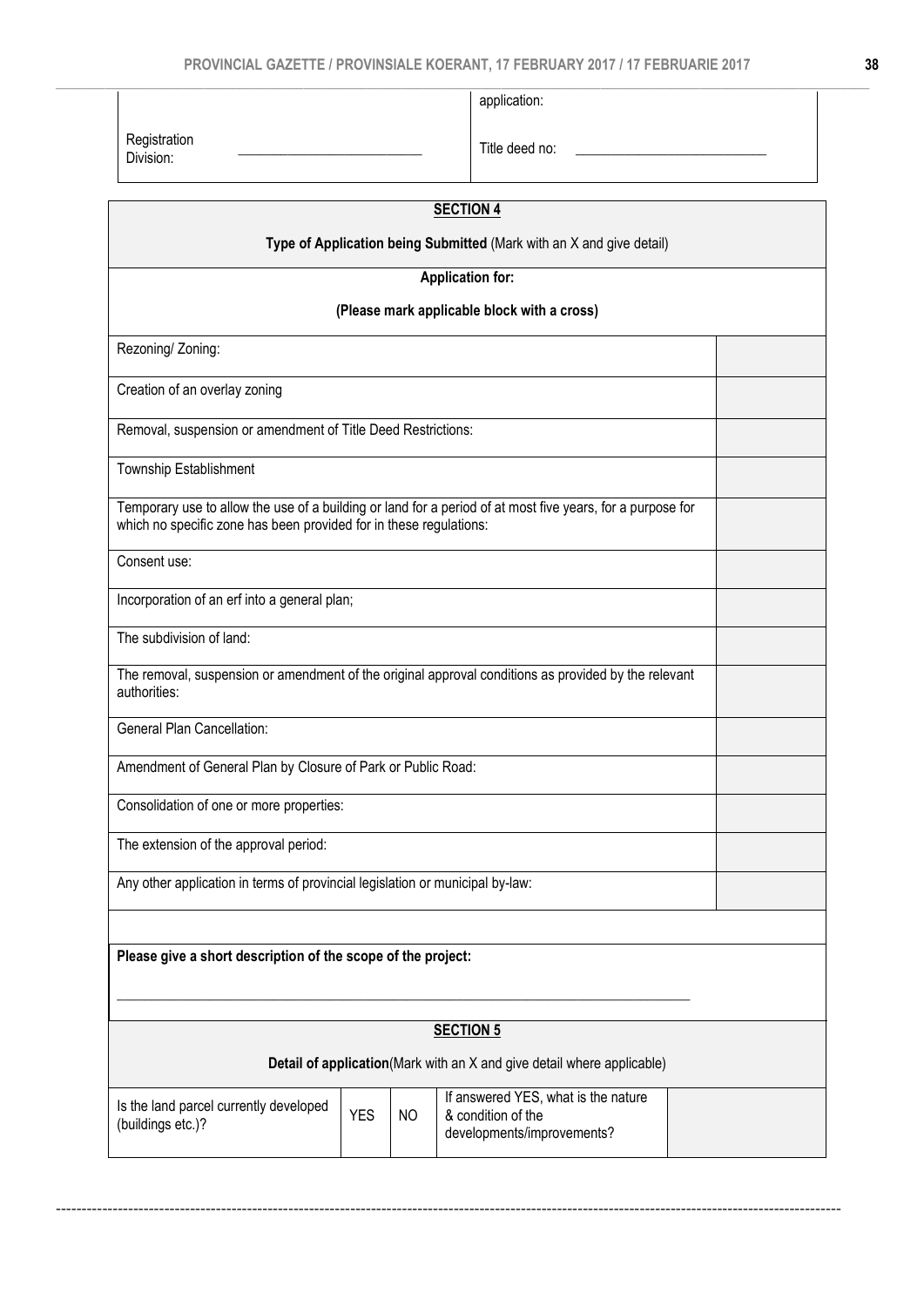| Is the current zoning of the land<br>used?                                                                                                                                                                                    | <b>YES</b>                      | <b>NO</b>      | If answered NO, what is the<br>application/ use of land?                                                                                                        |  |
|-------------------------------------------------------------------------------------------------------------------------------------------------------------------------------------------------------------------------------|---------------------------------|----------------|-----------------------------------------------------------------------------------------------------------------------------------------------------------------|--|
| Is the property subjected to a bond?                                                                                                                                                                                          | <b>YES</b>                      | NO             | If answered YES, attach the<br>bondholder's consent to the<br>application:                                                                                      |  |
| Has any application on the property<br>previously been considered?                                                                                                                                                            | <b>YES</b>                      | <b>NO</b>      | If answered YES, when and provide<br>particulars, including type of<br>application, all authority reference<br>numbers and decisions:                           |  |
| Does the proposal apply to the entire<br>land parcel?                                                                                                                                                                         | <b>YES</b>                      | NO             | If answered NO, indicate the size of<br>the portion of the land parcel<br>concerned, as well as what it will be<br>used for, including the remaining<br>extent: |  |
| Are there any restrictions, such as<br>servitudes, rights, bonds, etc. with<br>regard to the land parcel in terms of<br>the deed of transfer that should be<br>removed, as it might have an<br>influence on this application? | <b>YES</b>                      | <b>NO</b>      | If answered YES, please provide<br>detail description:                                                                                                          |  |
| Are there any physical restrictions<br>(e.g. steep inclines, unstable land<br>formations, marshes, etc.) that might<br>influence the intended development                                                                     | <b>YES</b>                      | NO             | If answered YES, name full<br>particulars and state how the problem<br>will be solved and submit detail layout<br>plan:                                         |  |
| Is any portion of the land parcel in a<br>flood plain of a river beneath the<br>1:50/1:100 year flood-line, or subject<br>to any flooding?                                                                                    | <b>YES</b>                      | NO             | If answered YES, please provide<br>detail description:                                                                                                          |  |
| Is any other approval that falls outside<br>of this Act, necessary for the<br>implementing of the intended<br>development?                                                                                                    | <b>YES</b>                      | <b>NO</b>      | If answered YES, please provide<br>detail description:                                                                                                          |  |
| Is the proposed application in line with<br>the approved spatial development<br>frameworks?                                                                                                                                   | <b>YES</b>                      | N <sub>O</sub> | If answered NO, please provide site<br>specific circumstances in accordance<br>with section 22(2) of the SPLUMA.                                                |  |
|                                                                                                                                                                                                                               |                                 | Water supply:  |                                                                                                                                                                 |  |
| What arrangements will be made                                                                                                                                                                                                | Electricity<br>supply:          |                |                                                                                                                                                                 |  |
| regarding the following services for<br>the development? (Full Engineering<br>Reports must be supplied, where<br>applicable)                                                                                                  | Sewerage<br>and waste-<br>water |                |                                                                                                                                                                 |  |
|                                                                                                                                                                                                                               | Storm-Water:                    |                |                                                                                                                                                                 |  |
|                                                                                                                                                                                                                               | Road<br>Network:                |                |                                                                                                                                                                 |  |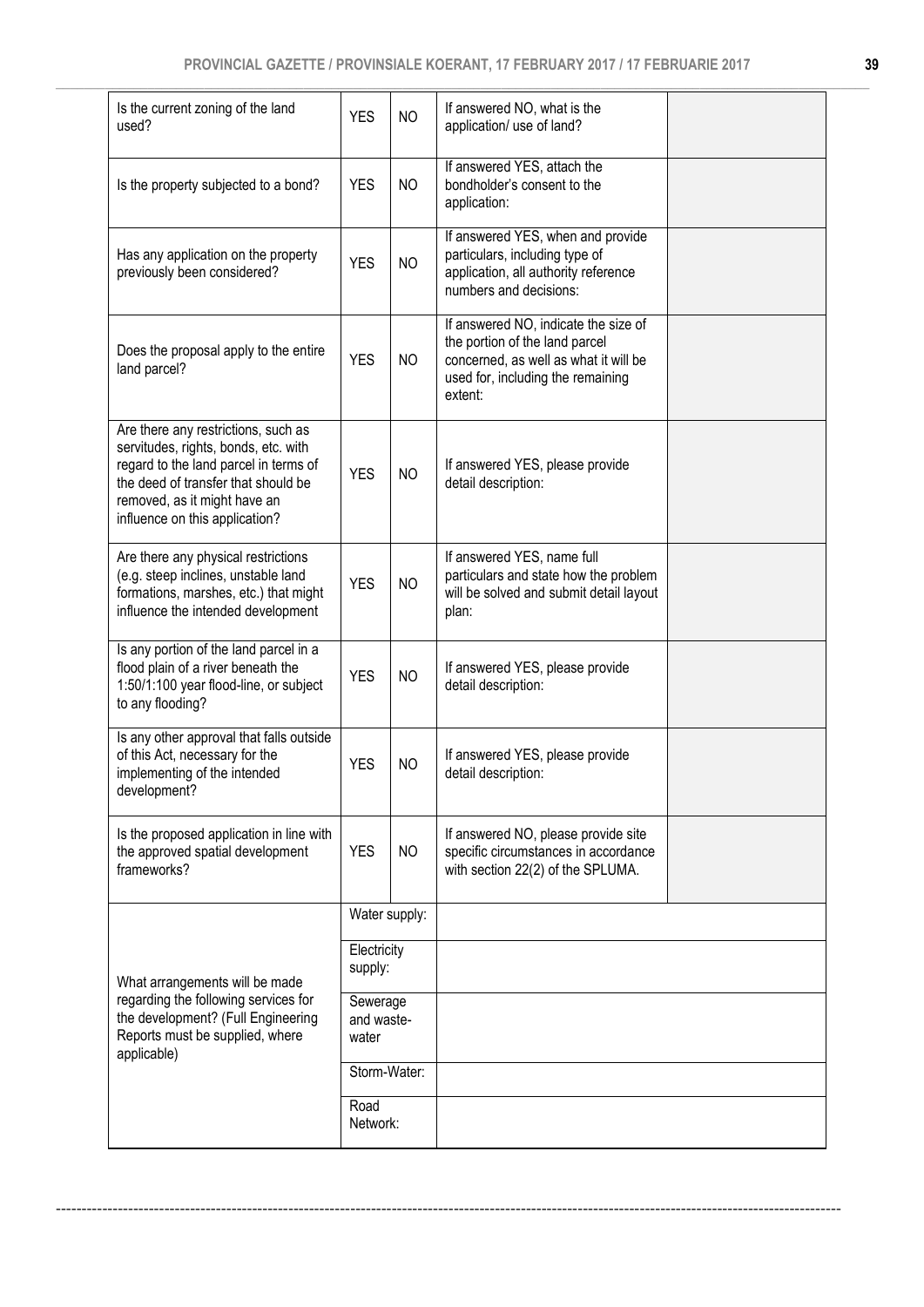| <b>YES</b> | <b>NO</b><br><b>ANNEXURE</b> | <b>DOCUMENT ATTACHED</b><br>Completed Comprehensive Application form<br><b>Complete Motivation Report</b><br>Board of Directors' / Trustees' resolution / consent<br>Power of Attorney<br>Certified copy of Title Deed(s)<br>Orientating Locality Map<br>Basic Layout Map<br>Land Use Scheme Zoning Map Extract<br>Land Use Map<br>Detail Layout Map<br>Ortophoto / Aerial survey map | <b>YES</b> | <b>NO</b> | N/A |
|------------|------------------------------|---------------------------------------------------------------------------------------------------------------------------------------------------------------------------------------------------------------------------------------------------------------------------------------------------------------------------------------------------------------------------------------|------------|-----------|-----|
|            |                              |                                                                                                                                                                                                                                                                                                                                                                                       |            |           |     |
|            |                              |                                                                                                                                                                                                                                                                                                                                                                                       |            |           |     |
|            |                              |                                                                                                                                                                                                                                                                                                                                                                                       |            |           |     |
|            |                              |                                                                                                                                                                                                                                                                                                                                                                                       |            |           |     |
|            |                              |                                                                                                                                                                                                                                                                                                                                                                                       |            |           |     |
|            |                              |                                                                                                                                                                                                                                                                                                                                                                                       |            |           |     |
|            |                              |                                                                                                                                                                                                                                                                                                                                                                                       |            |           |     |
|            |                              |                                                                                                                                                                                                                                                                                                                                                                                       |            |           |     |
|            |                              |                                                                                                                                                                                                                                                                                                                                                                                       |            |           |     |
|            |                              |                                                                                                                                                                                                                                                                                                                                                                                       |            |           |     |
|            |                              |                                                                                                                                                                                                                                                                                                                                                                                       |            |           |     |
|            |                              |                                                                                                                                                                                                                                                                                                                                                                                       |            |           |     |
|            |                              | Site Development Plan                                                                                                                                                                                                                                                                                                                                                                 |            |           |     |
|            |                              | <b>Extract of Spatial Development Framework</b>                                                                                                                                                                                                                                                                                                                                       |            |           |     |
|            |                              | Contour map                                                                                                                                                                                                                                                                                                                                                                           |            |           |     |
|            |                              | Surveyor general diagrams (cadastral information)                                                                                                                                                                                                                                                                                                                                     |            |           |     |
|            |                              | Conveyancer's certificate                                                                                                                                                                                                                                                                                                                                                             |            |           |     |
|            |                              | Bondholder's consent                                                                                                                                                                                                                                                                                                                                                                  |            |           |     |
|            |                              | Home Owners' Association consent / stamp of approval                                                                                                                                                                                                                                                                                                                                  |            |           |     |
|            |                              | Special endorsement/proxy                                                                                                                                                                                                                                                                                                                                                             |            |           |     |
|            |                              | Mineral rights certificate (together with mineral holder's<br>consent)                                                                                                                                                                                                                                                                                                                |            |           |     |
|            |                              | Prospecting contract                                                                                                                                                                                                                                                                                                                                                                  |            |           |     |
|            |                              | Registered servitudes (deed and map/plan)                                                                                                                                                                                                                                                                                                                                             |            |           |     |
|            |                              | Status report from Surveyor General - street closure or<br>state owned land                                                                                                                                                                                                                                                                                                           |            |           |     |
|            |                              | Detail Engineering Services plan (Bulk and internal)                                                                                                                                                                                                                                                                                                                                  |            |           |     |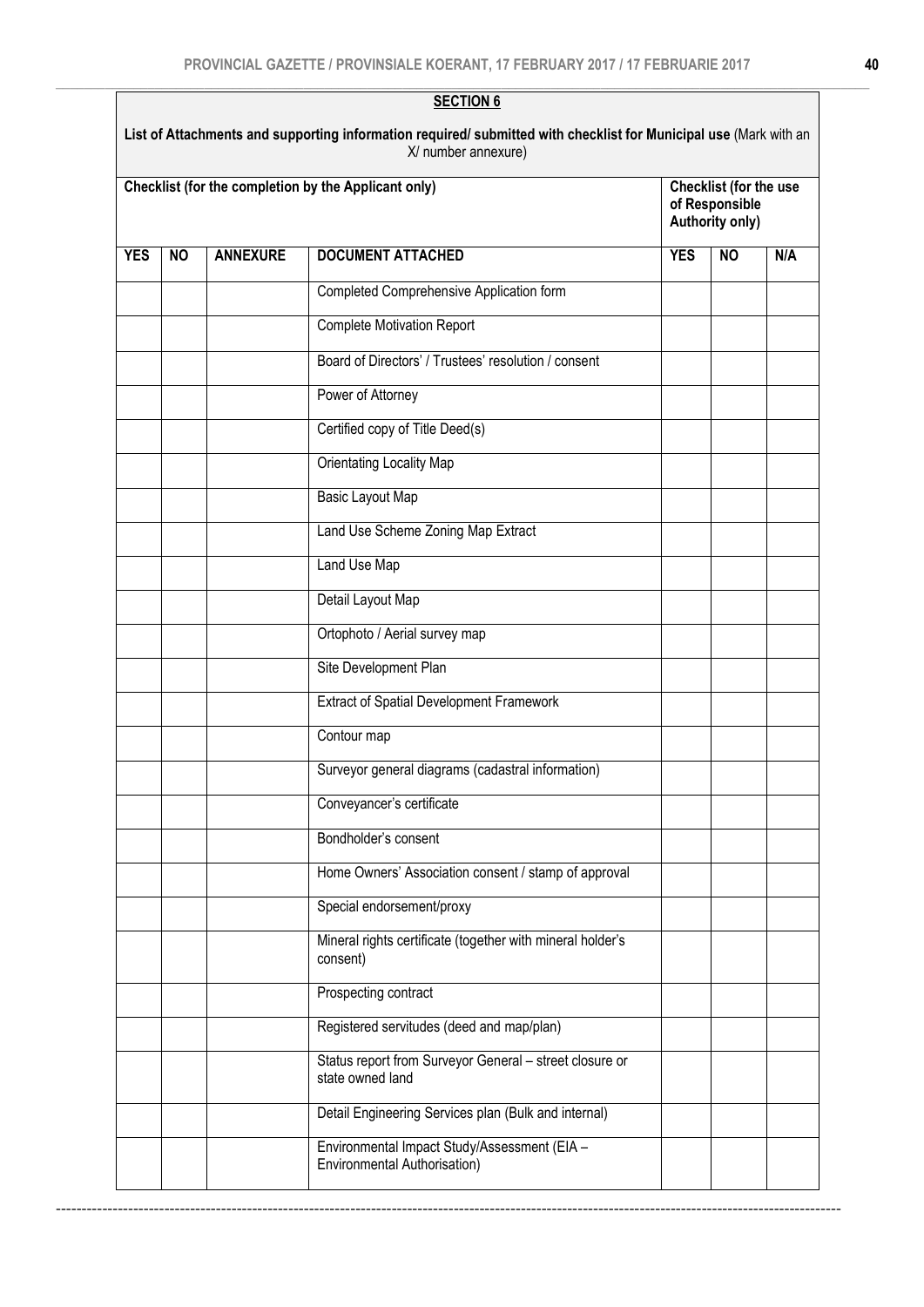| Archaeological Impact Assessment (AIA) - approval from<br>relevant Department |  |
|-------------------------------------------------------------------------------|--|
| Heritage Impact Assessment - approval from relevant                           |  |
| Department<br>Traffic impact study/assessment                                 |  |
| Geotechnical report (NHBR Standards)                                          |  |
| Eskom services report                                                         |  |
| Flood line certificate - certificate from relevant Dept                       |  |
| Subdivision of Agricultural land - permission from relevant                   |  |
| Department Agriculture                                                        |  |
| List of sections in Title Deed conditions to be removed<br>/amended           |  |
| Public participation report and minutes of meetings                           |  |
| Other (specify):                                                              |  |
| Seven (7) sets of full colour documentation copies                            |  |

# **SECTION 7**

### Declaration

*Note: If application is made by a person other than the owner, a Power of Attorney is compulsory. If the property is owned by more than one person, the signature of each owner is compulsory. Where the property is owned by a company, trust, or other juristic person, a certified copy of the Board of Directors/Trustees' resolution is compulsory* 

I hereby certify the information supplied in this application form to be complete and correct and that I am properly authorized to make this application.

| Applicant's/Owner's<br>Signature:  | Date: |  |  |  |  |
|------------------------------------|-------|--|--|--|--|
| Full name (print):                 |       |  |  |  |  |
| Professional capacity<br>(Reg no): |       |  |  |  |  |
| Applicant's ref:                   |       |  |  |  |  |

|            |                                                                                                 |                                                      | <b>SECTION 8</b> |           |                                                                                                           |  |  |  |
|------------|-------------------------------------------------------------------------------------------------|------------------------------------------------------|------------------|-----------|-----------------------------------------------------------------------------------------------------------|--|--|--|
|            |                                                                                                 |                                                      |                  |           | Prescribed Notice and advertisement procedures (for the completion and use of Responsible Authority only) |  |  |  |
|            | Checklist for required proof of advertisement<br>Checklist for required advertisement procedure |                                                      |                  |           |                                                                                                           |  |  |  |
| <b>YES</b> | NO.                                                                                             | <b>DOCUMENTATION AND STEPS</b><br><b>TO BE TAKEN</b> | <b>YES</b>       | <b>NO</b> | DOCUMENTATION TO BE PROVIDED<br><b>AS PROOF</b>                                                           |  |  |  |
|            |                                                                                                 | Notice to be placed in the Local<br>Newspaper        |                  |           | Proof of Notice in Local Newspaper<br>Note: The original newspaper<br>advertisement or full colour copy,  |  |  |  |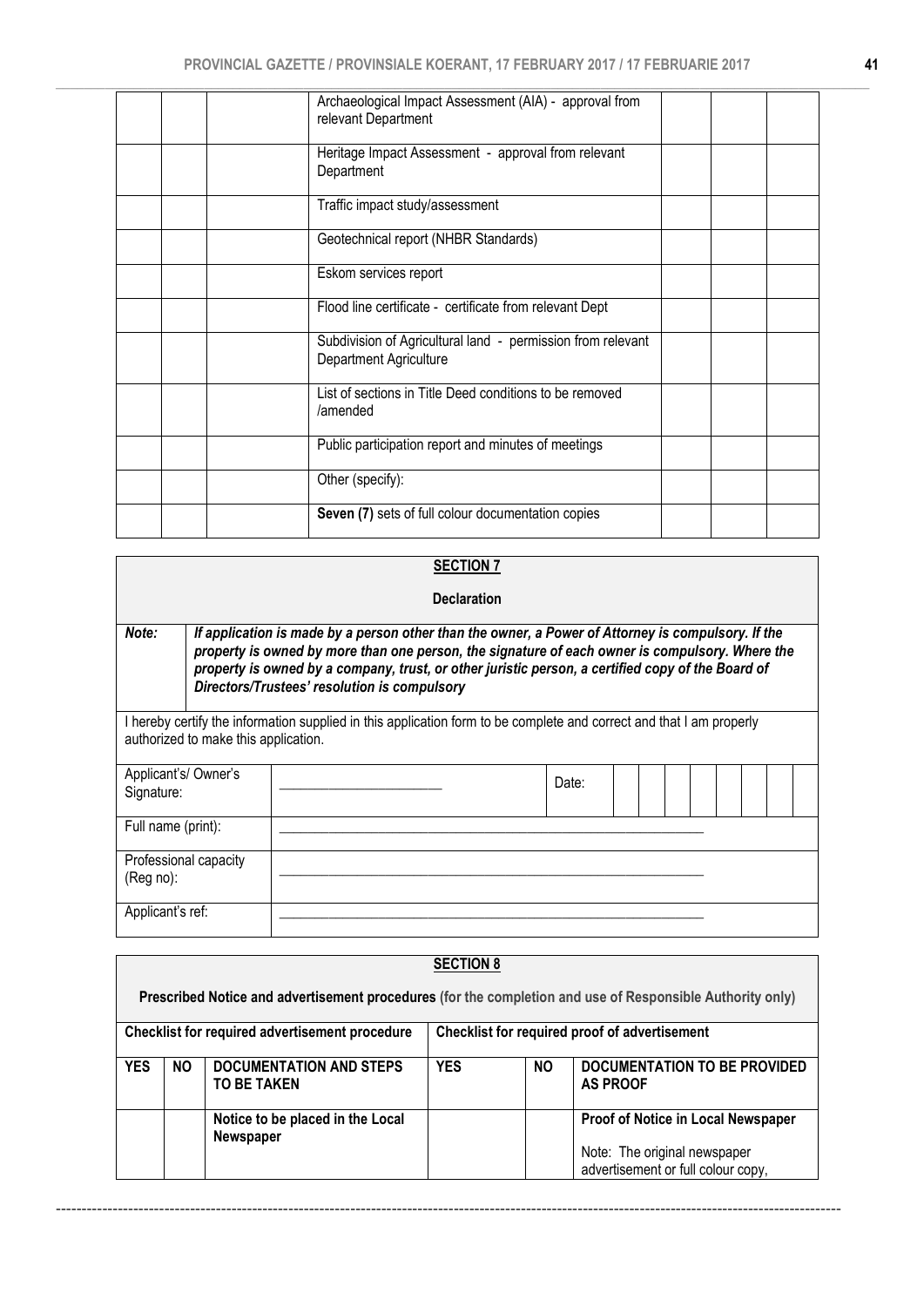|                                                                                                                                                                                                                                                                                                                                                                                                                                                                                                        | indicating page number and date.                                                                                                                                                                                                              |
|--------------------------------------------------------------------------------------------------------------------------------------------------------------------------------------------------------------------------------------------------------------------------------------------------------------------------------------------------------------------------------------------------------------------------------------------------------------------------------------------------------|-----------------------------------------------------------------------------------------------------------------------------------------------------------------------------------------------------------------------------------------------|
| Notice to be placed in the<br><b>Provincial Gazette (for 2</b><br>consecutive weeks)                                                                                                                                                                                                                                                                                                                                                                                                                   | <b>Proof of Notice in the Provincial</b><br>Gazette<br>Note: The original newspaper<br>advertisement or full colour copy,<br>indicating page number and date.                                                                                 |
| Notices to neighbours                                                                                                                                                                                                                                                                                                                                                                                                                                                                                  | Proof of Notice to neighbours                                                                                                                                                                                                                 |
| Note: The map indicating the<br>neighbouring erven and list of<br>neighbours will be provided. If the<br>applicant chooses to deliver the<br>notices per hand (Option 1), two<br>copies of the notice must be<br>provided on or before the date of the<br>notice to each neighbour. One copy<br>of the notice must be signed by the<br>respective party (neighbour) to be<br>handed back to the Responsible<br>Authority. Alternatively (Option 2),<br>the notices can be sent via<br>registered post. | Note: Option 1: The signed notices of<br>all surrounding neighbours, as identified<br>by the Responsible Authority, must be<br>provided. Note: Option 2: The proof of<br>the registered mail must be provided to<br>the Responsible Authority |
| Notice to be placed on the site                                                                                                                                                                                                                                                                                                                                                                                                                                                                        | Proof of Notice in site                                                                                                                                                                                                                       |
| Note: The notice provided must be<br>placed on the site in a laminated A3<br>format (two language formats<br>separate on A3) on or before the<br>date of the notice.                                                                                                                                                                                                                                                                                                                                   | Two colour photos of the notice on site<br>must be provided of which one is close<br>up and the other one is taken from a<br>distance in order to see the placing on<br>the site itself.                                                      |
| <b>Public Meeting</b>                                                                                                                                                                                                                                                                                                                                                                                                                                                                                  | <b>Proof of Public Meeting</b>                                                                                                                                                                                                                |
| The holding of a public<br>Note:<br>meeting in order to inform the<br>general public of the application.                                                                                                                                                                                                                                                                                                                                                                                               | The applicant must provide proof of the<br>agenda, the attendance register and<br>minutes of the meeting to the<br>Responsible Authority.                                                                                                     |
| <b>Any Additional components</b>                                                                                                                                                                                                                                                                                                                                                                                                                                                                       | Proof of additional components                                                                                                                                                                                                                |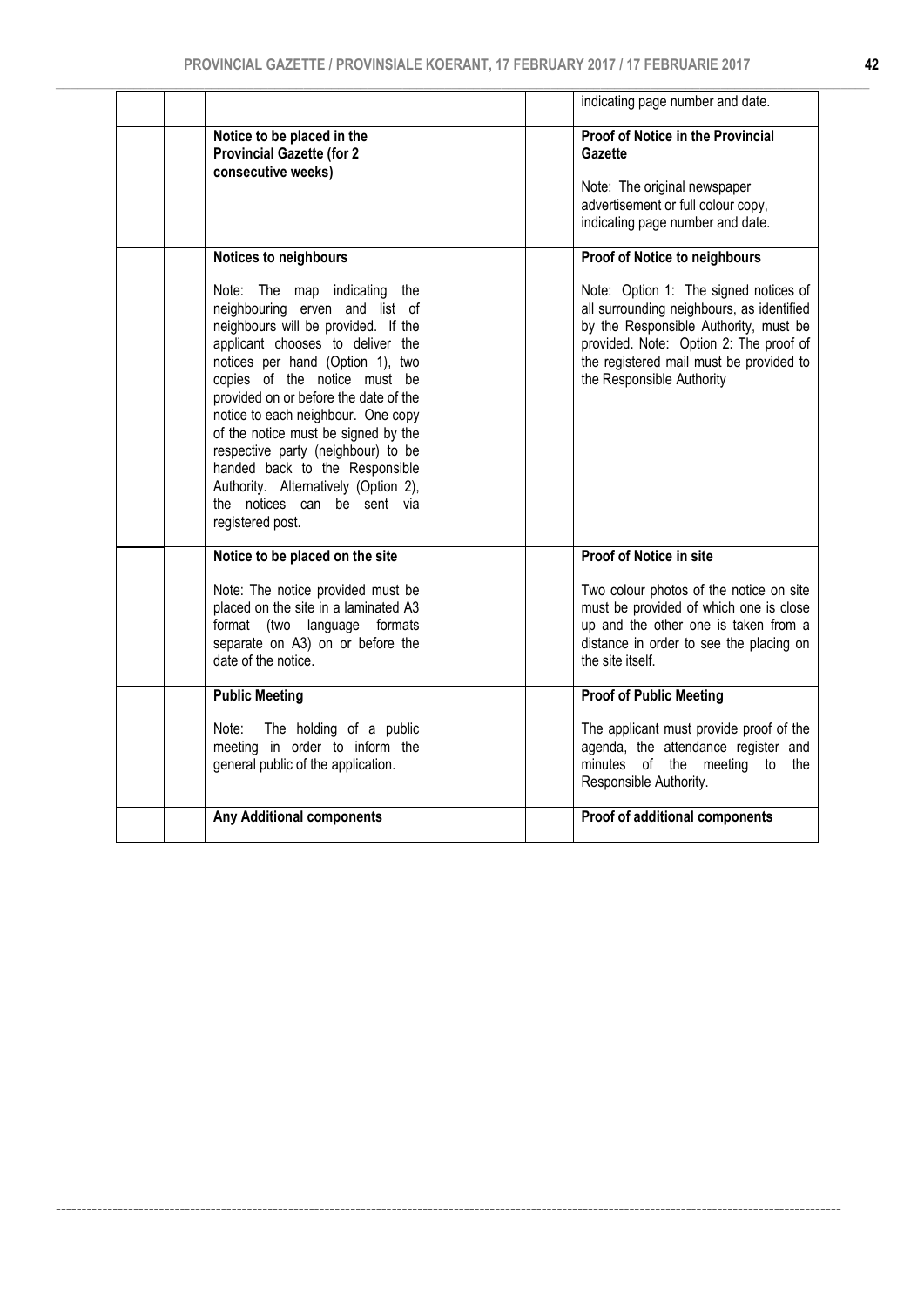#### $\_$  , and the state of the state of the state of the state of the state of the state of the state of the state of the state of the state of the state of the state of the state of the state of the state of the state of the SECTION<sub>9</sub>

### Power of Attorney/Proxy

\_\_\_\_\_\_\_\_\_\_\_\_\_\_\_\_\_\_\_\_\_\_\_\_\_\_\_\_\_\_\_\_\_\_\_\_\_\_\_\_\_\_\_\_\_\_\_\_\_\_\_\_\_\_\_\_\_\_\_\_\_\_\_\_\_\_\_\_\_\_\_\_\_\_\_\_\_\_\_\_\_\_\_\_\_\_\_\_\_

 $\_$  ,  $\_$  ,  $\_$  ,  $\_$  ,  $\_$  ,  $\_$  ,  $\_$  ,  $\_$  ,  $\_$  ,  $\_$  ,  $\_$  ,  $\_$  ,  $\_$  ,  $\_$  ,  $\_$  ,  $\_$  ,  $\_$  ,  $\_$  ,  $\_$  ,  $\_$  ,  $\_$  ,  $\_$  ,  $\_$  ,  $\_$  ,  $\_$  ,  $\_$  ,  $\_$  ,  $\_$  ,  $\_$  ,  $\_$  ,  $\_$  ,  $\_$  ,  $\_$  ,  $\_$  ,  $\_$  ,  $\_$  ,  $\_$  ,

I/We, the undersigned

Nominate, constitute and hereby appoint

With the power of substitution to be my lawful agent in my name, place and to handle all aspects in my stead, pertaining to the application(s) for

and in general to realize the proposed goals and whatever may be necessary, in a fashion as complete and efficient as I/we would have done if I/we were personally representing this matter. I/we ratify, allow and confirm herewith, and promise to ratify, allow and confirm whatever my/our agent does lawfully within this matter.

\_\_\_\_\_\_\_\_\_\_\_\_\_\_\_\_\_\_\_\_\_\_\_\_\_\_\_\_\_\_\_\_\_\_\_\_\_\_\_\_\_\_\_\_\_\_\_\_\_\_\_\_\_\_\_\_\_\_\_\_\_\_\_\_\_\_\_\_\_\_\_\_\_\_\_\_\_\_\_\_\_\_\_\_\_\_\_

|  | <b>SIGNED</b> | this<br>- --<br>Ωn | $\sim$<br><b>AQUE</b><br>- 16 |  |
|--|---------------|--------------------|-------------------------------|--|
|--|---------------|--------------------|-------------------------------|--|

\_\_\_\_\_\_\_\_\_\_\_\_\_\_\_\_\_\_\_\_ \_\_\_\_\_\_\_\_\_\_\_\_\_\_\_\_\_\_\_\_\_\_\_\_\_

In the presence of the undersigned witnesses

Signature of Assigner/ Land Owner<br>
Witness

 $\frac{1}{\sqrt{2}}$  , which is a set of the set of the set of the set of the set of the set of the set of the set of the set of the set of the set of the set of the set of the set of the set of the set of the set of the set of t

` Witness 2

### Annexure B – Abridged application form

### Mafube Local Municipality

Applications for land use amendments (give full details in the attached motivation report, if space provided is not enough)

|                           |       | <b>SECTION 1</b>                                                   |
|---------------------------|-------|--------------------------------------------------------------------|
|                           |       | Details of Applicant (See Planning Profession Act, Act 36 of 2002) |
| Name:                     |       | Contact person:                                                    |
| Postal address:           |       | Physical address: ____________                                     |
|                           |       |                                                                    |
|                           | Code: |                                                                    |
| Tel no:                   |       | Cell no:                                                           |
| Fax no:                   |       | E-mail address:                                                    |
| <b>SACPLAN Reg</b><br>No: |       |                                                                    |

| <b>SECTION 2</b>                                   |       |                   |  |  |  |  |  |  |
|----------------------------------------------------|-------|-------------------|--|--|--|--|--|--|
| Details of Land Owner(If different from Applicant) |       |                   |  |  |  |  |  |  |
| Name:                                              |       | Contact person:   |  |  |  |  |  |  |
| Postal address:                                    |       | Physical address: |  |  |  |  |  |  |
|                                                    | Code: |                   |  |  |  |  |  |  |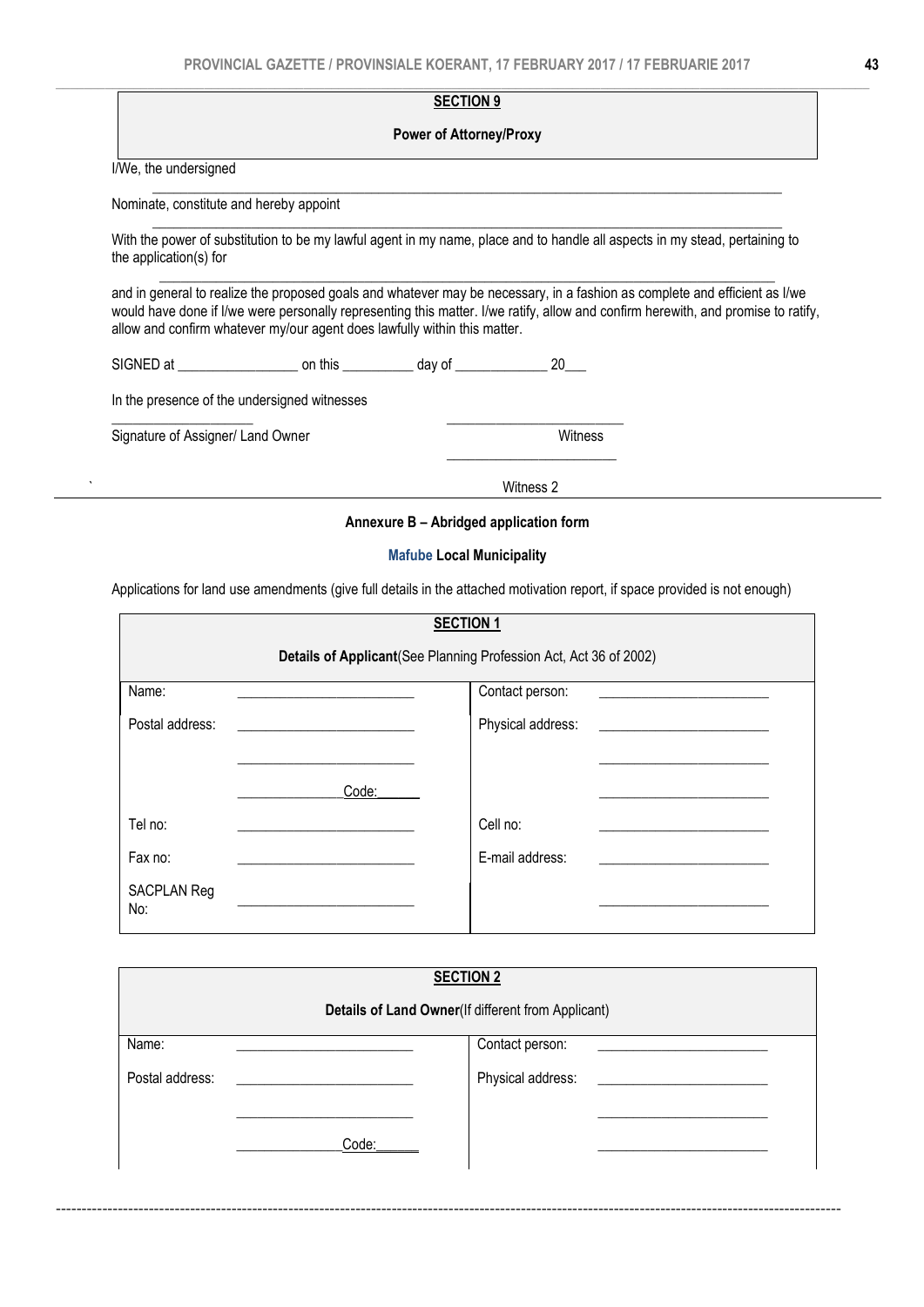| Tel no: | Cell no:        |  |
|---------|-----------------|--|
| Fax no: | E-mail address: |  |

If the applicant is not the registered owner(s), attach a power of attorney from the registered owner(s) to the application. This also applies if the person applying is still busy obtaining the land parcel and if the land parcel is owned by a company or more than one person.

### SECTION 3 Details of Property(In accordance with Title deed) Erf/ Farm No and portion description: Area (m<sup>2</sup> or ha): **Physical** address of erf/farm: Existing zoning: Location from nearest town: Existing land use: Town/subur b: Area applicable to application: Registration<br>Division: Neglectricity and the contract of the contract of the contract of the contract of the contract of the contract of the contract of the contract of the contract of the contract of the contract of the contract of the contract

| <b>SECTION 4</b>                                                                                                                                                                                                                                        |  |
|---------------------------------------------------------------------------------------------------------------------------------------------------------------------------------------------------------------------------------------------------------|--|
| Type of Application being Submitted (Mark with an X and give detail)                                                                                                                                                                                    |  |
| <b>Application for:</b>                                                                                                                                                                                                                                 |  |
| (Please mark applicable block with a cross)                                                                                                                                                                                                             |  |
| The removal, amendment or suspension of a restrictive condition, servitude or reservation registered against the<br>title of land which is necessary in order to allow for an application for rezoning and subdivision by the Responsible<br>Authority. |  |
| Temporary departure to allow the use of a building or land for a period of at most five years, for a purpose for<br>which no specific zone has been provided for in these regulations                                                                   |  |
| Application for Consent Use, including Occupational Practice, excluding Temporary Housing.                                                                                                                                                              |  |
| Application for Subdivision in accordance with the LUS                                                                                                                                                                                                  |  |
| Application for subdivision requiring abridged processes.                                                                                                                                                                                               |  |
| The amendment of cancellation of a general plan of a township.                                                                                                                                                                                          |  |
| The permanent closure of a municipal road (public road) or a public open place.                                                                                                                                                                         |  |
| The consolidation of any land portion.                                                                                                                                                                                                                  |  |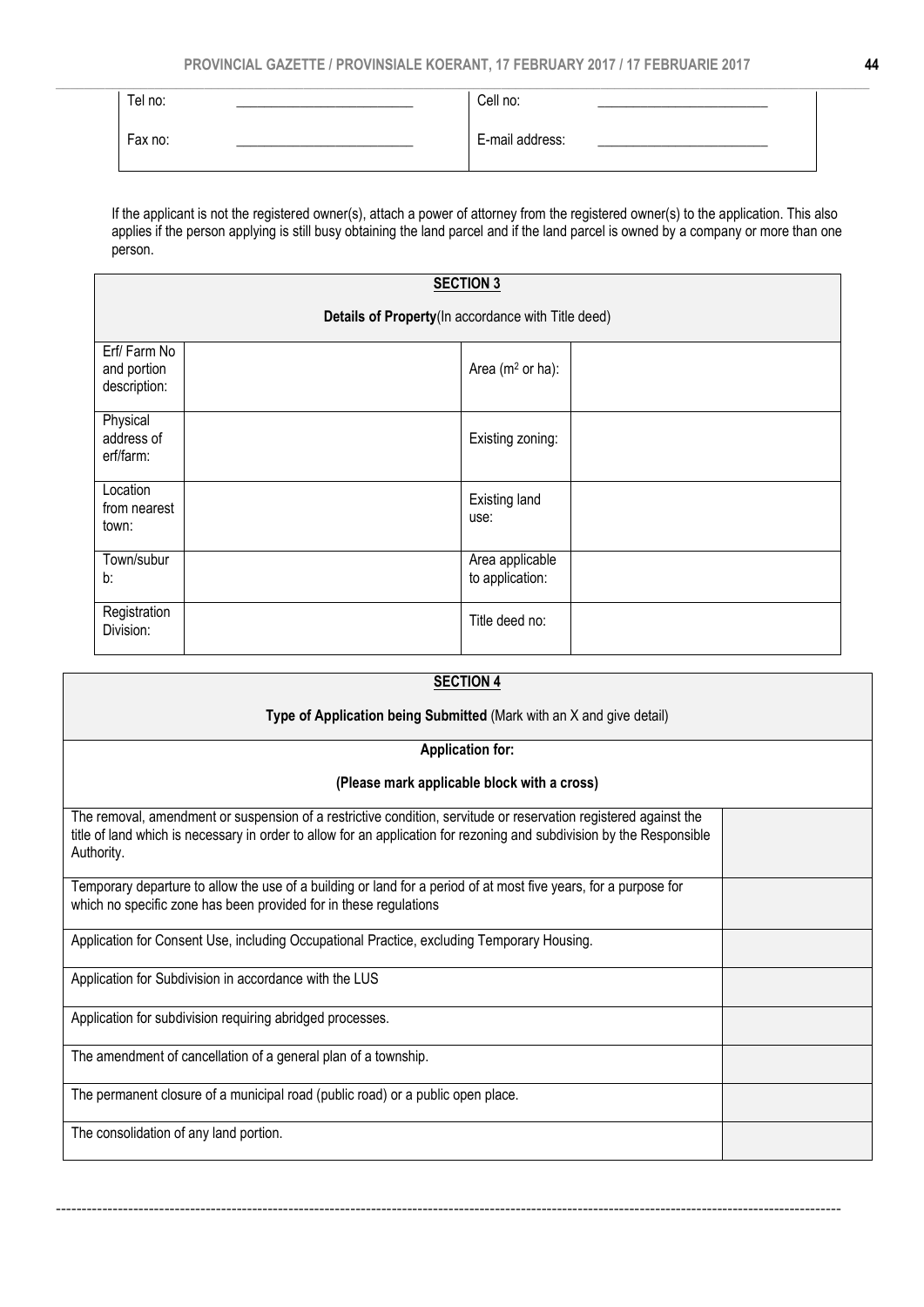| Application for the extension of the approval period of an application before the lapsing thereof. |  |
|----------------------------------------------------------------------------------------------------|--|
| Please give a short description of the scope of the project:                                       |  |
|                                                                                                    |  |
|                                                                                                    |  |
|                                                                                                    |  |
|                                                                                                    |  |

|                                                                                                                                                                                                                               |                               | <b>SECTION 5</b> |                                                                                                                                                                 |  |
|-------------------------------------------------------------------------------------------------------------------------------------------------------------------------------------------------------------------------------|-------------------------------|------------------|-----------------------------------------------------------------------------------------------------------------------------------------------------------------|--|
|                                                                                                                                                                                                                               |                               |                  | Detail of application (Mark with an X and give detail where applicable)                                                                                         |  |
| Is the property subjected to a bond?                                                                                                                                                                                          | <b>YES</b>                    | N <sub>O</sub>   | If answered YES, attach the<br>bondholder's consent to the<br>application:                                                                                      |  |
| Has any application on the property<br>previously been considered?                                                                                                                                                            | <b>YES</b>                    | N <sub>O</sub>   | If answered YES, when and<br>provide particulars, including type<br>of application, all authority<br>reference numbers and decisions:                           |  |
| Does the proposal apply to the entire<br>land parcel?                                                                                                                                                                         | <b>YES</b>                    | <b>NO</b>        | If answered NO, indicate the size<br>of the portion of the land parcel<br>concerned, as well as what it will<br>be used for, including the<br>remaining extend: |  |
| Are there any restrictions, such as<br>servitudes, rights, bonds, etc. with regard<br>to the land parcel in terms of the deed of<br>transfer that should be removed, as it<br>might have an influence on this<br>application? | <b>YES</b>                    | N <sub>O</sub>   | If answered YES, please provide<br>detail description:                                                                                                          |  |
| Are there any physical restrictions (e.g.<br>steep inclines, unstable land formations<br>marshes, etc.) that might influence the<br>intended development?                                                                     | <b>YES</b>                    | N <sub>O</sub>   | If answered YES, name full<br>particulars and state how the<br>problem will be solved and submit<br>detail layout plan:                                         |  |
| Is any portion of the land parcel in a flood<br>plain of a river beneath the 1:50/1:100<br>year flood-line, or subject to any<br>flooding?                                                                                    | <b>YES</b>                    | <b>NO</b>        | If answered YES, please provide<br>detail description:                                                                                                          |  |
| Is any other approval that falls outside of<br>this Act, necessary for the implementing<br>of the intended development?                                                                                                       | <b>YES</b>                    | <b>NO</b>        | If answered YES, please provide<br>detail description:                                                                                                          |  |
|                                                                                                                                                                                                                               | Water supply:                 |                  |                                                                                                                                                                 |  |
| What arrangements will be made                                                                                                                                                                                                | Electricity supply:           |                  |                                                                                                                                                                 |  |
| regarding the following services for the<br>development? (where applicable)                                                                                                                                                   | Sewerage and waste-<br>water: |                  |                                                                                                                                                                 |  |
|                                                                                                                                                                                                                               | Storm-Water                   |                  |                                                                                                                                                                 |  |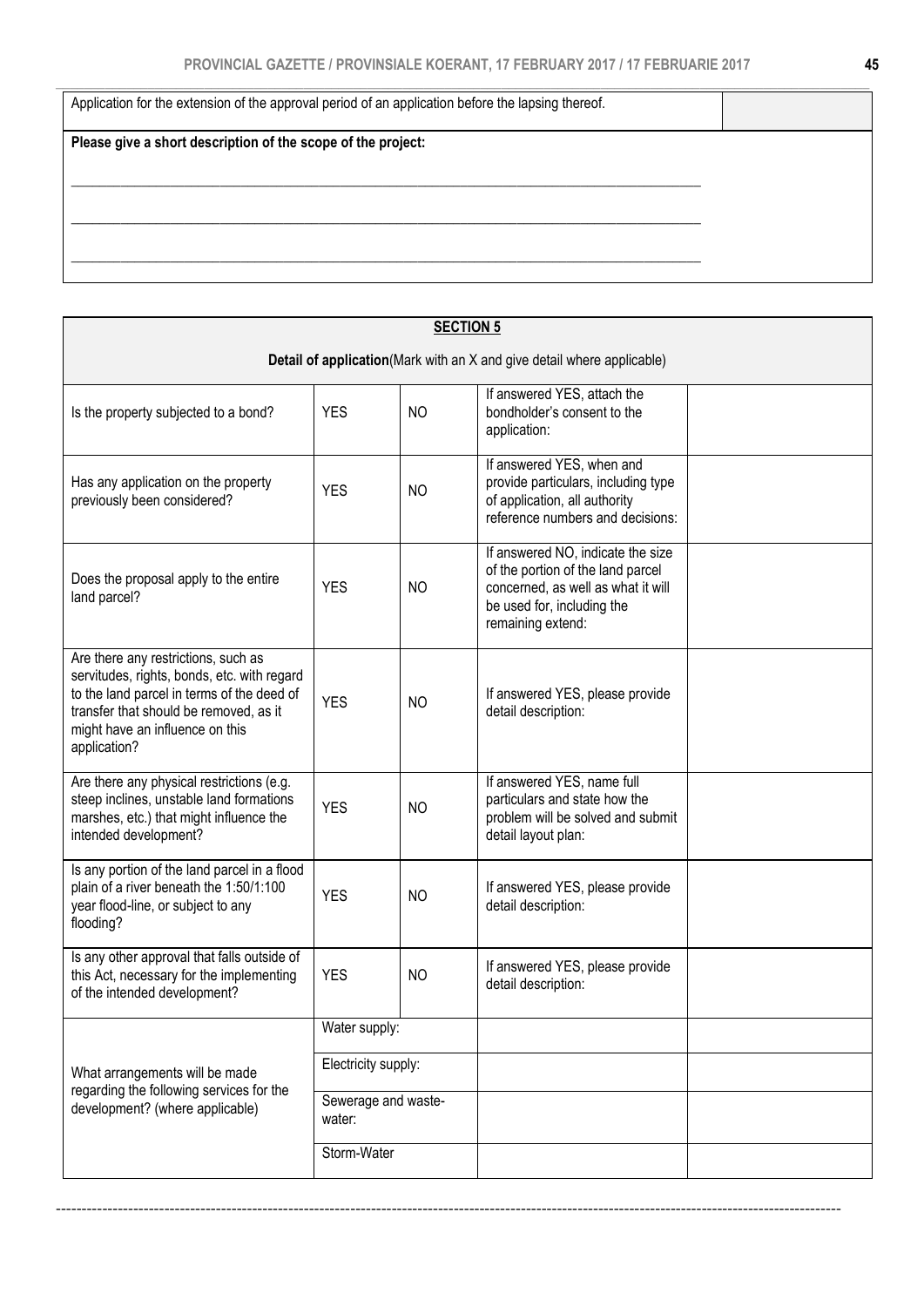|            |           |                 | Road Network                                                                                                                            |            |                                                           |     |
|------------|-----------|-----------------|-----------------------------------------------------------------------------------------------------------------------------------------|------------|-----------------------------------------------------------|-----|
|            |           |                 | <b>SECTION 6</b>                                                                                                                        |            |                                                           |     |
|            |           |                 | List of Attachments and supporting information required/ submitted with checklist for Municipal use(Mark with an X/ number<br>annexure) |            |                                                           |     |
|            |           |                 | Checklist (for the completion by the Applicant only)                                                                                    | only)      | Checklist (for the use of<br><b>Responsible Authority</b> |     |
| <b>YES</b> | <b>NO</b> | <b>ANNEXURE</b> | <b>DOCUMENT ATTACHED</b>                                                                                                                | <b>YES</b> | <b>NO</b>                                                 | N/A |
|            |           |                 | Completed Abridged Application form                                                                                                     |            |                                                           |     |
|            |           |                 | Board of Directors' / Trustees' resolution / consent                                                                                    |            |                                                           |     |
|            |           |                 | Power of Attorney                                                                                                                       |            |                                                           |     |
|            |           |                 | Certified copy of Title Deed(s)                                                                                                         |            |                                                           |     |
|            |           |                 | Orientating Locality Map                                                                                                                |            |                                                           |     |
|            |           |                 | Basic Layout Map                                                                                                                        |            |                                                           |     |
|            |           |                 | Bondholder's consent                                                                                                                    |            |                                                           |     |
|            |           |                 | Home Owners' Association consent / stamp of approval                                                                                    |            |                                                           |     |
|            |           |                 | Special endorsement/proxy                                                                                                               |            |                                                           |     |
|            |           |                 | Registered servitudes (deed and map/plan)                                                                                               |            |                                                           |     |
|            |           |                 | Surveyor general diagrams (cadastral information)                                                                                       |            |                                                           |     |
|            |           |                 | Eskom services report                                                                                                                   |            |                                                           |     |
|            |           |                 | Status report from Surveyor General - street closure or state owned<br>land                                                             |            |                                                           |     |
|            |           |                 | Flood line certificate / coastal setback report - certificate from relevant<br>Department                                               |            |                                                           |     |
|            |           |                 | Subdivision of Agricultural land - permission from relevant Department<br>Agriculture                                                   |            |                                                           |     |
|            |           |                 | List of sections in Title Deed conditions to be removed /amended                                                                        |            |                                                           |     |
|            |           |                 | Other (specify):                                                                                                                        |            |                                                           |     |
|            |           |                 | Seven (7) sets of full colour documentation copies                                                                                      |            |                                                           |     |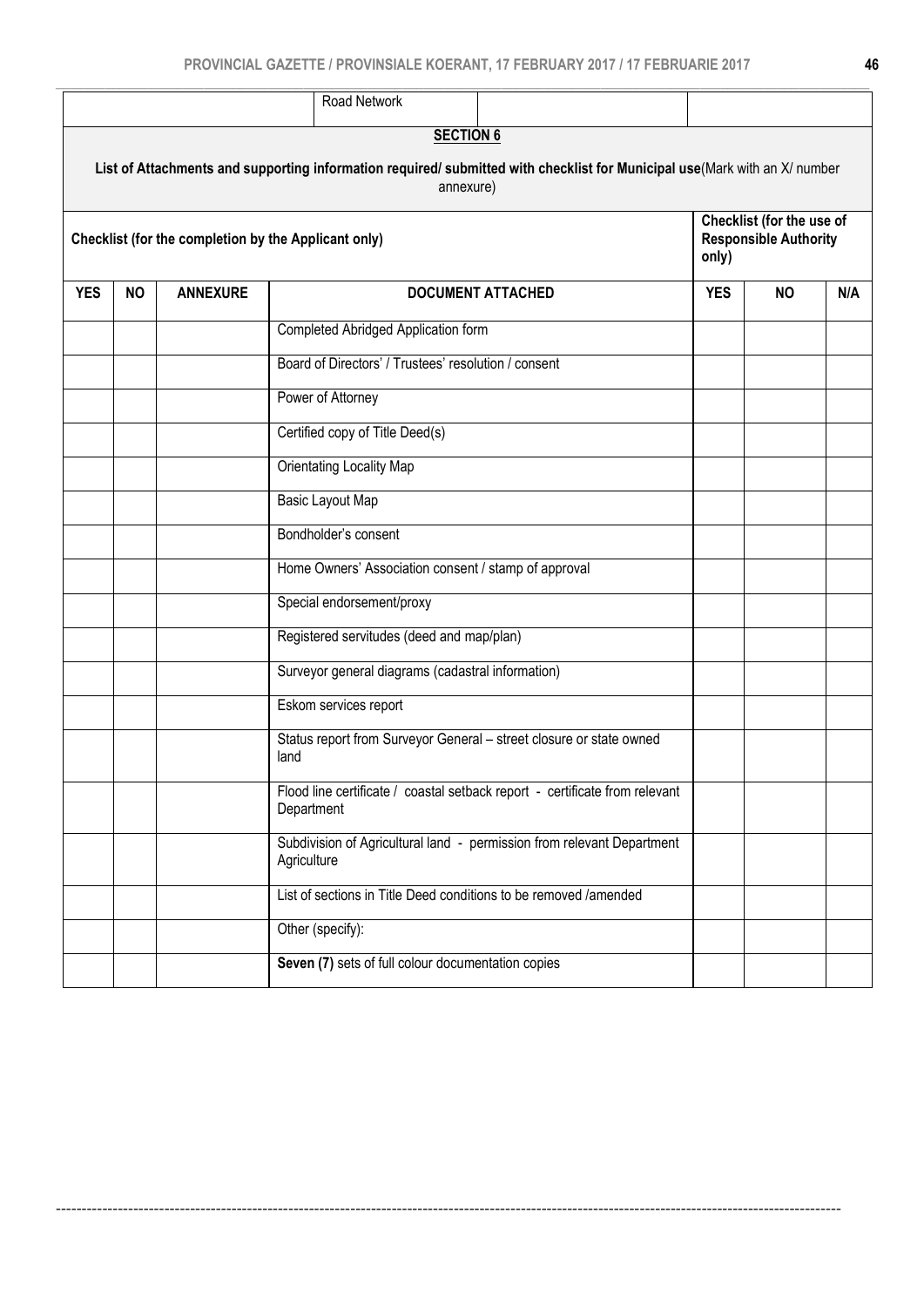|                    |           |                                      |                                                                                                                                                                                                                                                                                                                                                                                                                                                                                    |  | <b>Declaration</b>                            |           |  |         |                 |                                         |  |                                                                                                                                                                                                                  |  |  |
|--------------------|-----------|--------------------------------------|------------------------------------------------------------------------------------------------------------------------------------------------------------------------------------------------------------------------------------------------------------------------------------------------------------------------------------------------------------------------------------------------------------------------------------------------------------------------------------|--|-----------------------------------------------|-----------|--|---------|-----------------|-----------------------------------------|--|------------------------------------------------------------------------------------------------------------------------------------------------------------------------------------------------------------------|--|--|
| Note:              |           |                                      | If application is made by a person other than the owner, a Power of Attorney is compulsory. If the                                                                                                                                                                                                                                                                                                                                                                                 |  |                                               |           |  |         |                 |                                         |  |                                                                                                                                                                                                                  |  |  |
|                    |           |                                      | property is owned by more than one person, the signature of each owner is compulsory. Where the<br>property is owned by a company, trust, or other juristic person, a certified copy of the Board of<br>Directors/Trustees' resolution is compulsory                                                                                                                                                                                                                               |  |                                               |           |  |         |                 |                                         |  |                                                                                                                                                                                                                  |  |  |
|                    |           | authorized to make this application. | I hereby certify the information supplied in this application form to be complete and correct and that I am properly                                                                                                                                                                                                                                                                                                                                                               |  |                                               |           |  |         |                 |                                         |  |                                                                                                                                                                                                                  |  |  |
| Signature:         |           | Applicant's/Owner's                  |                                                                                                                                                                                                                                                                                                                                                                                                                                                                                    |  |                                               | Date:     |  |         |                 |                                         |  |                                                                                                                                                                                                                  |  |  |
| Full name (print): |           |                                      |                                                                                                                                                                                                                                                                                                                                                                                                                                                                                    |  |                                               |           |  |         |                 |                                         |  |                                                                                                                                                                                                                  |  |  |
| Applicant's ref:   |           | Professional capacity:               |                                                                                                                                                                                                                                                                                                                                                                                                                                                                                    |  |                                               |           |  |         |                 |                                         |  |                                                                                                                                                                                                                  |  |  |
|                    |           |                                      |                                                                                                                                                                                                                                                                                                                                                                                                                                                                                    |  | <b>SECTION 8</b>                              |           |  |         |                 |                                         |  |                                                                                                                                                                                                                  |  |  |
|                    |           |                                      | Prescribed Notice and advertisement procedures (for the completion and use of Responsible Authority only)                                                                                                                                                                                                                                                                                                                                                                          |  |                                               |           |  |         |                 |                                         |  |                                                                                                                                                                                                                  |  |  |
|                    |           |                                      | Checklist for required advertisement procedure                                                                                                                                                                                                                                                                                                                                                                                                                                     |  | Checklist for required proof of advertisement |           |  |         |                 |                                         |  |                                                                                                                                                                                                                  |  |  |
| <b>YES</b>         | <b>NO</b> | <b>TO BE TAKEN</b>                   | <b>DOCUMENTATION AND STEPS</b>                                                                                                                                                                                                                                                                                                                                                                                                                                                     |  | <b>YES</b>                                    | <b>NO</b> |  |         | <b>AS PROOF</b> |                                         |  | <b>DOCUMENTATION TO BE PROVIDED</b>                                                                                                                                                                              |  |  |
|                    |           | Newspaper                            | Notice to be placed in the Local                                                                                                                                                                                                                                                                                                                                                                                                                                                   |  |                                               |           |  |         |                 |                                         |  | Proof of Notice in Local Newspaper<br>Note: The original newspaper<br>advertisement or full colour copy,<br>indicating page number and date.                                                                     |  |  |
|                    |           |                                      | Notice to be placed in the<br><b>Provincial Gazette (for 2</b><br>consecutive weeks)                                                                                                                                                                                                                                                                                                                                                                                               |  |                                               |           |  | Gazette |                 |                                         |  | <b>Proof of Notice in the Provincial</b><br>Note: The original newspaper<br>advertisement or full colour copy,<br>indicating page number and date.                                                               |  |  |
|                    |           |                                      | Notices to neighbours                                                                                                                                                                                                                                                                                                                                                                                                                                                              |  |                                               |           |  |         |                 |                                         |  | Proof of Notice to neighbours                                                                                                                                                                                    |  |  |
|                    |           | registered post.                     | Note: The map indicating the<br>neighbouring erven and list of<br>neighbours will be provided. If the<br>applicant chooses to deliver the<br>notices per hand (Option 1), two<br>copies of the notice must be<br>provided on or before the date of the<br>notice to each neighbour. One copy<br>of the notice must be signed by the<br>respective party (neighbour) to be<br>handed back to the Responsible<br>Authority. Alternatively (Option 2),<br>the notices can be sent via |  |                                               |           |  |         |                 | the Responsible Authority               |  | Note: Option 1: The signed notices of<br>all surrounding neighbours, as identified<br>by the Responsible Authority, must be<br>provided. Note: Option 2: The proof of<br>the registered mail must be provided to |  |  |
|                    |           |                                      | Notice to be placed on the site                                                                                                                                                                                                                                                                                                                                                                                                                                                    |  |                                               |           |  |         |                 | Proof of Notice in site                 |  |                                                                                                                                                                                                                  |  |  |
|                    |           |                                      | Note: The notice provided must be                                                                                                                                                                                                                                                                                                                                                                                                                                                  |  |                                               |           |  |         |                 | Two colour photos of the notice on site |  |                                                                                                                                                                                                                  |  |  |